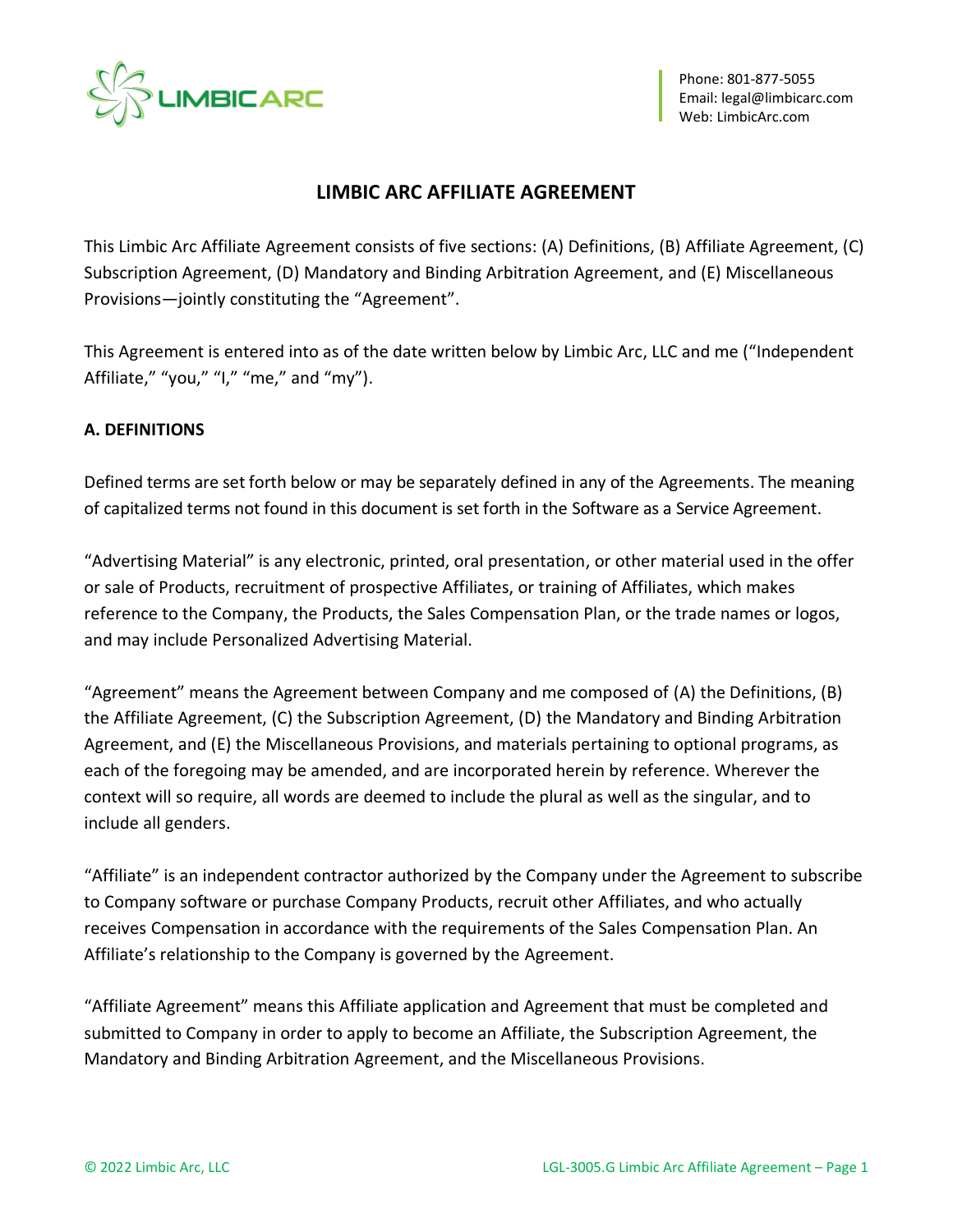

"Affiliate Organization" is any organization established by an Affiliate that offers sales support, motivational or training material, website subscriptions, Business Support Materials and Services, training courses, recognition events, leads or other business promotion tools to a specific group of affiliates.

"Affiliate Business" is the affiliate account created when either an individual or a Business Entity enters into a contractual relationship with the Company.

"Authorized Country" is any country designated in writing by the Company as officially opened for business for all Affiliates.

"Beneficial Interest," as to Affiliate Businesses: Any interest whatsoever, whether it is direct or indirect, including but not limited to any ownership interest, rights to present or future benefits, financial or otherwise, rights to go on Company-sponsored trips and other events, rights to purchase Products at wholesale prices, recognition of any type or other tangible or intangible benefits associated with an Affiliate Business. An individual has a Beneficial Interest in the Affiliate Business of a spouse or Co-Habitant. If a Person is or should be listed on the Business Entity Form of a Business Entity, he is considered to have a Beneficial Interest in such Business Entity's Affiliate Business. Any individual with a Beneficial Interest in a Business Entity will be deemed to have Beneficial Interest in the Affiliate Business. As to a Direct-Sales Company: Any interest whatsoever, whether it is direct or indirect, including but not limited to any ownership interest, rights to present or future benefits, financial or otherwise, rights to go on Direct-Sales-Company-sponsored trips and other events, rights to purchase the products of a Direct-Sales Company at wholesale prices, recognition of any type or other tangible or intangible benefits associated with an affiliate business of a Direct-Sales Company. An individual has a Beneficial Interest in a Direct-Sales Company Affiliate business of (i) a spouse or Co-Habitant, or (ii) a Business Entity if the individual has a Beneficial Interest in the Business Entity.

"Business Activity" is any activity that benefits, promotes, or assists the business of an Affiliate Business, including signing an Affiliate Agreement, purchasing Products from or returning Products to the Company, enrolling and/or recruiting new Affiliates, use of credit cards, shipping services, or any other activities that the Company, in its sole discretion, determines to be a material promotion of the Company's business.

"Business Development Activity is any activity that benefits, promotes, assists, or supports in any way the business, development, sales, or enrolling of another Direct-Sales Company, including but not limited to, selling products or services, promoting the business opportunity, appearing on behalf of the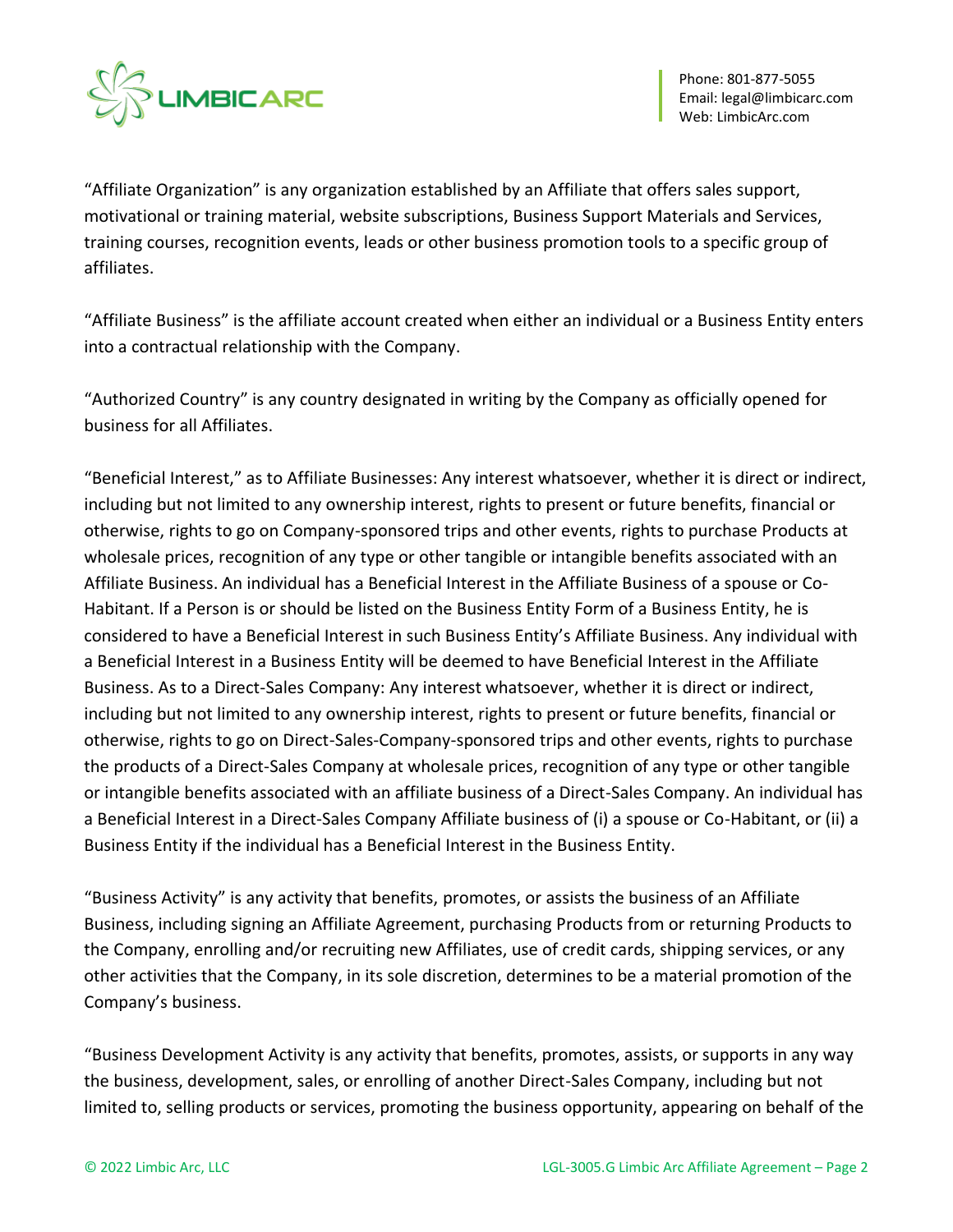

Direct-Sales Company or one of its representatives, allowing your name to be used to market the Direct-Sales Company, its products, services or opportunity, enrolling or recruiting on behalf of the Direct-Sales Company, acting as a member of the board of directors, as an officer, or a representative or affiliate of the Direct-Sales Company, an ownership interest, or any other beneficial interest, whether the interest is direct or indirect.

"Business Entity" is any business entity such as a corporation, partnership, limited liability company, trust, or other form of business organization legally formed under the laws of the jurisdiction in which it was organized.

"Business Entity Form" is a supplemental document considered part of the Affiliate Agreement. The Business Entity Form must be completed and signed by a Business Entity applying to become an Affiliate, as well as each Participant in the Business Entity. The Business Entity Form must list all Persons who are partners, shareholders, principals, officers, directors, members, or anyone else with a Beneficial Interest in the Business Entity.

"Business Support Materials" are any electronic, printed, audio or video presentation or other material used in the offer or sale of Products, recruitment of prospective Affiliates or training of Affiliates, which makes reference to the Company, its Products, the Sales Compensation Plan, or its trade names.

"Business Support Materials and Services" This term is used to refer to Business Support Materials and Business Support Services together.

"Business Support Services" are any services or business tools supporting the offer or sale of the Company's Products, recruitment of prospective Affiliates, or the training of Affiliates.

"Co-Habitant" is a person who is living with an Affiliate as if a spouse of the Affiliate but is not legally married.

"Compensation" means the compensation paid to Affiliates based on the dollar volume of Company Subscriptions enrolled by an Affiliate, and Downline Organization, as set forth in the Sales Compensation Plan.

"Company" is Limbic Arc, LLC, a Utah limited liability company.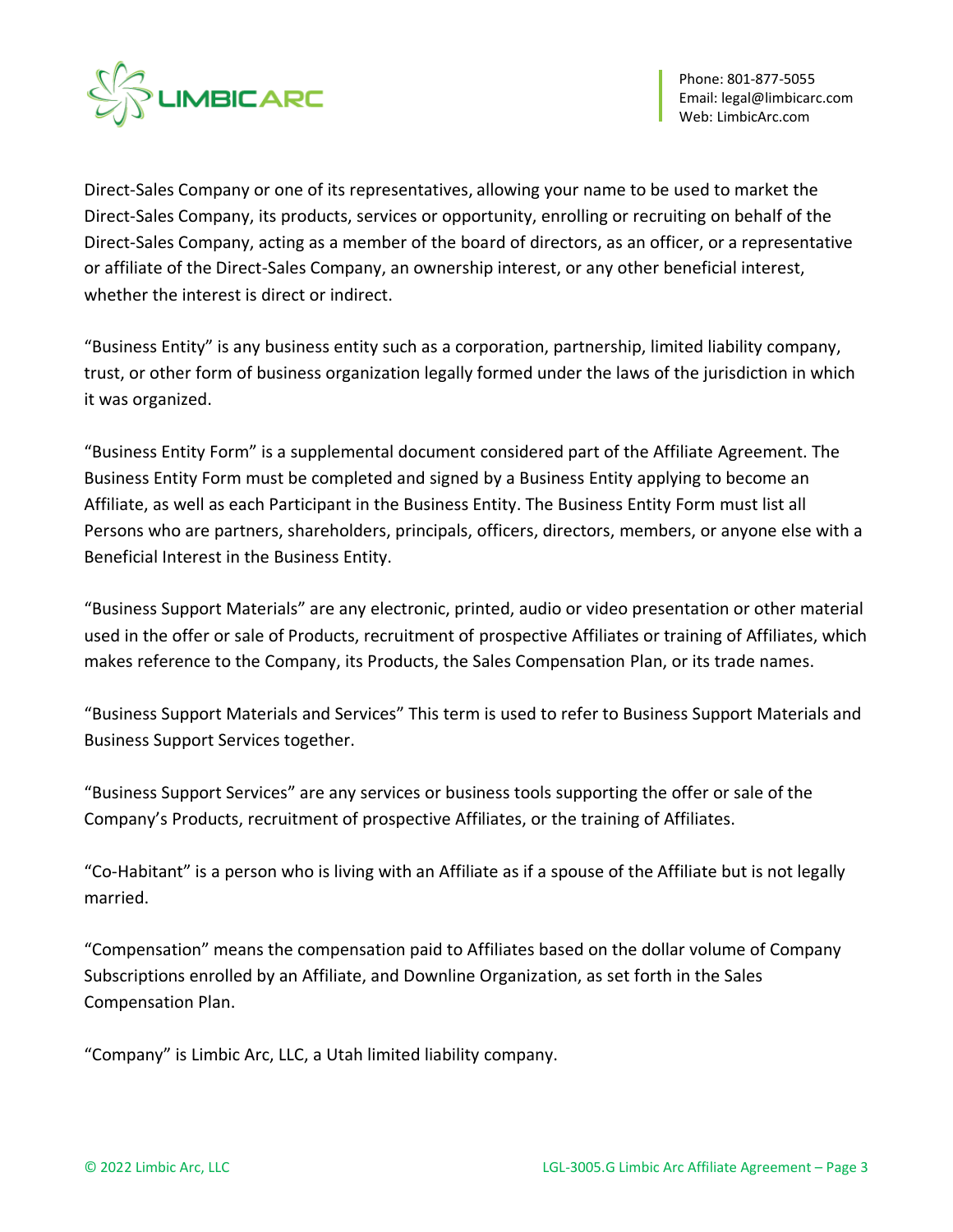

"Company Subscriptions" means subscriptions to access and use the Company's products and services pursuant to the Company's Software as a Service Agreement.

"Company-Approved Business Support Materials" are marketing materials designated in writing by the Company as approved for use in specific countries.

"Confidential Information" is all private, confidential and/or proprietary information disclosed to or discovered by you regarding the Company including, without limitation, intellectual property rights, trade secrets, the Network, personal information, sales volumes and genealogy, manuals, protocols, policies, procedures, marketing, and strategic information, computer software, training materials, nonpublic financial information, and any copies, notes or abstracts of any such information, or any other information that the Company considers proprietary, highly sensitive, or valuable to its business.

"Direct-Sales Company" is a company that uses a sales force of independent contractors who sell products and services and that compensates the independent contractors through a single-level or multilevel compensation plan for (i) their own sales, and/or (ii) the sales of other independent contractors who have signed up under an independent contractor to distribute the same products and services.

"Dispute" is defined in Section 28.

"Downline Organization" is a group of Affiliates either directly enrolled or linked in a direct chain of enrollers in the sales organization of a particular Affiliate.

"Enroller" is an Affiliate Business under which another Affiliate Business is originally placed after it has applied to become an Affiliate.

"International Enroller" is an Affiliate in good standing, authorized to act as an Enroller in an Authorized Country outside the country, territory, or other political jurisdiction in which that Affiliate first established an Affiliate Business with the Company.

"Internet Marketing Site" is any location on the Web that is (a) used primarily (or to which a significant portion is used) to post or communicate information about the Company, its Products, or the Sales Compensation Plan/income opportunity, or (b) that contains "internet marketing materials." Internet marketing materials shall mean marketing materials concerning the Company, its Products, or the Sales Compensation Plan/income opportunity that have not been produced by the Company and approved for posting on internet sites, applications, or using other methods as outlined herein.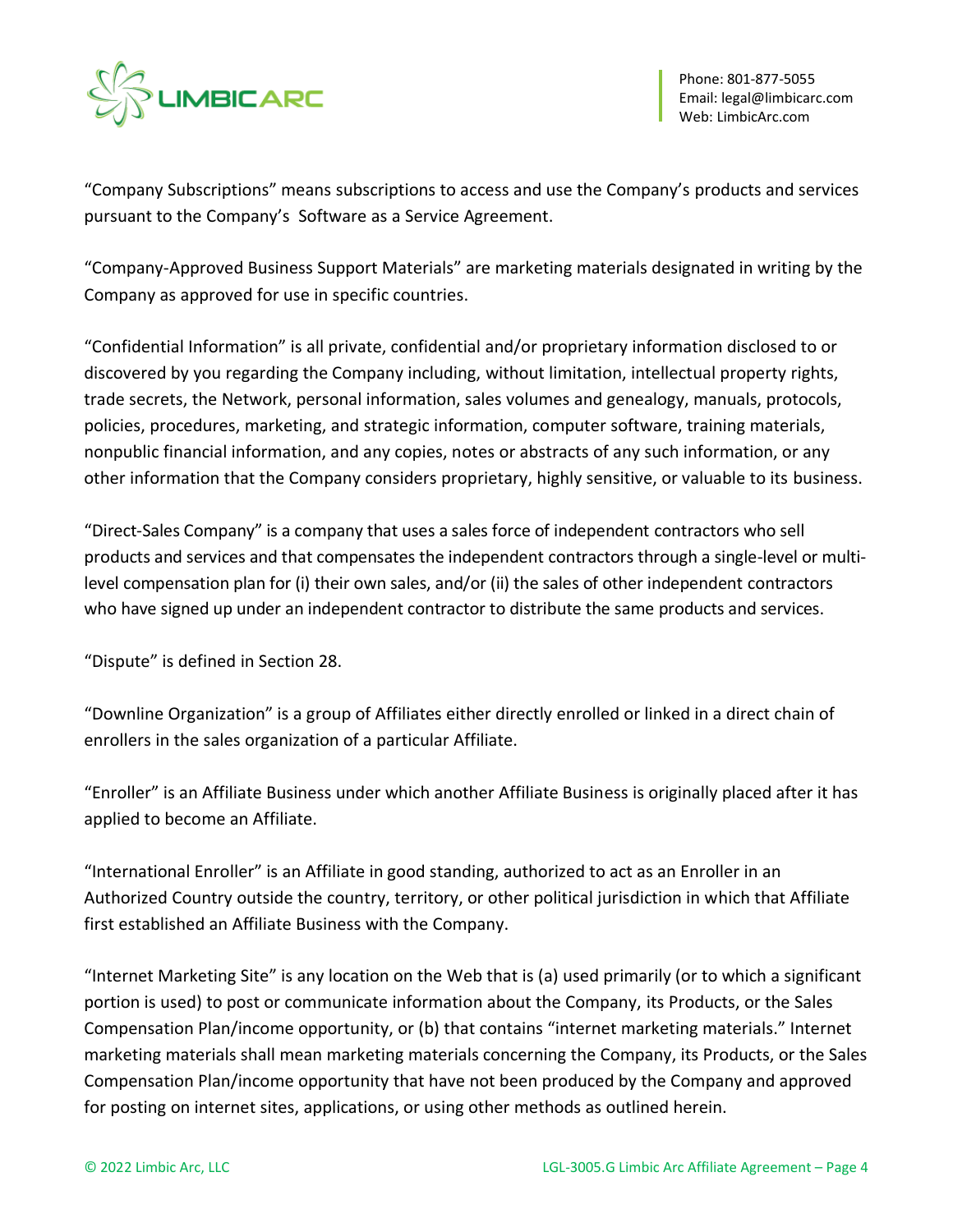

"Limbic Arc" means the Company.

"Network" is the Affiliate and customer network of the Company and all compilations of various lists describing that network or members thereof, including but not limited to, any and all contact or personal information collected by the Company regarding the Affiliates and customers.

"Non-Resident Country" is an Authorized Country other than your Resident Country.

"Participant" is any Person who has a Beneficial Interest in a Business Entity or Affiliate Business.

"Payment" is the transfer of Compensation from the Company to an Affiliate.

"Person" is an individual or Business Entity.

"Personalized Advertising Material" is business cards, letterhead, stationery, envelopes, note pads, self-stick labels, name badges, promotional materials, or Direct Selling Association (DSA) cards imprinted with the Company names or logos and an Affiliate's name, address, telephone number, and other personal contact information.

"Products" are the Products and services of the Company.

"Qualifying Limbic Arc Software Subscription" is the software as a service (SaaS) subscription required by the Subscription Agreement in order to qualify as an Affiliate.

"Resident Country", if you are an individual, then it is the country, territory, or other political jurisdiction in which you are a citizen or a lawful permanent resident and whose country's Affiliate Agreement you have executed. If you are a Business Entity, such as a corporation, partnership, limited liability company, or any other form of business organization, then it is the country, territory, or other political jurisdiction in which you are legally formed under the laws of your Resident Country, and each member of the Business Entity has proper legal authorization to conduct business in the Resident country, and whose country's Affiliate Agreement you have executed.

"Sales Compensation Plan" means the specific plan that outlines the details and requirements of the compensation structure for Affiliates.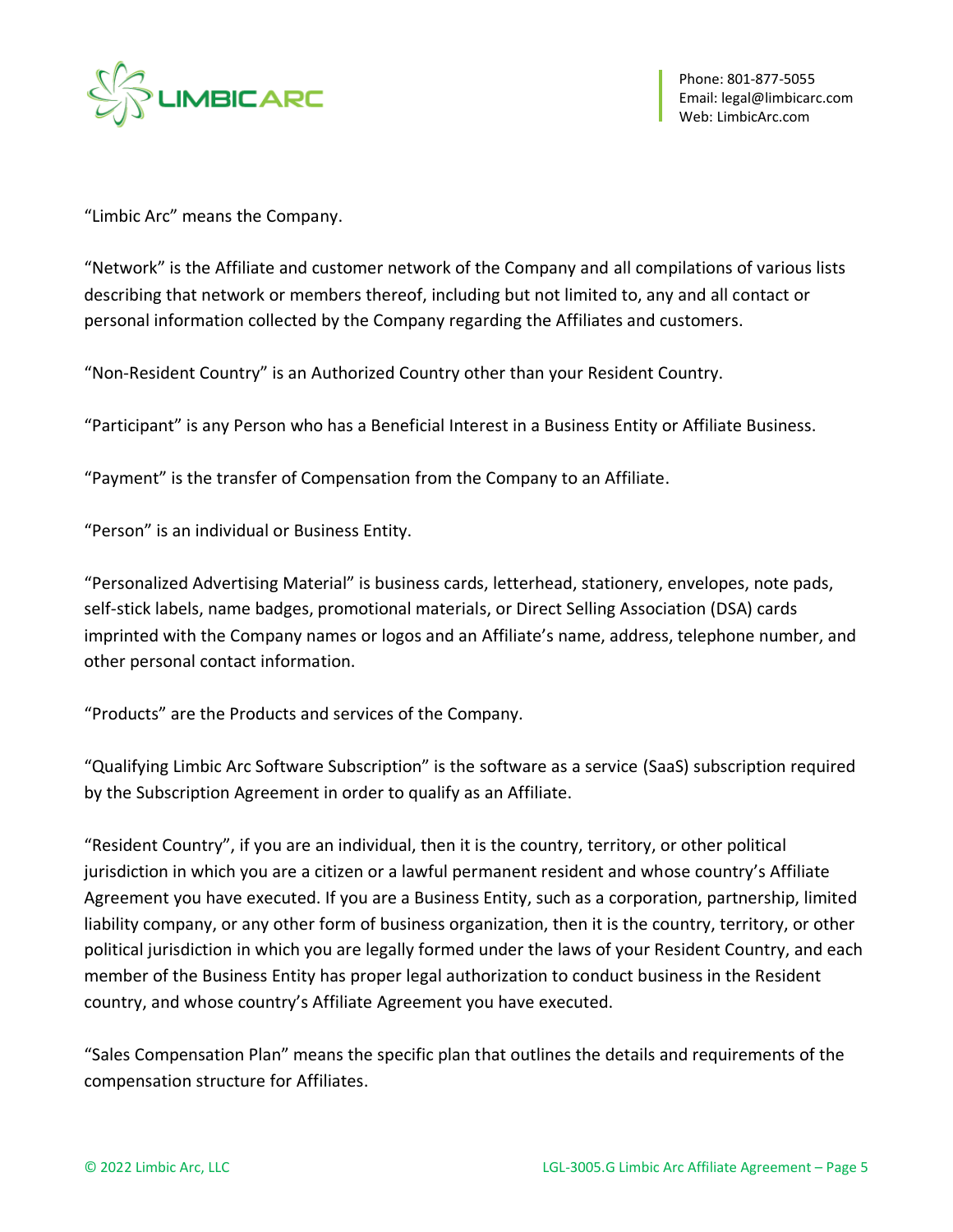

"Software as a Service Agreement" means the separate Software as a Service Agreement that governs access to and use of the Company's products and services by all users, including without limitation Affiliates. The Software as a Service Agreement shall be set by the Company and may be altered from time to time in the Company's sole and absolute discretion.

"Subscription Agreement" means the Subscription Agreement contained in Section B hereto.

"Unclaimed Compensation" means funds which you have earned under the Limbic Arc Compensation Plan but have not received because you have not provided Limbic Arc an account, method, or system of delivery of such funds which is acceptable to Limbic Arc, in their sole and absolute discretion.

"Unopened Country" is any country that is not an Authorized Country.

[*Remainder of page intentionally left blank*]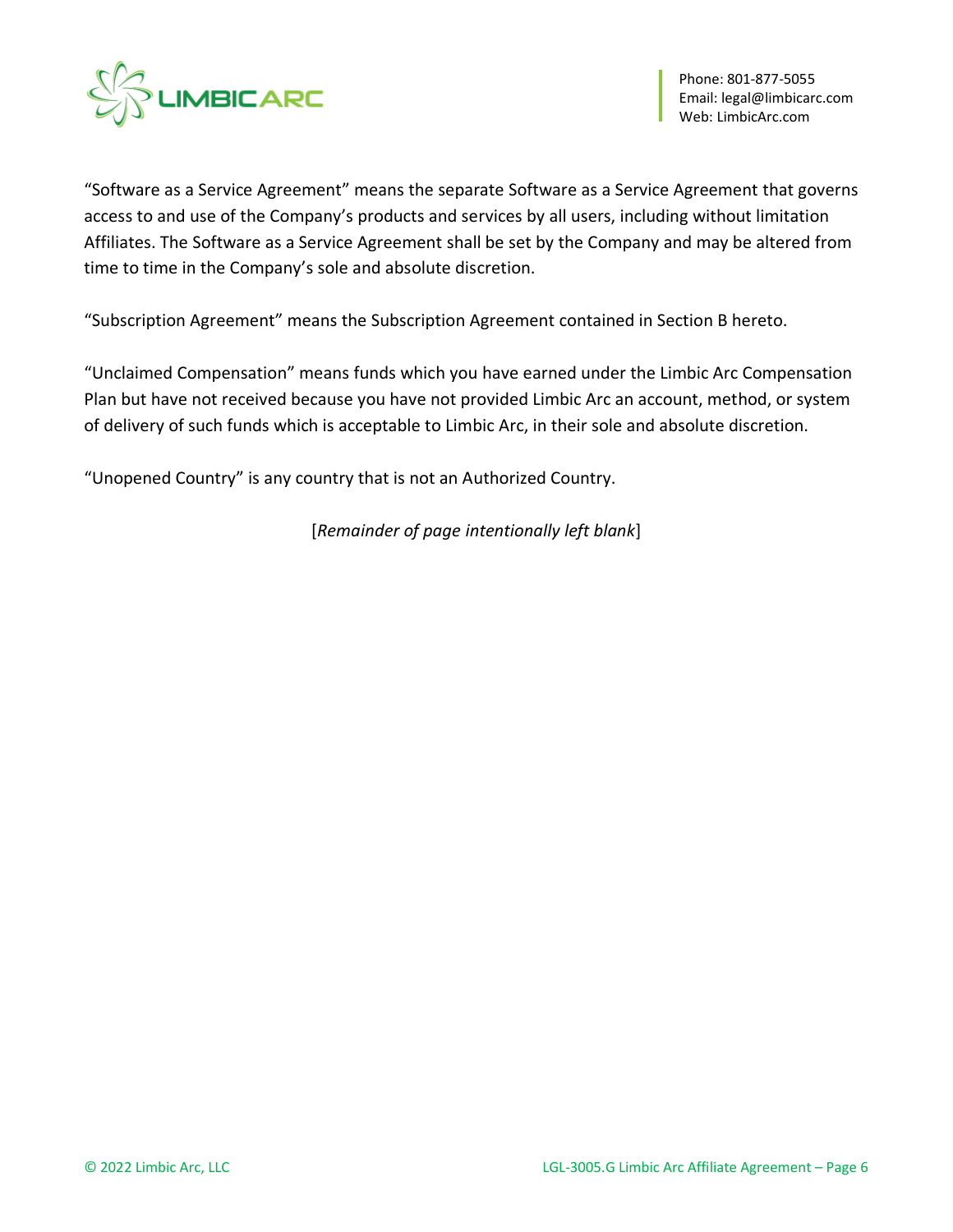

#### **B. AFFILIATE AGREEMENT**

The Affiliate Agreement is between Limbic Arc, LLC, 1172 W 700 N STE 300, Lindon, UT 84042-1461, and me.

### **1. BECOMING AN AFFILIATE**

1.1 AFFILIATE AND SOFTWARE SUBSCRIPTIONS. All Affiliates are subscribers to Company software, but not all software subscribers are Affiliates. All software subscribers are bound by the Software as a Service Agreement. All Affiliates are bound by the Affiliate Agreement and the Software as a Service Agreement, with the Affiliate Agreement prevailing in the event of any conflict of any terms between the two documents.

1.2 APPLYING TO BECOME AN AFFILIATE. You may apply to become an Affiliate by completing the following steps: (a) Complete, sign, and return an online or hardcopy Affiliate Agreement to the Company; (b) Obtain and maintain an active Qualifying Limbic Arc Software Subscription; and (c) earning and receiving a Payment.

1.3 ONE INDIVIDUAL PER AFFILIATE BUSINESS. Only one individual may apply for an Affiliate Business and submit an Affiliate Agreement to the Company. If the individual also wants to include a spouse or Cohabitant on the Affiliate Agreement, then the spouse or Co-Habitant may also be included on the Affiliate Agreement. Except for the addition of spouses or Co-Habitants, if more than one Person wants to participate in an Affiliate Business, then the Persons must apply as a Business Entity as set forth in Section 1.10.

1.4 AGE REQUIREMENTS. You must be at least 18 years old to become an Affiliate unless you qualify for the limited exception set forth below for certain minors.

1.5 MINORS. If you are a minor who is at least 16 years old, you may become an Affiliate if you submit a hard copy Affiliate Agreement signed by you and by your parent or legal guardian. Your parent or legal guardian will be required to supervise your activities. If your parent or legal guardian is an Affiliate, then

- your Affiliate Business is considered a second account separate from your parent or legal guardian's account;
- your parent or legal guardian must be your Enroller; and
- your parent or legal guardian cannot have any Beneficial Interest in your Affiliate Business.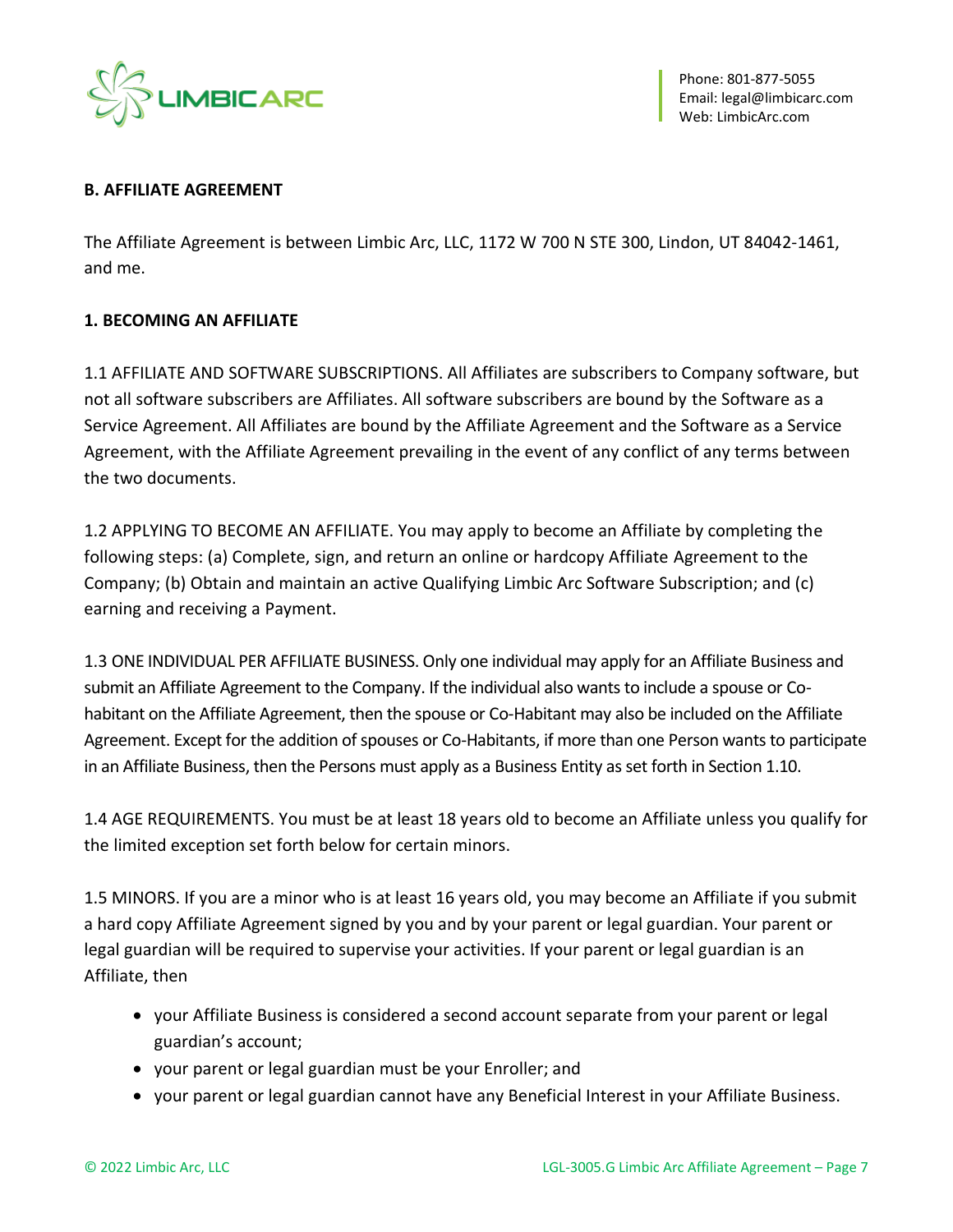

1.6 LEGAL RESIDENCY. Your Affiliate Agreement must be filed and maintained in the country where you are a legal resident or citizen and where you have a legal right to do the business. If you are unable to prove your legal residency, citizenship, or legal right to do business in the country where you have filed your Affiliate Agreement, the Company may declare your Affiliate Agreement void from its inception. You may only file to be an Affiliate in an Authorized Country.

1.7 FORMER AFFILIATES. If you have been an Affiliate, you may only apply to become a new Affiliate under your original Enroller unless you meet the criteria for signing up under a new Enroller.

1.8 SPOUSES AND CO-HABITANTS. If the spouse or Co-Habitant of an Affiliate wants to become an Affiliate, the spouse or Co-Habitant must be added to the Affiliate Business previously formed by the other spouse or Co-Habitant. If the spouse or Co-Habitant of a former Affiliate wants to become an Affiliate, then the spouse or Co-Habitant must apply to become an Affiliate under the Enroller of the spouse's or Co-Habitant's former Affiliate Business unless the applicable inactive period regarding Business Activity of the former Affiliate has lapsed.

1.9 ACCEPTANCE OF YOUR AFFILIATE AGREEMENT. The Company reserves the right to reject any application for an Affiliate Business at its own discretion. You become an approved Affiliate upon the acceptance and processing of your Affiliate Agreement by the Company. In the event the Company gets more than one Affiliate Agreement from an applicant, the first Affiliate Agreement received at the corporate office is the one that determines who your Enroller is.

1.10 TAXPAYER IDENTIFICATION NUMBER. You will be required to provide the Company with your tax identification number before you are eligible to receive a Payment, or when otherwise required by the Company for tax or other purposes. This requirement also applies to spouses and Co-Habitants who sign the Affiliate Agreement. In the event you sign up using a Business Entity, you must provide the tax identification number for the Business Entity and for each Participant in the Business Entity. The Company may also place a sales order or Payment hold on your account until you provide your tax identification number, and your tax identification number has been verified.

1.11 BUSINESS ENTITIES. A Business Entity may apply to become an Affiliate by completing, signing, and returning a Business Entity Form, signed by all the Participants, together with an Affiliate Agreement, and purchasing a Business Portfolio. In addition, the following other requirements apply to Business Entities: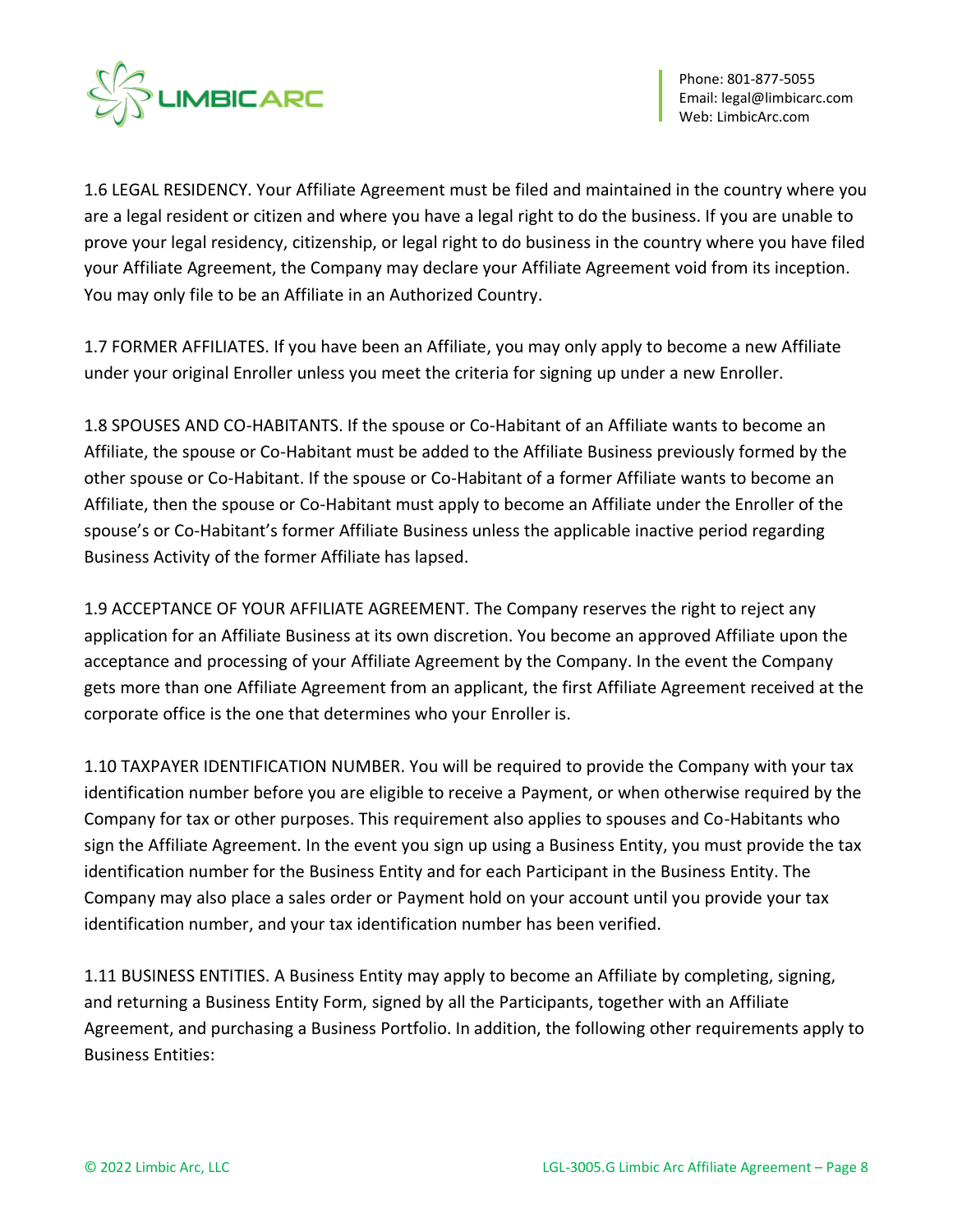

- (a) Each Participant must be a citizen or legal resident and have the legal right to do business in the country where the Business Entity's Affiliate Agreement has been filed and must be able to provide proof of such. If the Business Entity is unable to provide this proof upon the Company's request, the Company may declare the Affiliate Agreement void from its inception. You should be aware that merely being listed as a member of a Business Entity does not necessarily grant you any legal right to do business;
- (b) Compensation will be issued in the name of the Business Entity. The Company will not have any liability to you if the Business Entity or any Participant in the Business Entity fails to allocate and pay any portion of the Compensation received by the Business Entity among the multiple Participants in the Business Entity, or for any incorrect allocation and payment; and
- (c) One Participant will be designated as the Primary Participant of the Business Entity and the Company may rely and act on any information provided by the Primary Participant.

1.12 CHANGING TO A BUSINESS ENTITY. If you want to change the form of your Affiliate Business from an individual to a Business Entity, you may do so at any time. This change is subject to any applicable legal requirements and requires the completion and delivery of a Business Entity Form to the Company.

**2. RIGHT TO MARKET COMPANY SUBSCRIPTIONS AND ENROLL.** Subject to the terms of this Affiliate Agreement, Company grants to me (a) the right to be an Affiliate and market Company Subscriptions through person-to-person sales, and (b) enroll new Affiliates.

2.1 REQUIREMENTS. You may only act as an Enroller if you meet all the requirements and accept all the responsibilities described in the Agreement.

2.2 THE PLACEMENT OF NEW AFFILIATES. You may refer Persons to become Affiliates of the Company by having them submit an Affiliate Agreement to the Company. Upon acceptance by the Company of the Affiliate Agreement form, applicants are placed below the Enroller listed on the Affiliate Agreement. Although a newly enrolled Affiliate may be referred to as part your Downline Organization, this does not create in you any form of ownership interest in that Affiliate Business or with respect to any information regarding that Affiliate Business. All Affiliates are part of the Network, and the Network and any information regarding the Network are an asset that is owned solely by the Company and not the Enroller.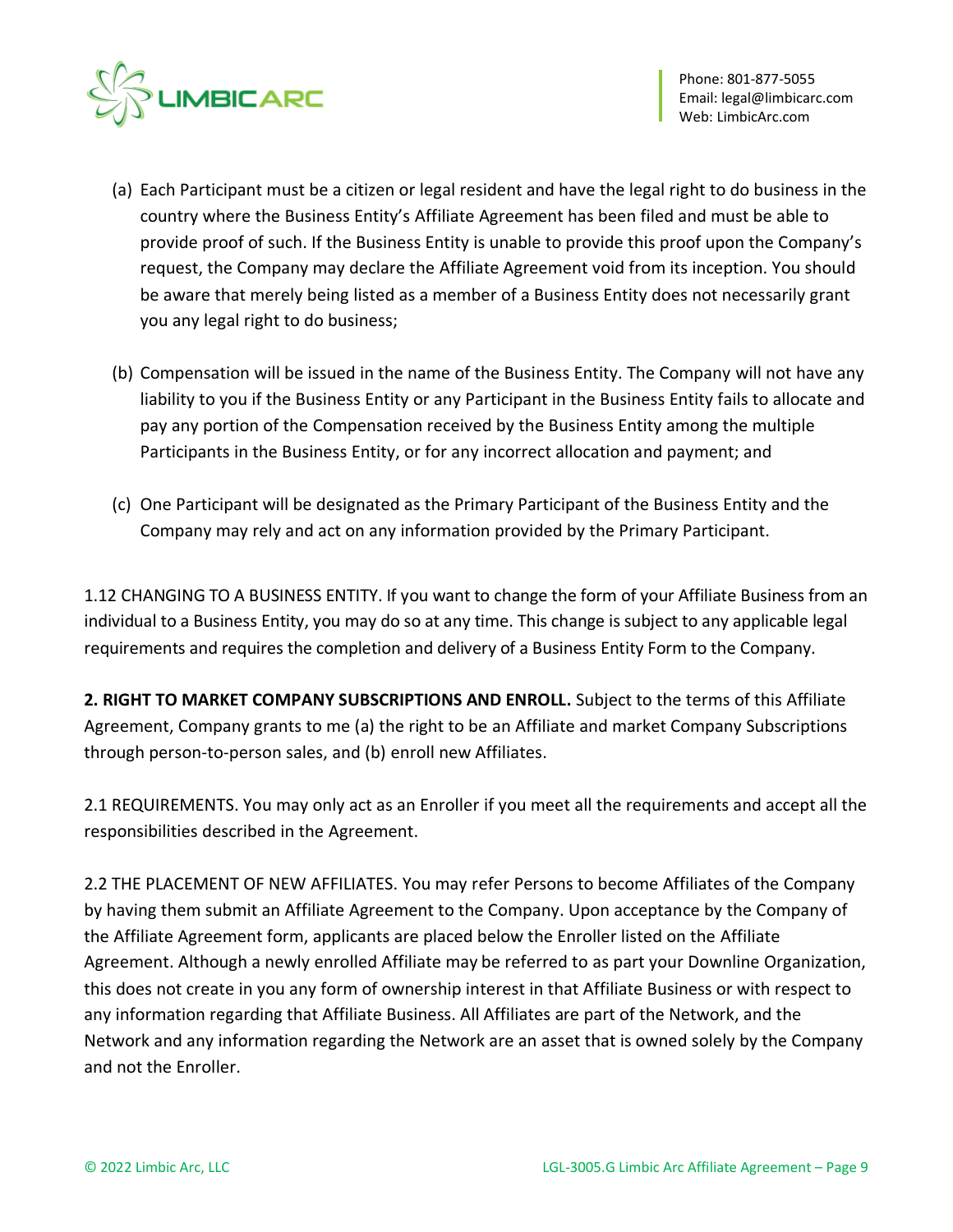

2.3 DISTRIBUTION OF COMPANY LEADS. When the Company receives inquiries from individuals concerning the Company's Products or business opportunity, the Company refers these individuals to Affiliates according to its discretion.

2.4 TRAINING OF DOWNLINE ORGANIZATION. You must supervise, train, support, and have on-going communication with (i) any Affiliate that you enroll, and (ii) your Downline Organization in a manner consistent with the terms of the Agreement. Your responsibilities include, but are not limited to:

- (a) Provide regular retail sales and organizational training, guidance, and encouragement to your Downline Organization;
- (b) Exercise your best efforts to make sure that all Affiliates in your Downline Organization properly understand and comply with the Software as a Service Agreement and applicable national and local laws, ordinances, and regulations;
- (c) Intervene in any disputes arising between a customer and any of your Downline Organization and attempt to resolve the disputes promptly and amicably;
- (d) Maintain contact with your Downline Organization and be available to answer questions;
- (e) Provide training to ensure that the Product sales and opportunity meetings conducted by your Downline Organization are conducted in accordance with the Agreement, current Company literature, and in accordance with any applicable laws, ordinances, and regulations;
- (f) Monitor the activities of those you personally enroll and those in your Downline Organization and work in good faith with the Company to prevent the violation of the Software as a Service Agreement and manipulation of the Sales Compensation Plan;
- (g) Supervise and assist your Downline Organization's efforts to sell the Company's Products to retail customers; and
- (h) Cooperate with the Company regarding investigations of your Downline Organization, and, upon request from the Company, provide all relevant information pertaining to any investigation.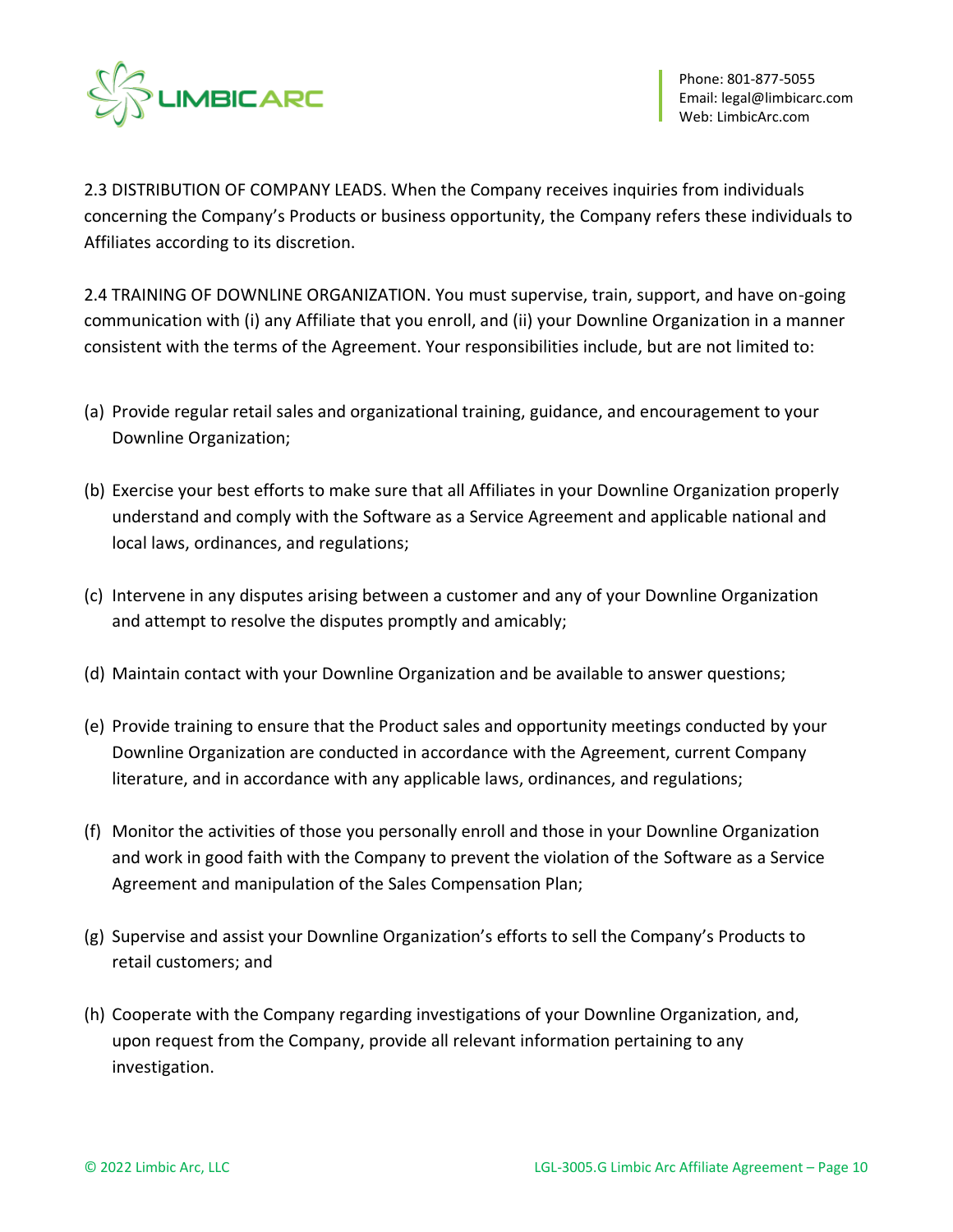

2.5 LINE SWITCHING. You may not encourage, entice, or otherwise assist another Affiliate to transfer to a different Enroller. To do so constitutes an unwarranted and unreasonable interference with the contractual relationship between the Company and its Affiliates. This prohibition includes, but is not limited to, offering financial or other tangible incentives for another Affiliate to terminate an existing Affiliate Business and then re-sign under a different Enroller. You agree that a violation of this rule inflicts irreparable harm on the Company and agree that injunctive relief is an appropriate remedy to prevent that harm. The Company may also impose penalties on any Affiliate Business that solicits or entices an existing Affiliate to change Enroller lines.

2.6 CORRECT INFORMATION ON COMPANY FORMS. You may not encourage or assist any Affiliate or prospective Affiliate to provide false or inaccurate information in their Affiliate Agreement or any other Company form.

2.7 YOUR DOWNLINE ORGANIZATION'S COMMUNICATION WITH THE COMPANY. You may not discourage, attempt to prevent, or prevent, for any reason, any Affiliate from directly contacting the Company, or the Company from directly contacting any Affiliate. It is your duty to facilitate communication between any Affiliate in your Downline Organization and the Company at the request of an Affiliate in your Downline Organization or at the request of the Company.

# **3. MAINTAINING YOUR AFFILIATE BUSINESS ACCOUNT**

# 3.1 TERMINATION OF SOFTWARE SUBSCRIPTION.

- (a) If an Affiliate cancels their Qualifying Limbic Arc Software Subscription, such cancelation shall be effective upon the next scheduled monthly payment due date. The Qualifying Limbic Arc Software Subscription will remain active through that end date.
- (b) On the Qualifying Limbic Arc Software Subscription end date (the unmet billing cycle date after cancelation), the Affiliate's account will be suspended, and the Affiliate will cease to earn or receive any compensation and any Limbic Arc software the Affiliate subscribes to, including but not limited to the Qualifying Limbic Arc Software Subscription, will be disabled.
- (c) 60 days after the Qualifying Limbic Arc Software Subscription end date (the unmet billing cycle date after cancelation), the Affiliate account will be permanently closed, and the Affiliate will be removed from the compensation binary tree. The Affiliate's account may not then be reinstated.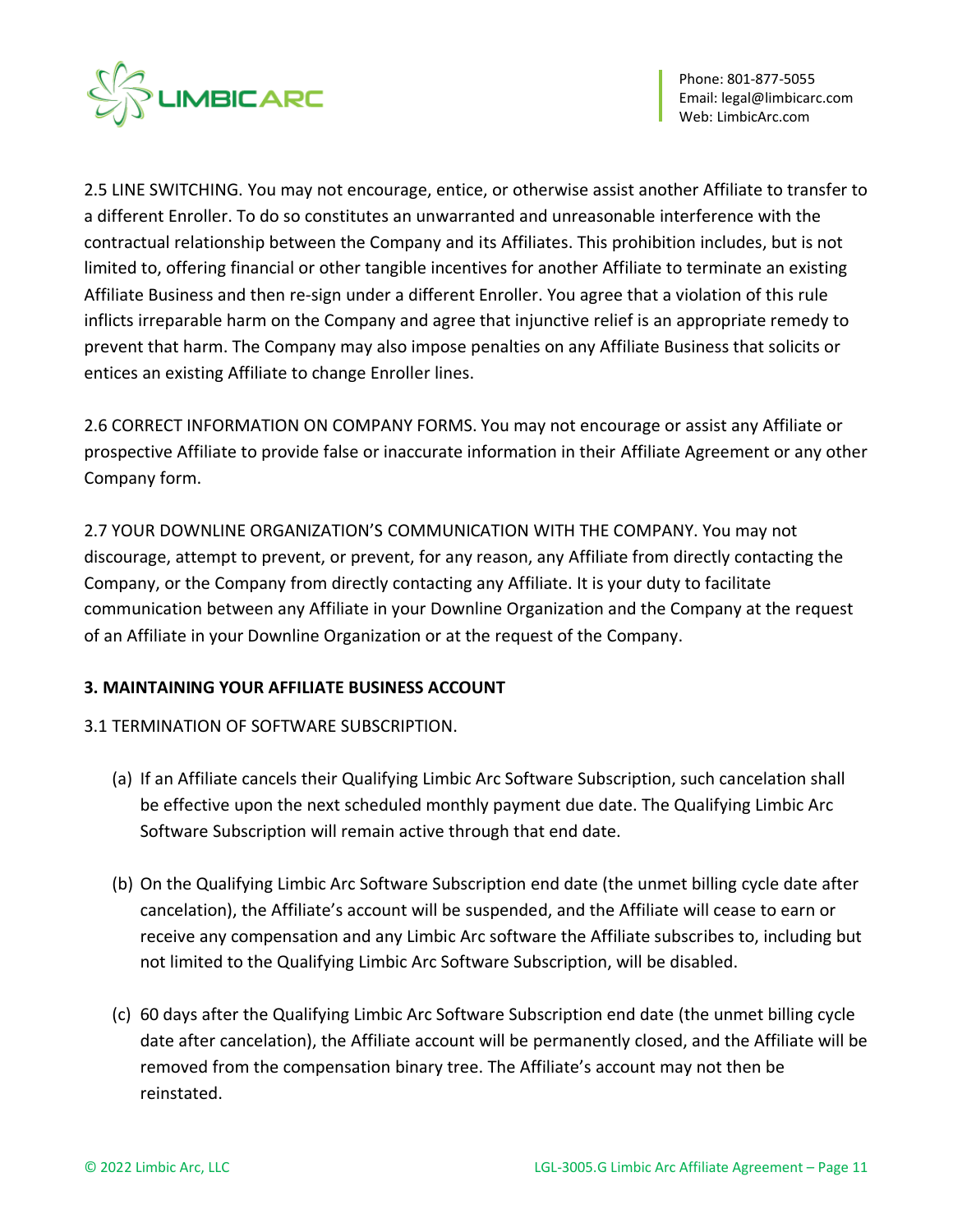

### 3.2 TERMINATION FOR NON-PAYMENT OF SOFTWARE SUBSCRIPTION.

- (a) Every Affiliate must maintain a current active subscription to Qualifying Limbic Arc Software Subscription as determined and set forth by the Company from time to time.
- (b) If an Affiliate's monthly fee associated with a Qualifying Limbic Arc Software Subscription is not paid on the applicable payment due date, a 6-day grace period will commence during which time the account may be brought current with no disruption in service and no disruption in the Affiliate's ability to conduct their business.
- (c) On the 7th day after the Qualifying Limbic Arc Software Subscription monthly payment due date, if an Affiliate's Qualifying Limbic Arc Software Subscription has not then been paid, the Affiliate's account will be suspended and the Affiliate will not earn or receive any compensation and any Limbic Arc software the Affiliate subscribes to, including but not limited to the Qualifying Limbic Arc Software Subscription, will be disabled.
- (d) 60 days after the unmet Qualifying Limbic Arc Software Subscription monthly payment due date, the Affiliate account will be closed, and the Affiliate will be removed from the compensation binary tree. The Affiliate's account may not then be reinstated.
- 3.3 KEEPING YOUR AFFILIATE AGREEMENT AND BUSINESS ENTITY FORM CURRENT
- (a) As an Affiliate, it is your duty to keep the information contained in your Affiliate Agreement or Business Entity Form current and accurate. You must immediately inform the Company of any changes affecting the accuracy of information contained in these documents. The Company may terminate an Affiliate Business or declare an Affiliate Agreement void from its inception if the Company determines false or inaccurate information was provided. If you fail to update your Affiliate Agreement or Business Entity Form, holds may be placed on your account or other disciplinary action may be taken, including termination.
- (b) You must submit a new Affiliate Agreement or Business Entity Form with "Amended" written across the top to change your Affiliate Business information. Any amended Affiliate Agreement must be signed by you. A Business Entity's amended Affiliate Agreement must be signed by the Primary Participant of the Business Entity. An amended Business Entity Form must be signed by all Participants of the Business Entity. The Company may charge a fee for processing changes to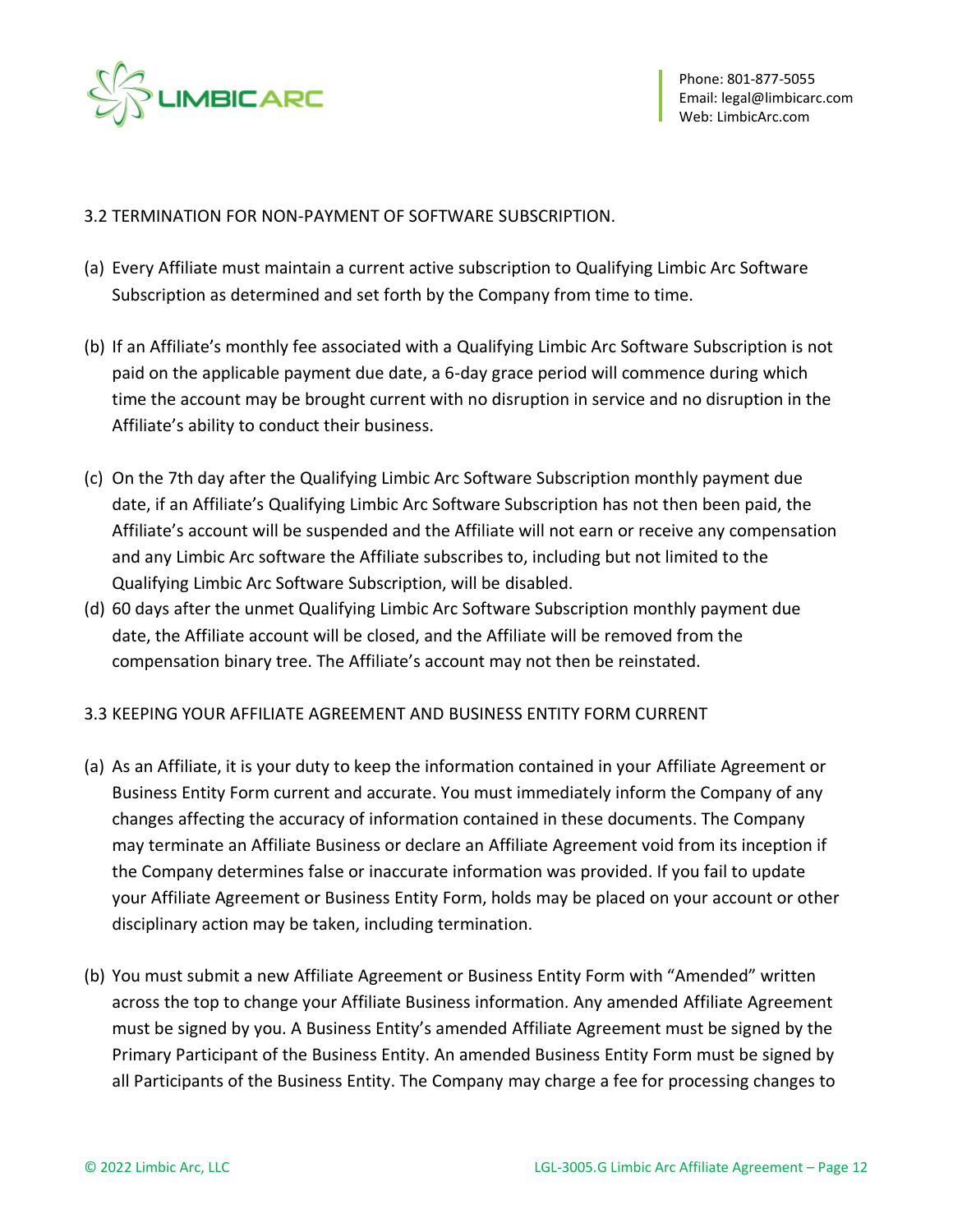

the Affiliate Agreement and Business Entity Form. The Company may refuse to accept any amendments.

3.4 ADDING A NEW PARTICIPANT. You may not allow a Person to engage in any Business Activity for, or have a Beneficial Interest in, your Affiliate Business, unless your Affiliate Business is a Business Entity, and that Person has applied to become a Participant and such application has been accepted by the Company. The Company may reject any such application in its sole discretion. If the Company rejects the application, the Person may not participate in the Affiliate Business.

3.5 STARTING AN AFFILIATE BUSINESS UNDER A NEW ENROLLER. If you are a former Affiliate, you may establish a new Affiliate Business under a new Enroller only if you have not engaged in any Business Activity (whether for your Affiliate Business or the Affiliate Business of another Person) in the six months previous if Star Rewards Level, or in the twenty-four months previous if Bronze Rewards Level or higher was reached. When the Company concludes that an inappropriate Enroller change has occurred or has been solicited, the second-in-time Affiliate Business may be returned to and be merged with the first-in-time Affiliate Business and the Company may pursue other remedies at law or Agreement.

3.6 ONE AFFILIATE BUSINESS PER INDIVIDUAL. You are not allowed to have a Beneficial Interest in more than one Affiliate Business except as follows: (i) marriage of two Affiliates who each had an Affiliate Business prior to the marriage, (ii) inheritance of an Affiliate Business by an existing Affiliate, or (iii) as otherwise approved in writing by the Company, at the sole and absolute discretion of the Company.

# 3.7 ACQUISITION OF BENEFICIAL INTEREST IN AND MERGER OF AFFILIATE BUSINESSES

- (a) Overview. Occasionally, an Affiliate wishes to form a partnership with another existing Affiliate and merge the two Affiliate Businesses or acquire a Beneficial Interest in an Affiliate Business. Except as provided in this Section 3.5, the formation of a partnership between Affiliates, the merger of Affiliate Businesses, or the acquisition of a Beneficial Interest in an Affiliate Business by an Affiliate who has engaged in any Business Activity, is prohibited.
- (b) Acquisition of Beneficial Interest. Except for those circumstances that may be approved by the Company in its sole and absolute discretion, if you have engaged in any Business Activity, you may not, at any time, acquire a Beneficial Interest in a pre-existing Affiliate Business under a different Enroller (whether by purchase, merger, partnership, or otherwise) unless (i) you have terminated your Affiliate Business and had no Business Activity for in excess of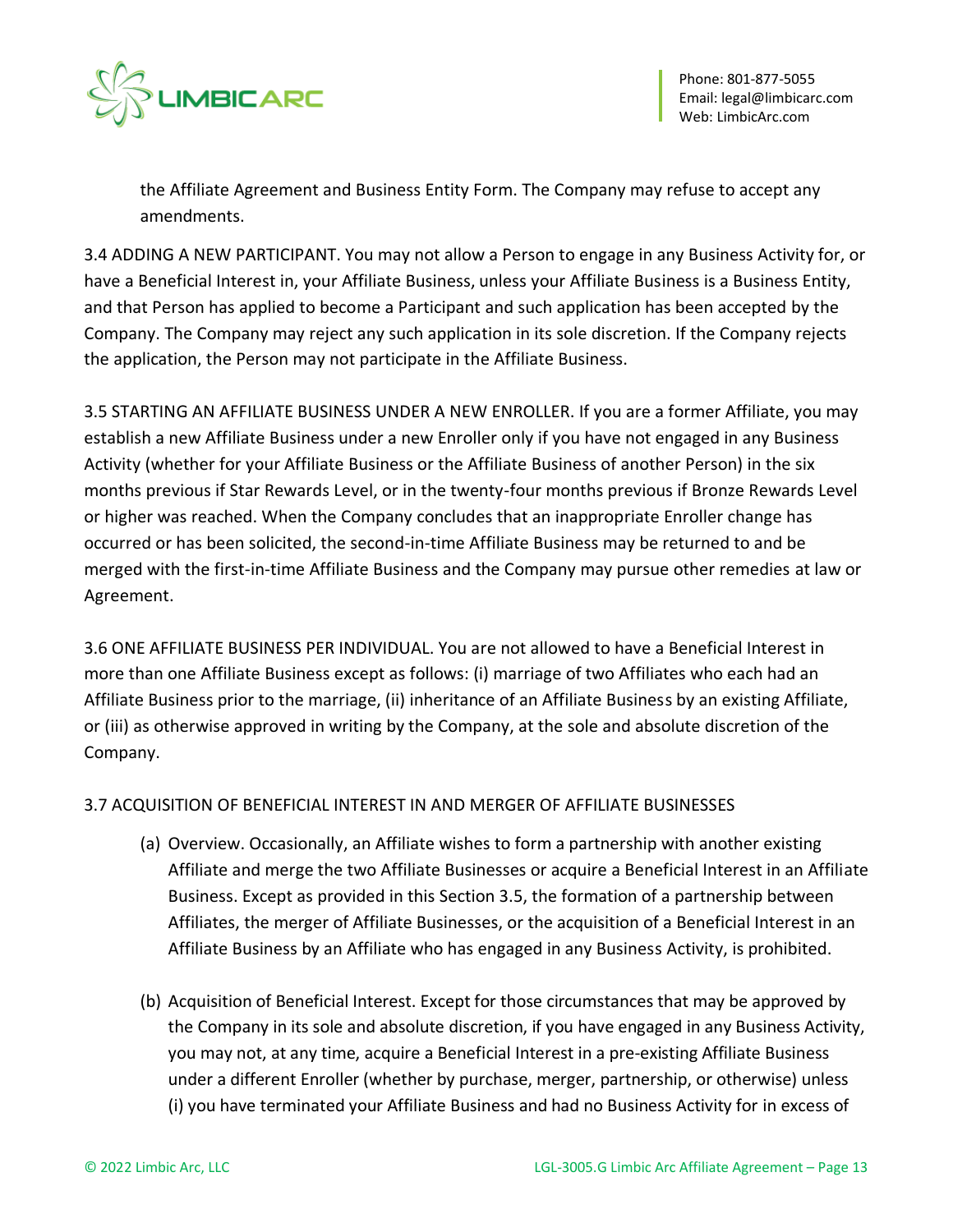

60 days, and (ii) the Affiliate Agreement for the Affiliate Business in which you want to acquire a Beneficial Interest was submitted to the Company after the applicable inactive period for your Business Activity as described in (i) above. The prohibitions of this Subsection (b) supersede the provisions of subsection (c) of this Section 3.5.

- (c) Merger. The Company may, in its sole discretion, consider mergers of Affiliate Businesses in the following limited cases: (a) vertical mergers with (i) your immediate upline Enroller, or (ii) an Affiliate that is on your first level; (b) horizontal mergers with another Affiliate Business, provided that (i) only one of the Affiliate Businesses is at the Ruby Rewards Level or above, and (ii) both Affiliate Businesses have the same upline Enroller; and (c) any other merger as may be approved by the Company in its sole and absolute discretion.
- (d) Company Review and Additional Requirements. In any case involving the proposed formation of a partnership, mergers, or acquisitions of a Beneficial Interest, the Company will, in its sole discretion, decide whether to approve a requested exception to this Agreement. During its review the Company may impose additional requirements that it deems necessary, including upline notifications and/or approvals.

### **4. TRANSFERRING AND TERMINATING YOUR AFFILIATE BUSINESS**

4.1 TRANSFERRING AFFILIATE BUSINESSES. You may not transfer your Affiliate Business or any rights therein, unless you have received the prior written consent of the Company, which will not be unreasonably withheld. The Company will not consent to any proposed transfer if it determines that the proposed transfer is not substantive and is being done to avoid the requirements of this Agreement. The Company will not recognize any assignment, and the transferee will have no rights until the transfer has been approved by the Company. Any exceptions and waivers the Company has made to the Agreement for the benefit of an Affiliate Business will terminate upon the transfer unless otherwise provided in a written Agreement by the Company.

# 4.2 TRANSFERS UPON DEATH

(a) Individuals. Upon your death, your Affiliate Business may be passed on to your heirs, or other beneficiaries whether by will, intestate succession, or otherwise. The transfer will be recognized by the Company when a court order or proper legal document addressing the transfer to a qualified transferee is submitted to the Company. The Company encourages you to make appropriate arrangements in consultation with an estate-planning attorney for the transfer of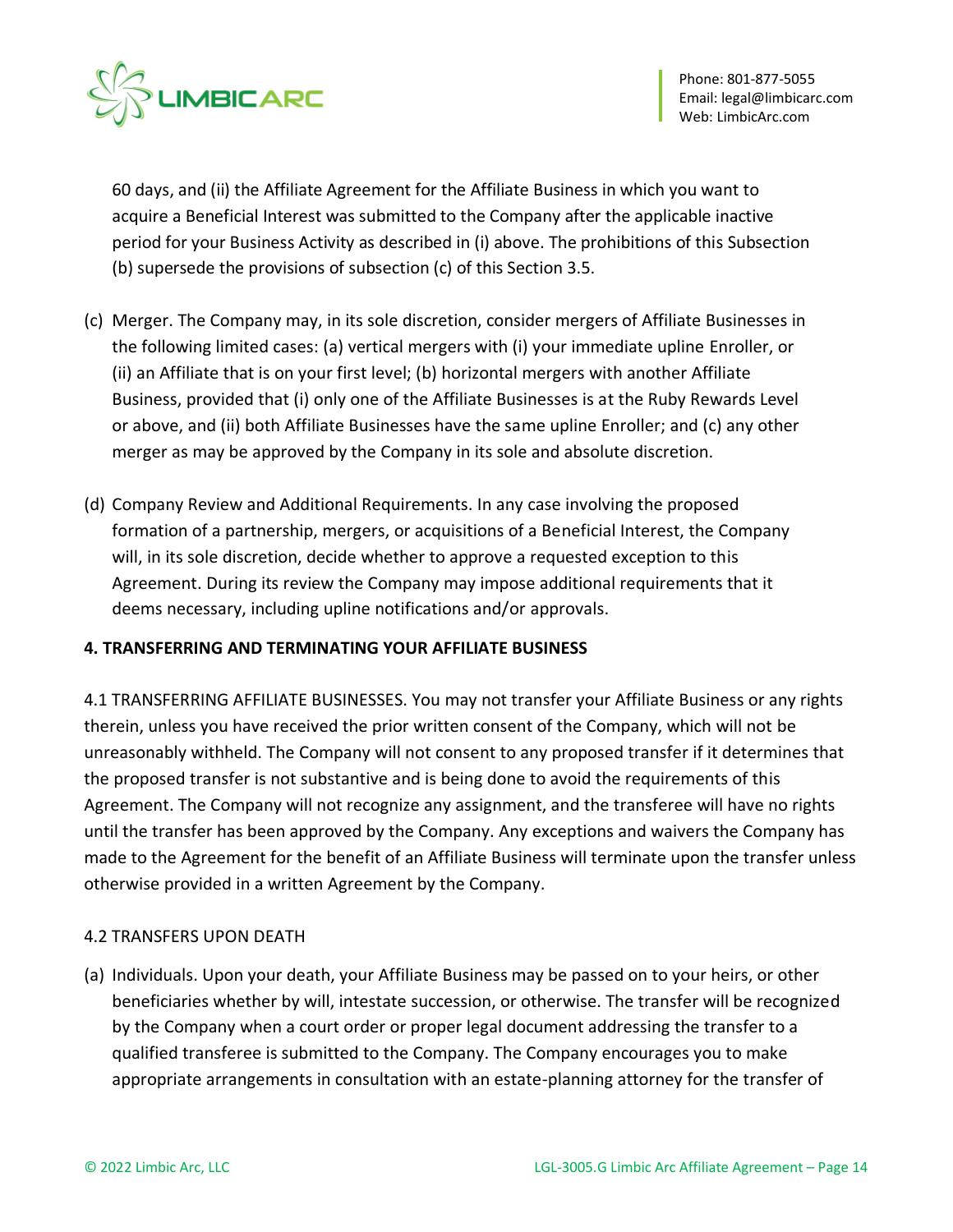

your Affiliate Business.

- (b) Participant in a Business Entity. If you are a Participant in a Business Entity, upon your death your interest in the Affiliate Business will be transferred according to the Business Entity's legal documents and applicable law governing the transfer, provided that all Persons of the transferee are qualified to hold an interest in an Affiliate Business under this Agreement. The transfer of your interest will be recognized by the Company when a court order or proper legal documents addressing the transfer to a qualified transferee are submitted to the Company.
- (c) During any time that an Affiliate Business may be temporarily without an owner, or a gap in ownership occurs due to probate or other court procedures, the upline will be responsible for operating this Affiliate Business. As payment for their services, the upline will be entitled to a service fee. This fee will be a dollar amount equal to 15 percent of the Affiliate Business' net Compensation.

4.3 DIVORCE. In the event of a divorce, the Company will neither determine the division of nor divide an Affiliate Business or a Downline Organization. Generally, the Company will not divide Compensation or other rewards. The Company may, however, in its sole discretion, on a case-by-case basis, divide Compensation on a simple, fixed-percentage basis, pursuant to a court order or the written consent of both parties. IF THE COMPANY AGREES TO DIVIDE COMPENSATION ON A SIMPLE, FIXED PERCENTAGE BASIS, THE PARTIES TO THE AFFILIATE BUSINESS AGREE TO HOLD THE COMPANY HARMLESS FROM ANY AND ALL LIABILITIES, LOSSES, COSTS, DAMAGES, JUDGMENTS, OR EXPENSES, INCLUDING REASONABLE ATTORNEY'S FEES, RESULTING OR ARISING FROM, DIRECTLY OR INDIRECTLY, ANY ACTS OR OMISSIONS BY COMPANY IN DIVIDING THE COMPENSATION. The Company has the right to withhold Compensation in the event of a dispute among spouses regarding an Affiliate Business. The Company will charge a fee of \$200 to Affiliates each month (apportioned according to the partition of the disbursement) as payment for its services in dividing Payment.

4.4 RIGHT TO TERMINATE. You may terminate your Affiliate Business at any time pursuant to Company procedures.

# **5. INDEPENDENT CONTRACTOR**

5.1 AFFILIATES ARE INDEPENDENT CONTRACTORS. You are an independent Contractor. You are not an agent, employee, officer, partner, member, or joint venturer with the Company, and you may not represent yourself as such. You agree that as an independent Contractor, you: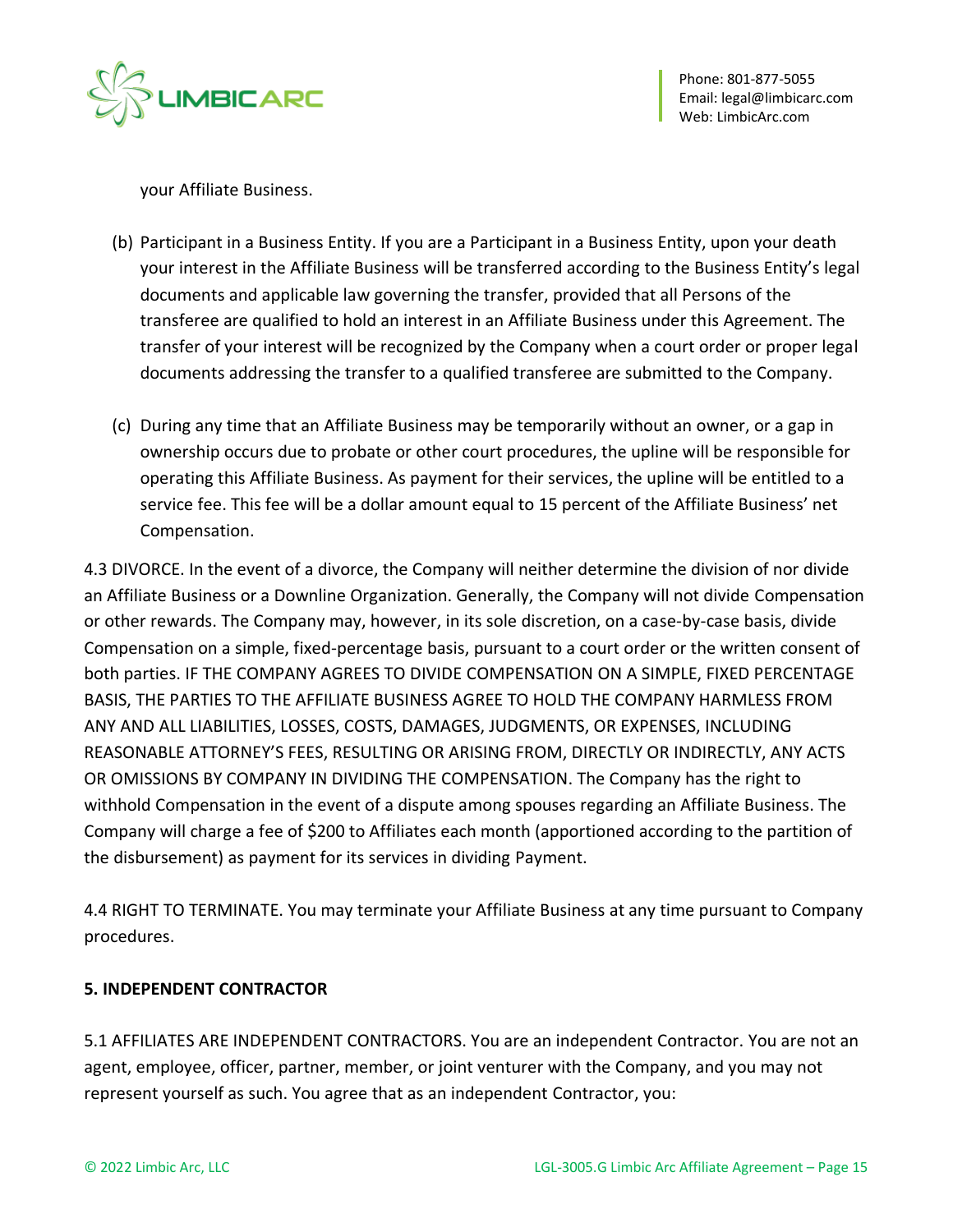

- Are responsible for your own business decisions and must determine in your sole discretion, when you will work and the number of hours you will work;
- will be paid Compensation based on sales and not the number of hours you work;
- Are subject to entrepreneurial risk and responsible for all losses that you incur as an Affiliate;
- Must pay your own license fees and any insurance premiums, and if required, obtain a federal employment identification number;
- Are responsible for all costs of your business including, but not limited to, travel, entertainment, office, clerical, legal, equipment, accounting, and general expenses without advances, reimbursement, or guarantee from the Company; and
- Will not be treated as an employee for federal or state tax purposes. If you meet a certain Compensation/Payment threshold you will receive a Federal Internal Revenue Service form 1099 reflecting Compensation that the Company has paid you in a calendar year.

5.2 TAXES. You must pay any self-employment taxes required by federal, state, and local laws, statutes, and regulations. You are responsible for the proper collection and payment of sales tax on retail sales if you claim an exemption from the Company's pre-collected sales tax program. You will receive an IRS Form 1099 reflecting relevant tax information related to your Affiliate Business.

5.3 NO AUTHORITY TO ACT ON BEHALF OF COMPANY. You have no authority to act on behalf of the Company. This includes, but is not limited to, any attempt to:

- register or reserve Company names, trademarks, trade names or Products;
- register URLs using the Company names, trademarks, or trade names;
- register or secure approval for Products or business practices; or
- establish business or governmental contacts of any kind on the Company's behalf.

You must indemnify the Company for all costs and attorneys' fees incurred by the Company for any remedial action needed to exonerate the Company in the event that you improperly act on behalf of the Company. You must immediately assign to the Company any registration of Company names, trademarks, trade names, Products, or URLs registered or reserved in violation of this Section without the Company's reimbursement of any costs you incurred.

5.4 DESIGNATION AS EMPLOYER PROHIBITED. You may not identify the Company as your employer on loan applications, government forms, employment verification requests, applications for unemployment compensation or any other form or document.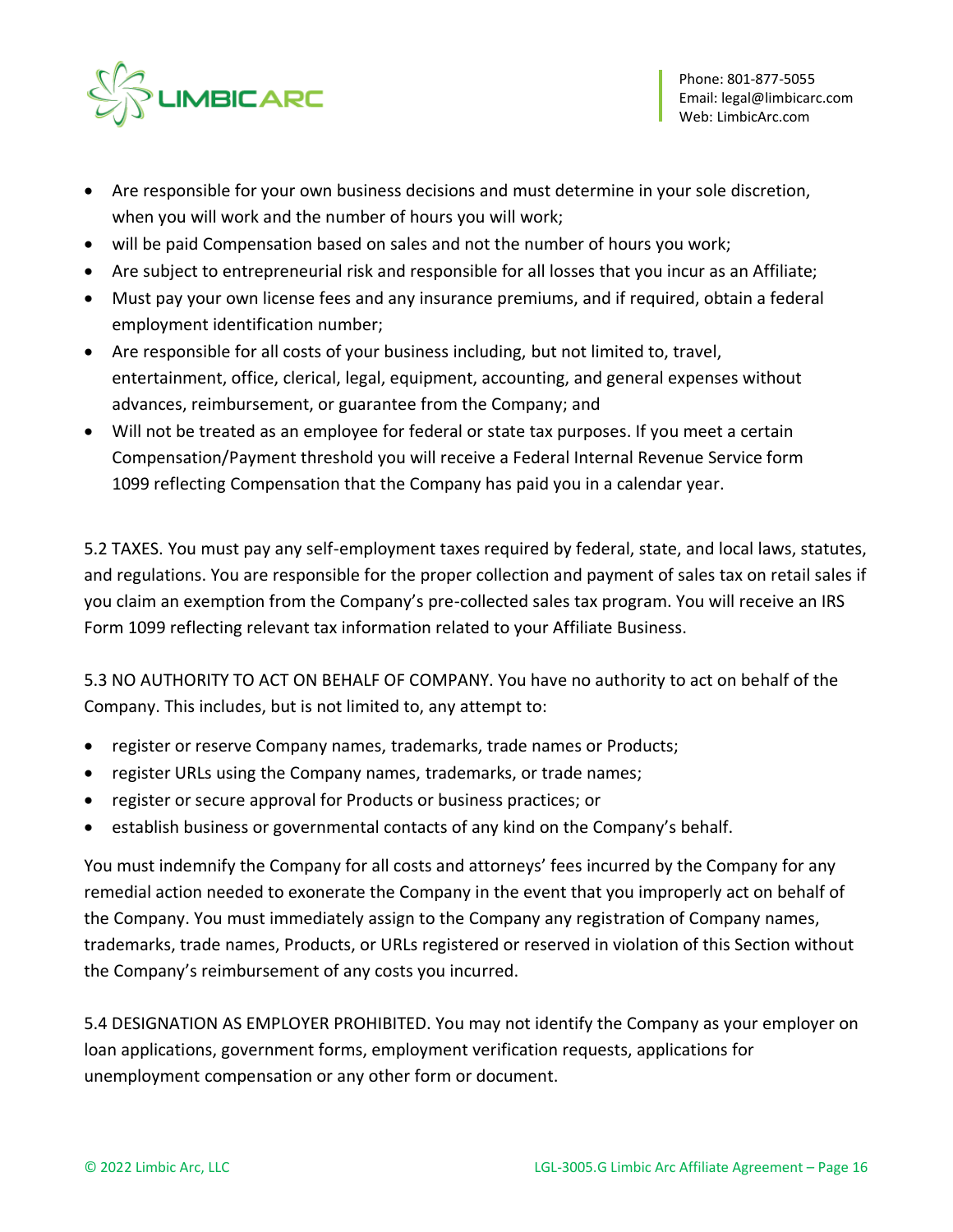

#### **6. MARKETING OF PRODUCTS AND SERVICES**

- (a) You agree to promote the retail sale of Company Subscriptions in accordance with the Terms & Conditions of the Agreement.
- (b) You agree not to make any claims about Company Subscriptions and the Sales Compensation Plan unless they are in official Company literature. Company will pay me for the sale of Company Subscriptions less cancelation refunds as set forth in the Sales Compensation Plan. You understand and agree that, in order to be eligible to receive Payments, you must meet all requirements outlined in the Sales Compensation Plan and not be in violation of the terms of the Agreement.
- (c) You will not purchase Company Subscriptions solely for the purpose of qualifying for Compensation.
- (d) You agree to encourage, supervise, and assist your Downline Organization's efforts to sell Company Subscriptions to retail customers.

### **7. CANCELATION REFUNDS**

Subscription services that are billed on a month-to-month basis may be cancelled at any time unless the terms of the Agreement provide otherwise. Any cancellation will take effect upon the scheduled date of what would have been your next billing. No refunds will be given for monthly subscription payments received, but the account will remain active for the rest of the billed month. Annual subscription services may also be cancelled at any time unless the terms of the Agreement provide otherwise. Refunds for any annual subscriptions will be prorated based on the number of full months remaining on the annual subscription.

### **8. UNCLAIMED COMPENSATION**

All Unclaimed Compensation are forfeit to the Company if you have not claimed and received them within 90 days of their regularly scheduled payment date. You waive all rights to receive Unclaimed Compensation under any legal theory either contractual or equitable if you have not provided to Limbic Arc account, system or method of payment that is acceptable to Limbic Arc in their sole and absolute discretion.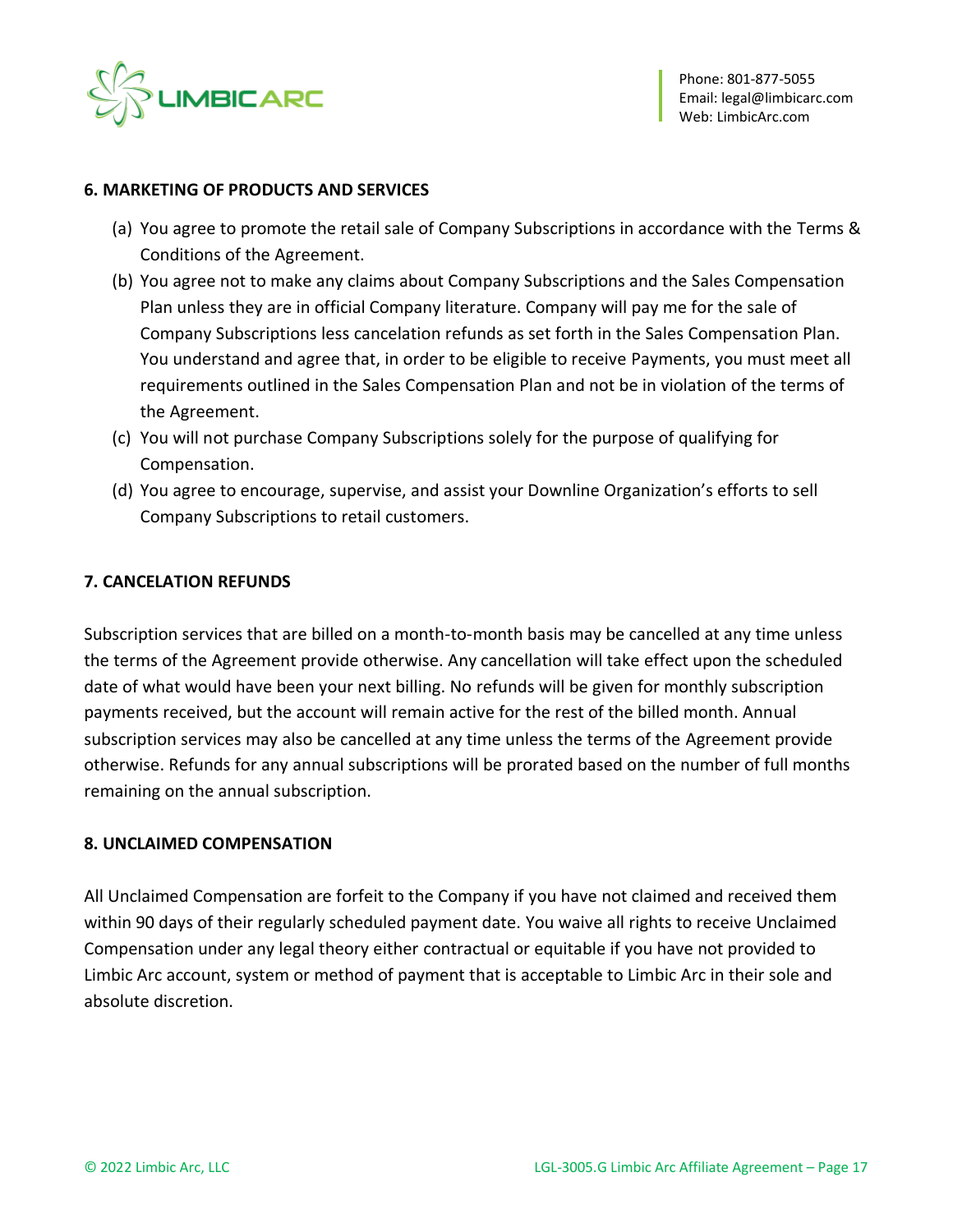

#### **9. INTERNATIONAL OPERATIONS**

- (a) United States Operations. While this Agreement grants me the right to market the Company or its products and/or services, you do so in other countries outside of the United States at your own risk. The Company makes no representations and gives no warranties regarding the legality of operating in any nation other than the United States of America.
- (b) Laws of Authorized Countries. You acknowledge that each country has specific laws and requirements applicable to you as an enroller of Affiliates, and you agree to comply with all laws, statutes, and regulations of that Authorized Country, including but not limited to, all immigration, visa, and registration requirements.
- (c) Product Purchases in Countries other than the United States. You agree that prior to business operations in other countries, at Companies request, you will enter into a separate Software as a Service Agreement applicable to that country. You further agree that you will comply with all applicable laws regarding the sale and purchase of Company Subscriptions in each country in which you operate.

### **10. BUSINESS ETHICS**

10.1 DSA CODE OF ETHICS. The Company adheres to the Code of Ethics of the Direct Selling Association (DSA). Along with the ethical guidelines of this Section, you must comply with the DSA Code of Ethics in your business operations. The DSA Code of Ethics can be found at www.dsa.org.

10.2 PURPOSE OF YOUR BUSINESS. The primary purpose of your business and the Company is to promote valuable software subscriptions. As part of this process, you may enroll other Affiliates in the business to build your sales organization. However, the recruitment of other Affiliates is not your primary focus, but rather an integral part of your fundamental obligation to sell Products and increase the sales of Products to retail customers by your Downline Organization.

10.3 GENERAL ETHICS. You must operate your Affiliate Business in an ethical, professional, and courteous manner. This means, among other things, the following:

- You must comply with the Agreement and with applicable law.
- You must operate your Affiliate Business honestly.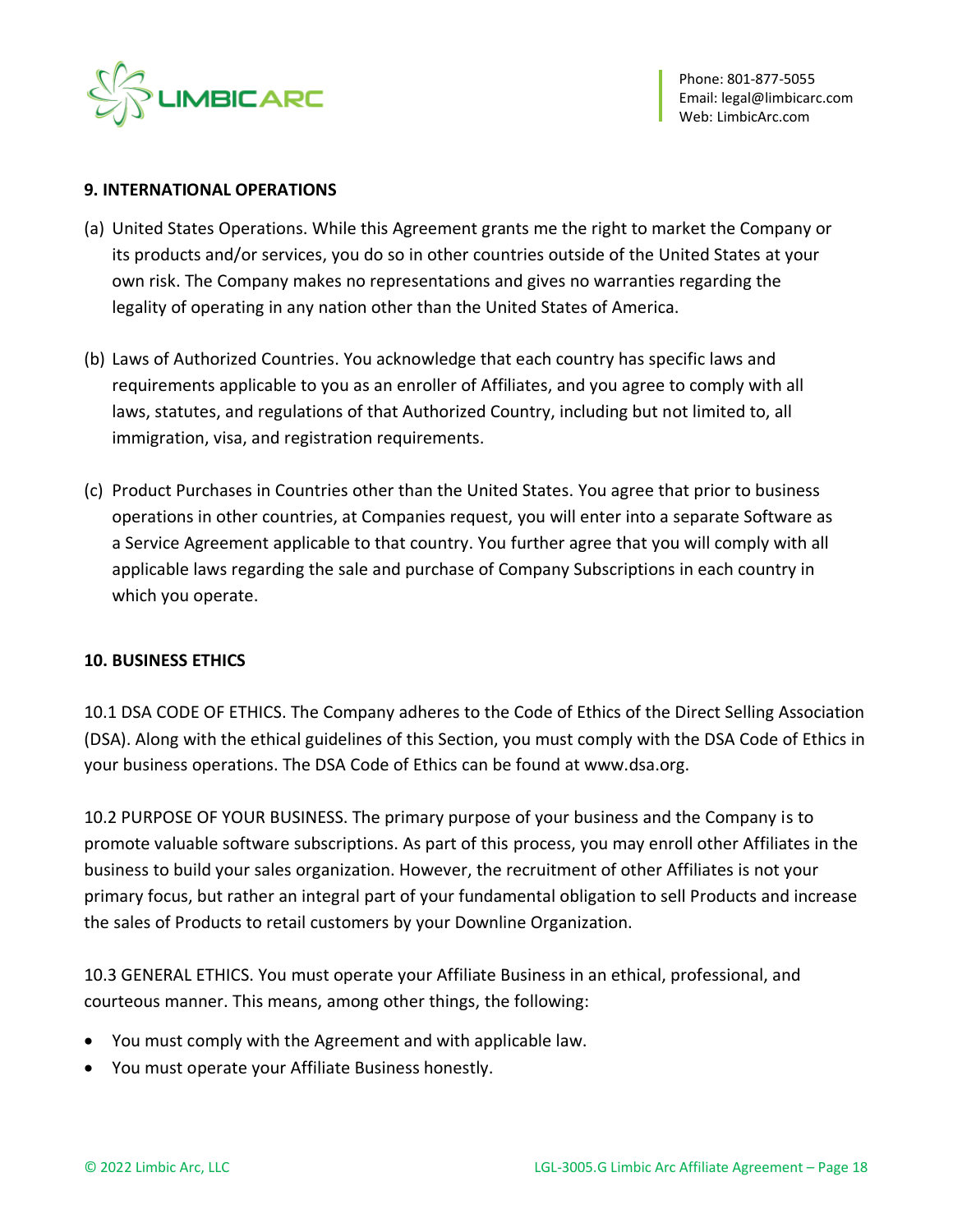

- You should indicate to prospective customers and Affiliates who you are, why you have contacted them, and what Products you are selling.
- You may not make false or misleading claims about potential earnings under the Sales Compensation Plan or about the benefits of using the Company's Products.
- You may not pressure any Affiliates or prospective Affiliates to operate in a financially irresponsible way.
- You must not encourage or recommend that Affiliates or prospective Affiliates incur debt in order to participate in the business.
- You must explain how to cancel a software subscription.
- You must not represent to prospective Affiliates that they are required to promote Products or Product packages to become Affiliates. Prospective Affiliates may access and use Company software and use it pursuant to the Software as a Service Agreement without any obligation to promote the software to other potential customers.

10.4 NON-DISPARAGEMENT. You may not make any misleading, unfair, inaccurate, or disparaging comparisons, claims, representations, or statements about:

- the Company;
- its Products, or commercial activities;
- other Persons;
- other companies (including competitors); or
- other companies' products, services, or commercial activities

10.5 HARASSMENT. You must operate your Affiliate Business in a manner that is free of harassment, intimidation, threats, and abuse. Harassment of any kind will not be tolerated, including, but not limited to, race, religion, physical and verbal abuse, or soliciting, encouraging, or consummating any inappropriate or unwelcome written, verbal, electronic or physical relationships, sexual advances, requests for sexual favors, or other physical, verbal, or visual behavior of a sexual nature, with another Affiliate, Company employee or customer.

10.6 NO CONTACT OF VENDORS OR SCIENTIFIC ADVISORY BOARD MEMBERS. You may not contact, either directly or indirectly, the Company's vendors, suppliers, scientific advisory board members, basic research partners, Universities, or any other advisors or consultants of the Company without the prior written consent of the Company.

10.7 ANTI-CORRUPTION. You must comply with all anti-corruption laws, including the Foreign Corrupt Practices Act ("FCPA"), in the countries in which the Company does business. The FCPA requires that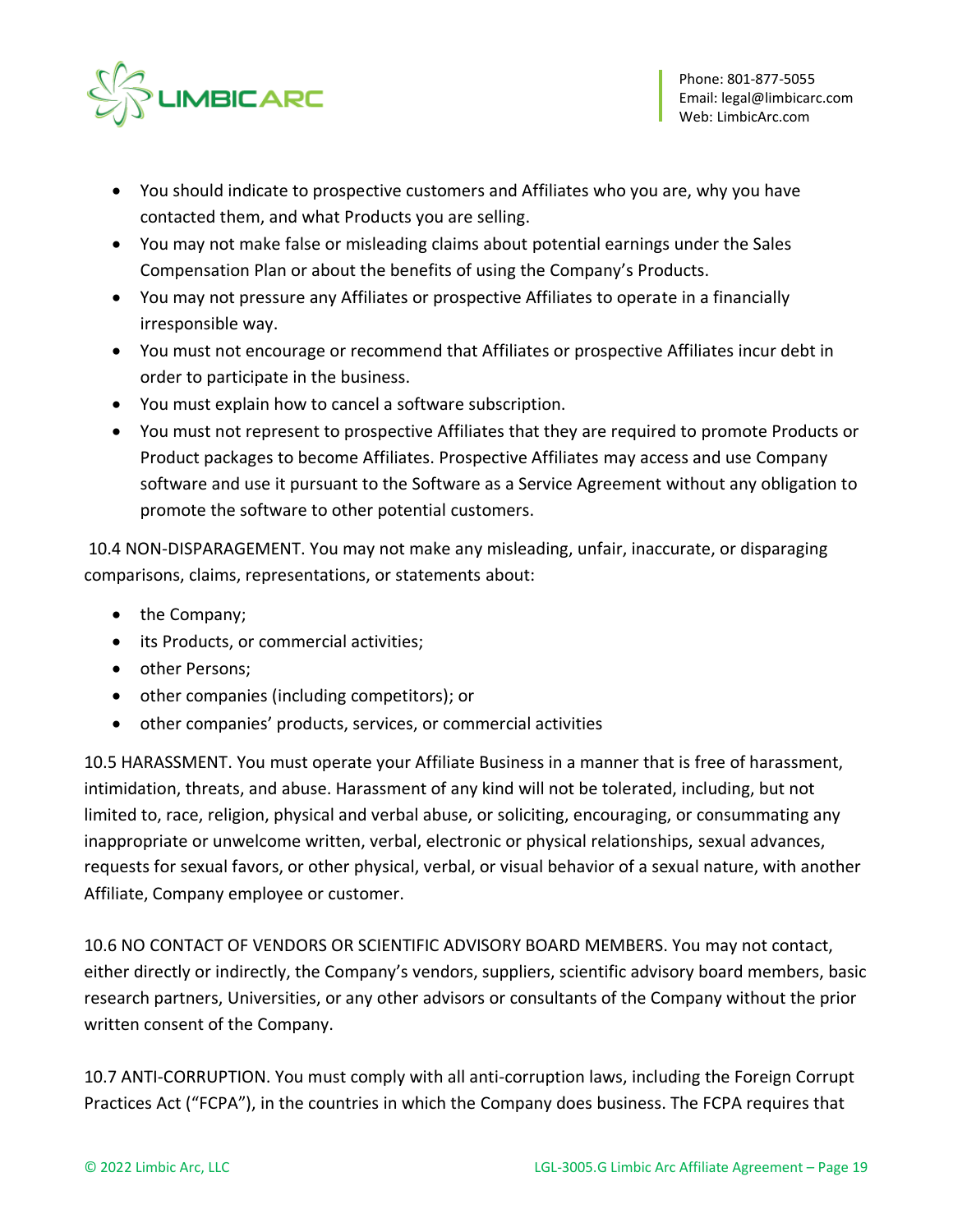

you never directly or indirectly (i.e., through an agent) make a payment or gift with the purpose of influencing the acts or decisions of foreign officials. There are some limited exceptions to this rule. Because the rules and exceptions relating to anti-corruption are complex, you should consult with your own legal counsel regarding questions relating to compliance with the FCPA or anti-corruption laws.

10.8 MAINTAINING THE COMPANY'S REPUTATION. You will not act in any way, including your actions outside the scope of your Affiliate Business, which could be considered detrimental to the business or reputation of the Company or its Affiliates. The Company has the right to, in its sole discretion, determine what actions may be considered detrimental and take action against you pursuant to law or Agreement.

10.9 RECORDS REVIEW. As a condition to participating as an Affiliate, you grant the Company the right to review any records related to your Affiliate Business in order to investigate whether you have been operating your Affiliate Business in compliance with this Agreement. The Company may request to review your Affiliate Business records at any time and for any reason. You must comply with any request to review your Affiliate Business records by promptly and completely making your true records available for review by the Company.

# **11. SALES COMPENSATION PLAN**

11.1 SALES COMPENSATION PLAN. A complete copy of the Sales Compensation Plan has been provided to you. The Sales Compensation Plan is a part of the Agreement, and you are bound to its terms. The Sales Compensation Plan may be changed by the Company at any time with 30-days' notice. A current copy of the Sales Compensation Plan may be found at LimbicArc.com.

11.2 EXCEPTIONS TO SALES COMPENSATION PLAN. The Company, in its sole discretion, has the right to hold, maintain, or promote an Affiliate to any Rewards Level in the Sales Compensation Plan without regard to fulfillment of Rewards Level requirements, or waive any other obligation or requirement of the Sales Compensation Plan. Unless otherwise agreed in writing by the Company, the Company may terminate any exception granted at any time and for any reason.

11.3 NO COMPENSATION FOR ENROLLING. You do not receive any compensation for enrolling other Affiliates. Your level of compensation will be based on your work, your sale of Products, and the sales of your Downline Organization.

11.4 NO GUARANTEED INCOME. You are neither guaranteed a specific income nor assured any level of profit or success. Generating meaningful compensation as an Affiliate requires considerable time,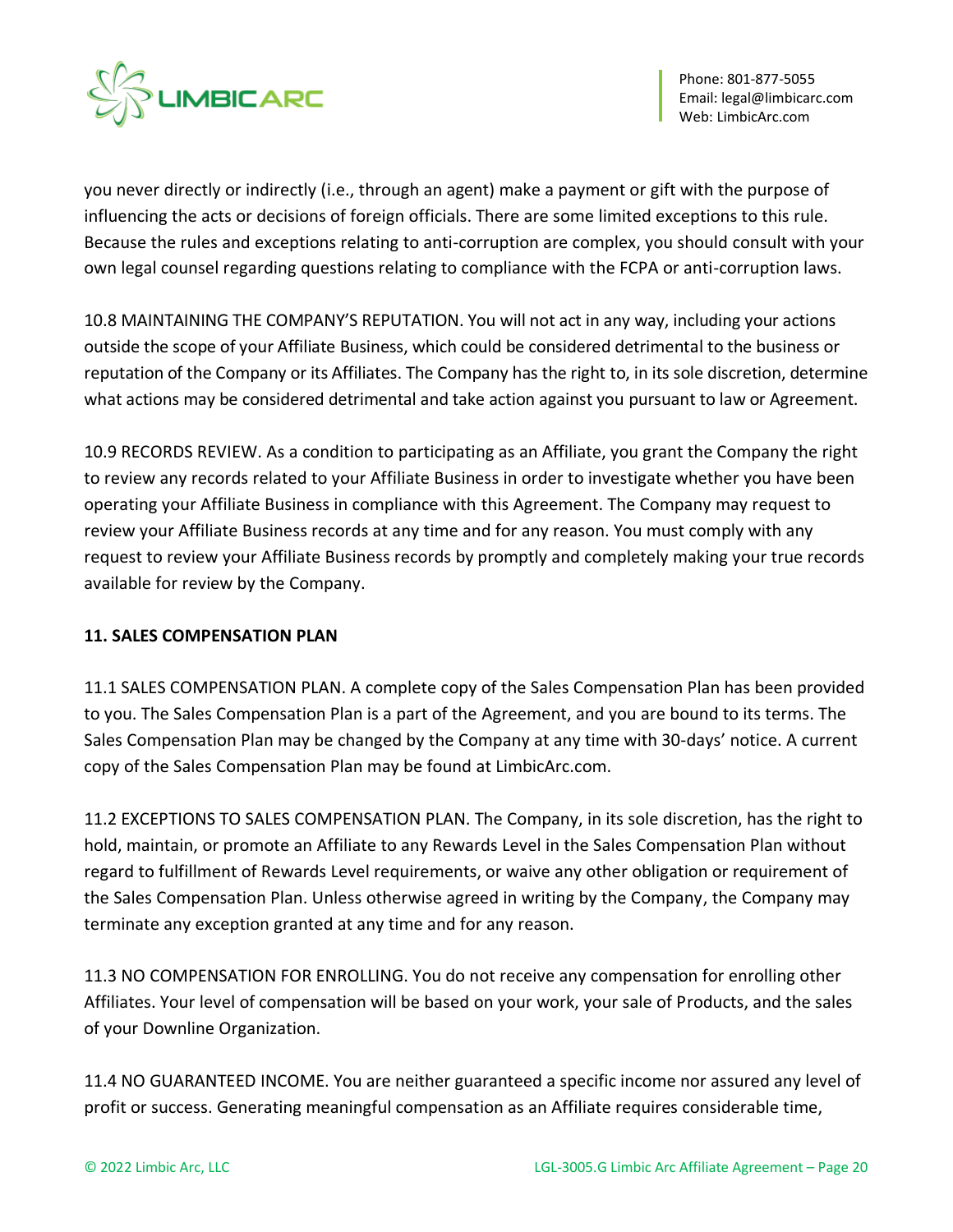

effort, and commitment to the business. You should operate your Affiliate Business in a financially responsible and businesslike manner—you should not (i) incur debt to purchase Products, (ii) quit your current employment until you are confident that you can afford to do so, and (iii) incur expenses that exceed the amount of your Compensation. This is not a "get rich quick" program. Your profit comes only through the successful sale of Products and the sales of other Affiliates within your Downline Organization. Average Affiliate earnings at each level within the Sales Compensation Plan can be found at LimbicArc.com.

11.5 MANIPULATION OF SALES COMPENSATION PLAN. Maintaining the integrity of the Sales Compensation Plan is of vital importance to the Company. You must abide by the terms and conditions of the Sales Compensation Plan and you may not, in any form, use false identification numbers, false names, false Affiliate Businesses, engage in any other form of manipulation that violates the terms and conditions of the Sales Compensation Plan or its spirit and intent.

11.6 COMPENSATION. You may qualify to receive a Payment under the Sales Compensation Plan, subject to the following:

- (a) You may not receive any Compensation if you are in violation of the Agreement;
- (b) The requirements for receiving a Payment and the terms for determining the amount of the Payment may be changed by the Company at any time upon 30 days' notice;
- (c) Compensation may be paid by wire transfer, check, or any other method chosen by the Company;
- (d) No interest accrues on Compensation when the payment of such has been delayed by the Company for any reason; and
- (e) The Company will pay no Compensation until the aggregate accrued monthly Compensation is equal to 10 dollars. If your Affiliate Business is terminated, any unpaid accrued Compensation under the 10-dollar minimum will be forfeited.

11.7 REQUIRED RETAIL SALES; RETAIL SALES VERIFICATION. You are not eligible to receive a Payment in any week in which you do not qualify as required by the Sales Compensation Plan.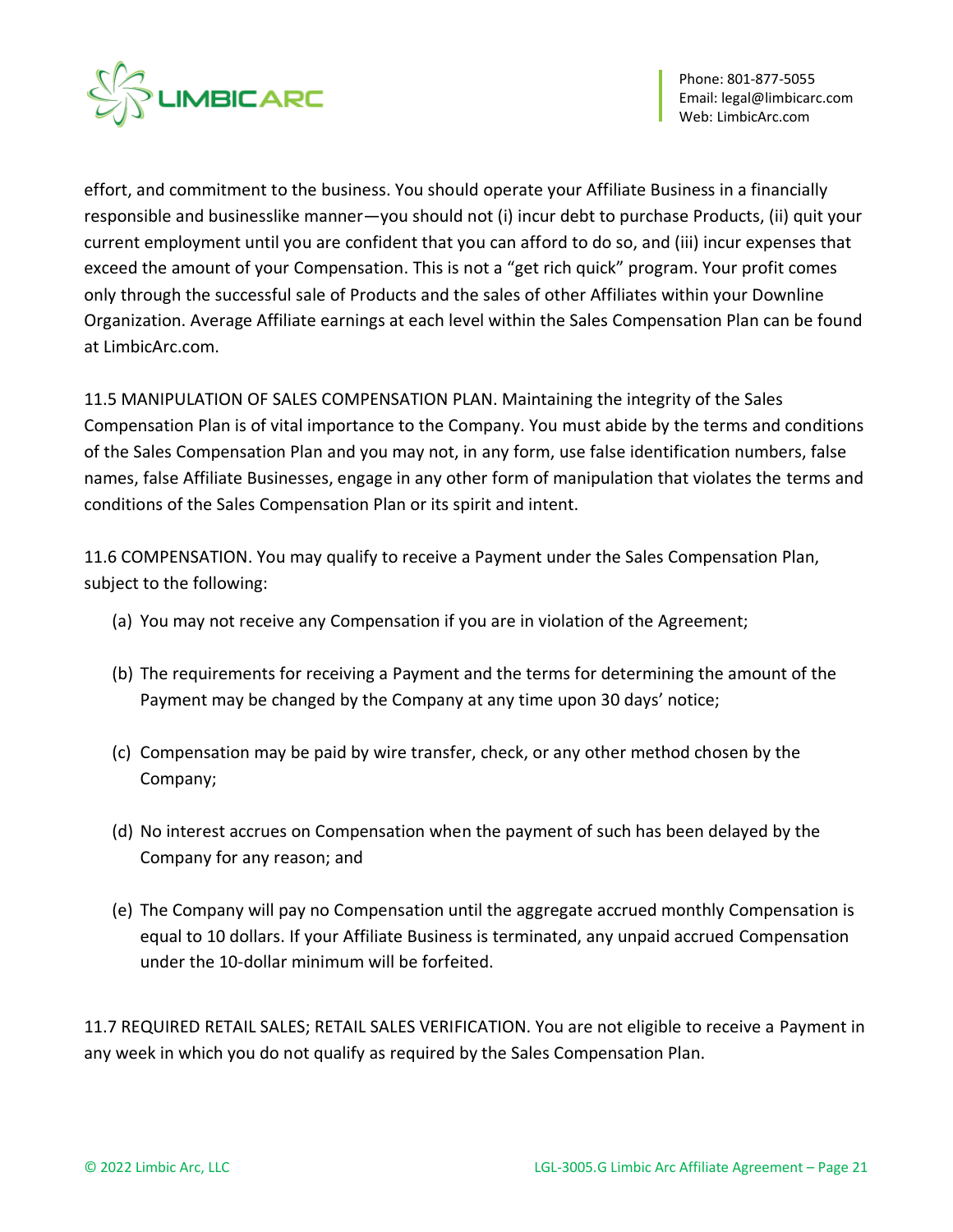

11.8 TIMING. A software subscription is included in the Payment qualification computations for a given week only if received by the Company on or before 11:59 GMT on Friday of that week.

### 11.9 PAYMENT RECOVERY

- (a) In addition to any other recovery rights provided in this Agreement, the Company has the right to require you to repay any Compensation paid to you: (i) on Products refunded under the Company's refund policy; (ii) on Products that were mistakenly paid by the Company; or (iii) in the event you violate the provisions of the Agreement, in addition to any other remedies available to the Company, the Company shall have the right to adjust your rank level and recalculate your Compensation for the period in which such activities occurred by disregarding the volume from Products that were returned, that were purchased in order to maintain compensation levels, or any other activity that violate the Agreement. You must repay any Compensation that was paid to you in excess of the adjusted Payment that is calculated by the Company as set forth above.
- (b) If you are obligated to repay any Compensation to the Company, the Company will have the right to recover such amount by (i) requiring a direct payment of the amount from you, or (ii) withholding the amount from your present or future Payment.
- (c) Extension of the Company's refund policy, whether required by applicable law, or instances in which Affiliate's misconduct, misrepresentation, or other extenuating circumstances necessitates a Company refund in excess of its stated refund policy, will be considered on a case-by-case basis. In the event the Company is required to make a refund that exceeds the terms of its refund policy, the Company may recoup Compensation paid to you on those Products as well.

11.10 PAYMENT CORRECTIONS. It is your duty to make sure that the Compensation paid to you is correct. If you discover an error in your payment you must notify the Company within 90 days after the receipt of your Payment. If you fail to notify the Company of any errors or disputes with respect to a Payment within this 90-day period, you will be deemed to have accepted the payment as full and complete payment of any Compensation earned during such Payment period and you will have no further right to dispute the Payment or seek payment of any additional Payment.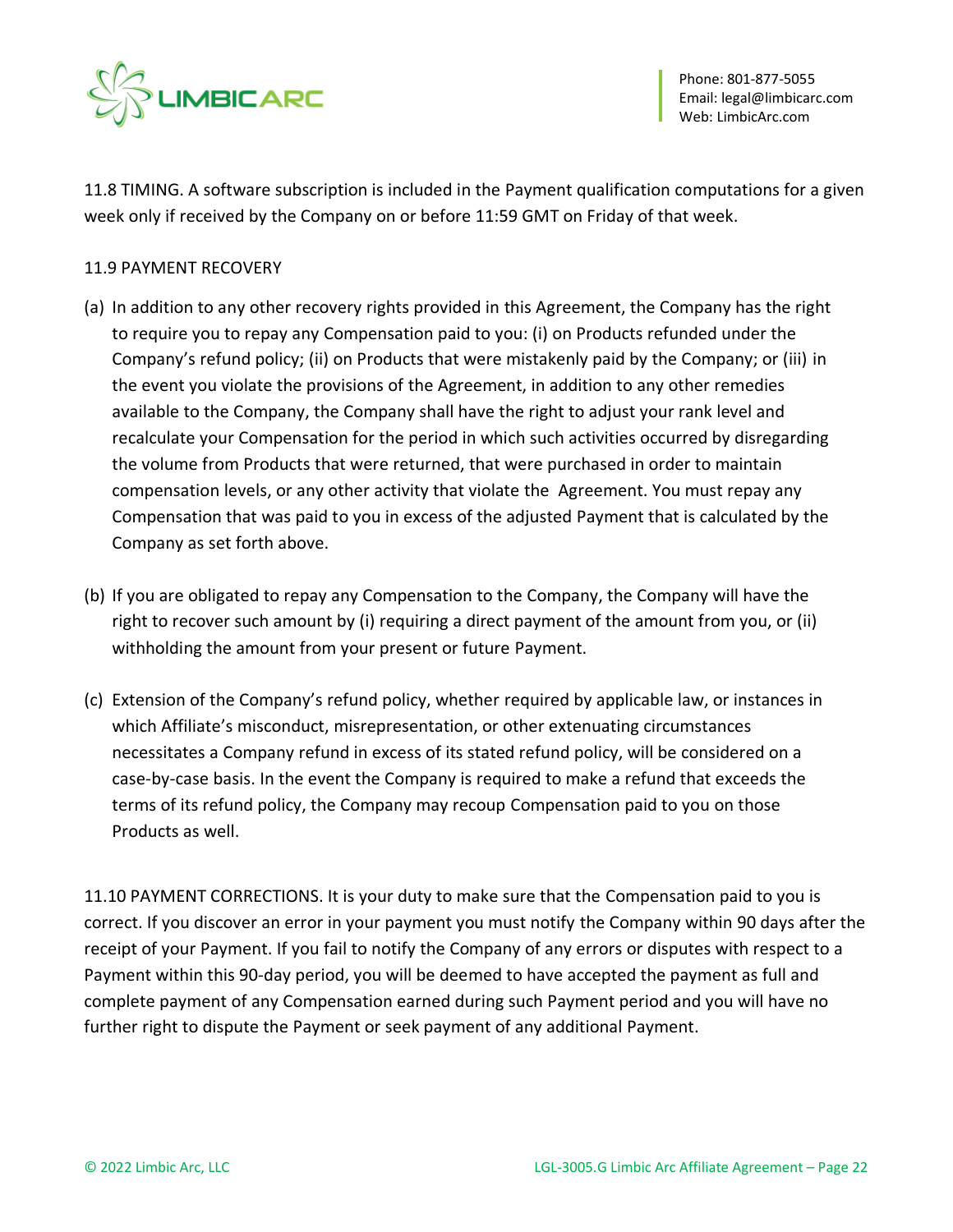

### **12. PRODUCT LIABILITY CLAIMS AND INDEMNIFICATION**

12.1 INDEMNIFICATION. In the event of a product liability claim brought against you by a third party for a defective Product or for injury from use of a Product, the Company will indemnify and defend you from such claims, subject to the limitations described elsewhere herein.

12.2 REQUIREMENTS FOR INDEMNIFICATION. In order to be indemnified, you must notify the Company of the claim in writing within 10 days of your receiving notice of the claim, with time being of the essence. The Company has no obligation to indemnify you if you have (a) violated the Agreement; (b) repackaged, altered, or misused the Product, or made claims or given instructions about the Product's safety, uses or benefits which are not included in the Company's current approved literature, warnings, or Product labels; or (c) settled or attempted to settle a claim without the Company's written approval. In addition, indemnification is conditioned upon you allowing the Company to assume the sole defense of the claim.

12.3 INDEMNIFICATION BY YOU. You further agree to indemnify, defend, and hold the Company and its officers, directors, employees, agents, affiliates, and representatives (collectively "Affiliates") harmless for, from and against any and all losses, damages, costs, liabilities, claims, actions, and expenses (including, without limitation, attorneys' fees, litigation costs, court costs and amounts paid in investigation, defense, or settlement of any of the foregoing, whether incurred at the arbitration, trial, appellate, or administrative levels) (collectively, "Damages"), (whether or not arising out of third-party claims and whether arising in Agreement, tort, or otherwise) arising out of or related to (i) your possession, use, or marketing of the Company software, including any claims you have made regarding the Company's products or the business opportunity provided by the Company; (ii) the use of any product or services, including but not limited to software, provided by the Company; or (iii) your breach of any term of this Agreement.

### **13. SALES TAX**

COMPANY COLLECTION OF STATE SALES TAX. The Company does not collect and remit sales tax in all jurisdictions and might not do so where you reside. You agree to indemnify the Company for any sales taxes owing on all transactions between you and the Company should sales taxes later be determined to be owing. You authorize the Company to charge your payment method on file for amounts that a governmental entity or court of law determines is owing relating to your account at the time such amounts become owing or at the time the governmental entity remits a bill for collection.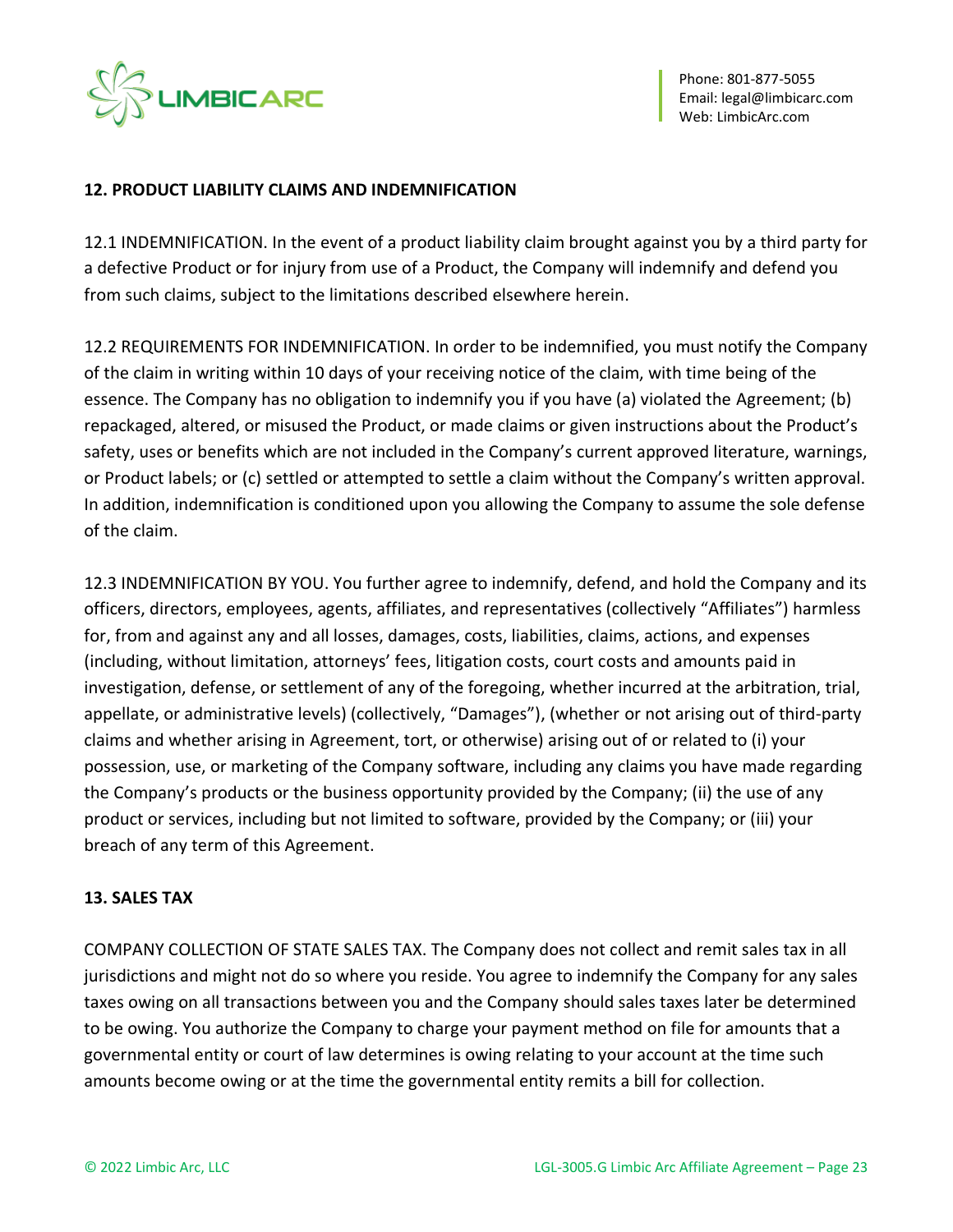

#### **14. ASSOCIATING OTHER ORGANIZATIONS WITH THE COMPANY**

The Company's business opportunity is not based on race, gender, beliefs, or political affiliations. When you are training your Downline Organization, selling Products, or promoting the business opportunity, you may not promote, advocate, sell, or include literature, books, or other material that promotes any other organization or individual, whether religious, political, business, or social, or that implies any association between the Company and any other organization. Company and Affiliate meetings, calls or any other functions may not be used as a forum to promote or express personal beliefs, other organizations, companies, events, or individuals.

#### **15. BUSINESS SUPPORT MATERIALS**

15.1 USE OF BUSINESS SUPPORT MATERIALS. Subject to the exceptions set by written Company policy from time to time, you may only use Business Support Materials that have been produced and distributed by the Company for the promotion of the business, the Products, and the Sales Compensation Plan, and you may not prepare or use your own Business Support Materials. In addition, because laws and regulations differ from country to country, you may only use Business Support Materials that have been specifically approved for use in that Authorized Country.

### 15.2 USE OF COMPANY TRADEMARKS AND COPYRIGHTS

(a) The Company's trademarks and copyrights are valuable assets of the Company, and the Company strictly regulates the use of these trademarks and copyrights to ensure that they do not lose their value to the Company or its Affiliates. You may not use the Company's trademarks, copyrights, and other intellectual property rights, registered or otherwise, in any form except as specifically authorized by this Agreement or as otherwise approved in writing by the Company. The Company may prohibit the use of the Company's trademarks or copyrights in any Business Support Materials or other medium. You agree that you will not at any time or in any circumstance reverse engineer, decompile, or disassemble the Company's software. You agree that all interest and title in all intellectual property, broadly defined, associated with the Company software (broadly defined), and any copies thereof, are solely the property of the Company. All title and intellectual property rights in and to all content which may be accessed through use of Company hardware and software is the sole property of the Company. This Agreement grants you no rights to use such content outside the normal and typical operation of the Company's system as marketed by the Company. All rights not expressly granted are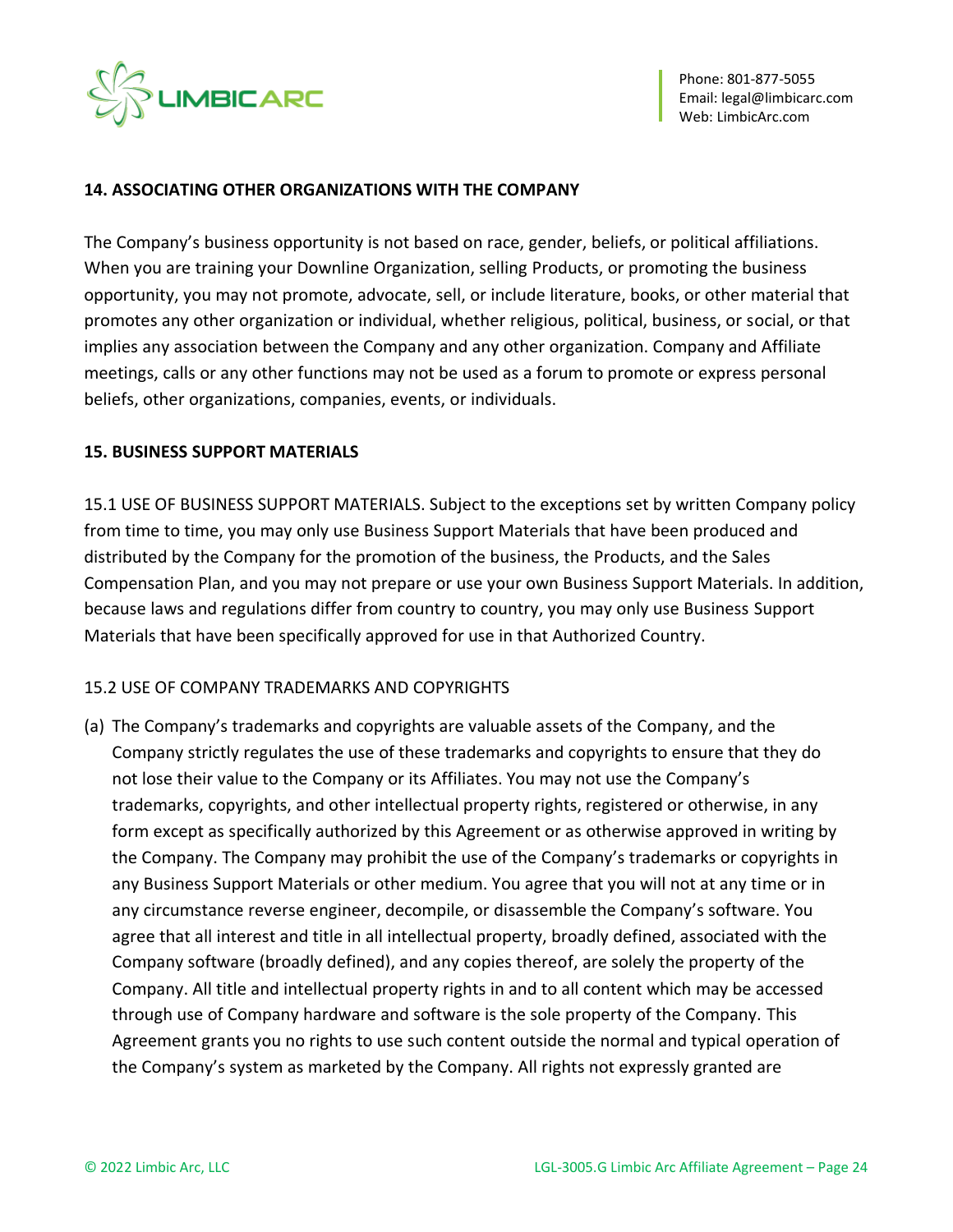

reserved by and for the sole benefit of the Company.

(b) Damages. You are liable to the Company for any damages arising out of your misuse of the Company's trade names, trademarks, copyrights, and other intellectual property rights, in any form except as specifically authorized by this Agreement or as otherwise approved in writing by the Company.

### **16. PRODUCT CLAIMS**

16.1 GENERAL LIMITATION. You may only make the specific Product related claims and representations published in the Company's literature, and that have been approved by the Company for use in the Authorized Country where you are making the claims.

16.2 NO MEDICAL CLAIMS. You may not make medical claims, or state or imply that any Product is formulated, designed, or approved by the Company or any regulatory authority to diagnose or treat any disease or medical condition. You also may not compare Products to drugs or make drug or medical claims. Any such representations, claims or comparisons by you may result in your personal liability.

16.3 NO FDA-APPROVED CLAIMS. You should not state or imply that any Product is registered or approved by the United States Food and Drug Administration ("FDA") or any other regulatory authority. The FDA does not require or grant specific approval for the Products that the Company sells. When making Product benefit claims or giving personal testimonials regarding nutritional Products that are "structure/function" claims, the claim or testimonial must be accompanied by the following disclaimer: "These statements have not been evaluated by the U.S. Food and Drug Administration or any other local authority. This product is not intended to diagnose, treat, cure, or prevent any disease."

16.4 BEFORE AND AFTER PHOTOGRAPHS AND VIDEOS. Only those pictures and videos that have been approved by the Company may be used to demonstrate Product benefits.

16.5 MODIFICATIONS TO PRODUCT PACKAGING. You may not modify any labels, literature, or instructions for use for any Product. You may not give instructions to use a Product in any way not described in the Company's current approved literature. Any such modifications or instructions by you may result in your personal liability.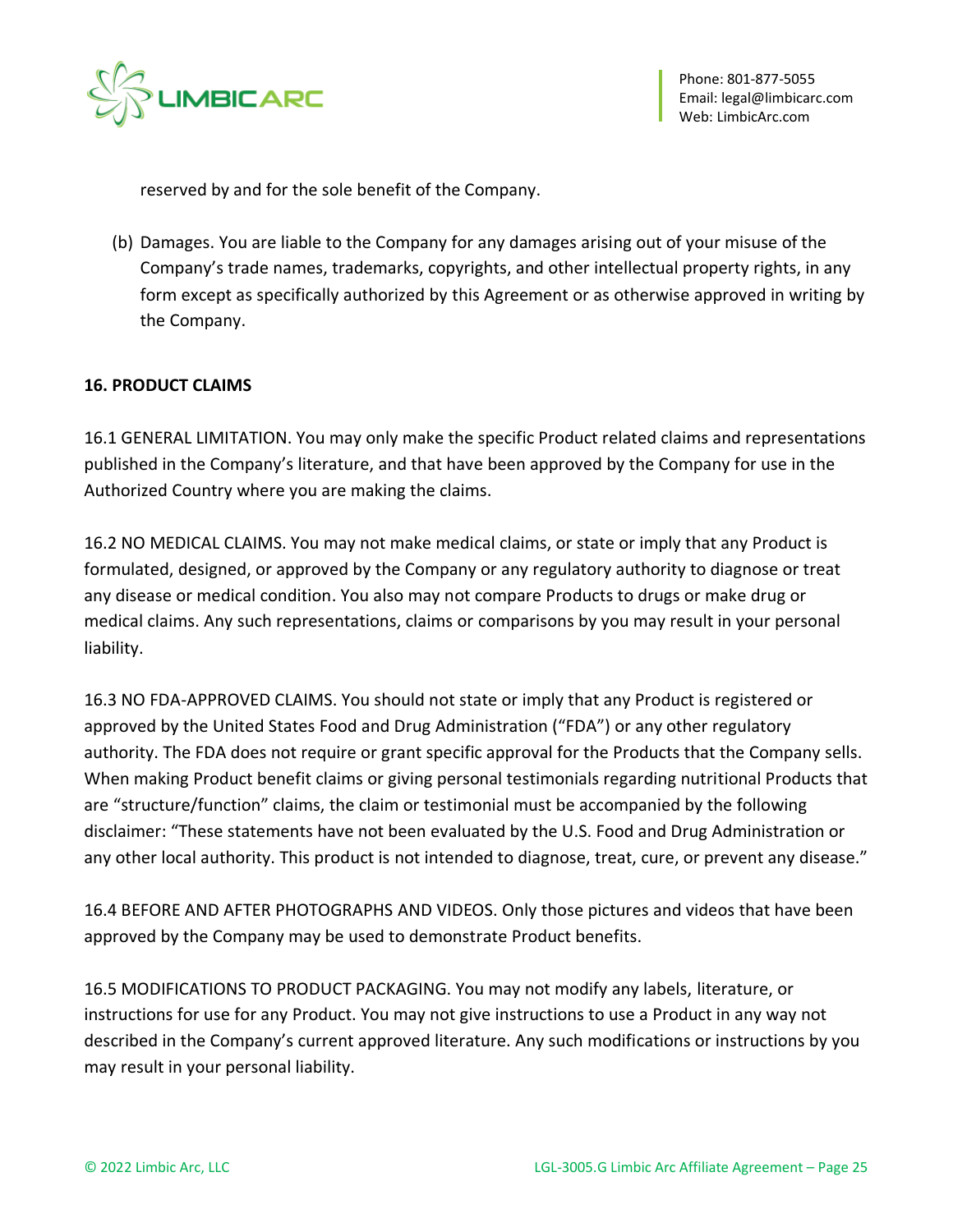

### **17. INCOME CLAIMS**

17.1 NO MISLEADING INCOME CLAIMS. It is important that all Affiliates are fully informed and have realistic expectations concerning the income opportunity associated with being an Affiliate. To help make sure all Affiliates have realistic expectations, you must comply with the provisions of this Section 3 in all aspects of your business activities. Most importantly, you may not make any claims, specific or implied, regarding the income opportunity that are false or misleading, including income guarantees of any kind. You may not exhibit actual or facsimile Payment checks.

17.2 REQUIREMENTS FOR LIFESTYLE AND INCOME CLAIMS. You may only make lifestyle claims (e.g., your Limbic Arc business allowed me to buy a boat, quit your job, purchase a new home, etc.) or claims regarding the level of Compensation or income associated with your Limbic Arc business if the following conditions are met:

- 17.3 The information must be accurate and not misleading;
- (a) The information must be based on your experience and actual compensation level, or the experience and income level of Affiliates in your immediate upline or downline organization, or be consistent with information in company materials;
- (b) The compensation claim must be stated in a monthly or annual amount and the actual percentage of Affiliates earning that amount;
- (c) You must simultaneously disclose in immediate proximity to the compensation claim, the most recent generalized Affiliate compensation information, including the then-current Business Disclosure Document, provided by the Company;
- (d) You may not make any claim regarding the amount of time required to reach specific compensation levels without prior written approval from the Company;
- (e) If you make claims regarding "income" or "profit" rather than "Compensation" or "compensation" you must either net out the expenses you incurred in generating such income or disclose the amount of expenses that you incurred in generating such income; and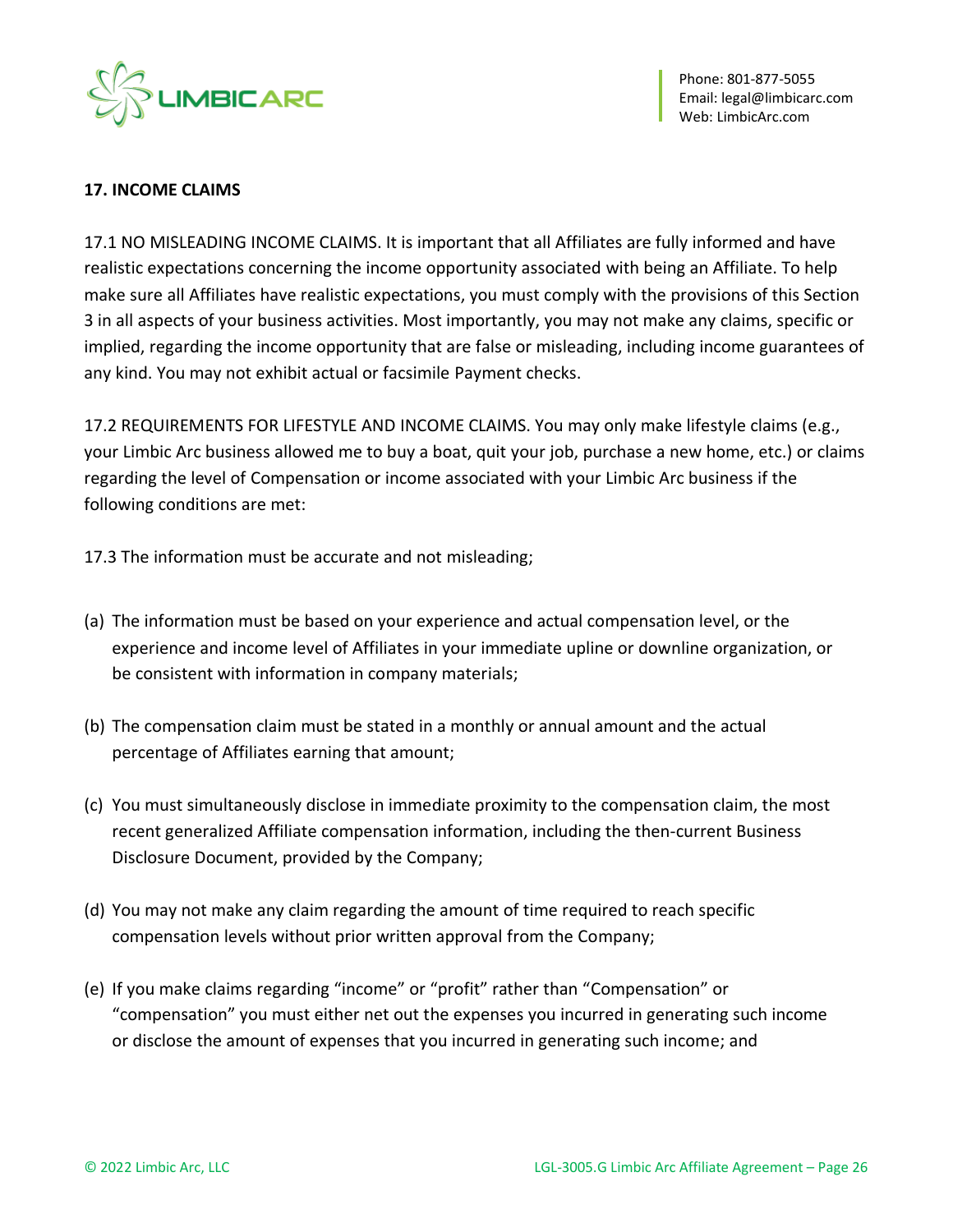

(f) If you make claims regarding Payment levels, you must note that such amounts are gross amounts before the deduction of expenses associated with doing the business.

### **18. MASS MEDIA AND GENERAL ADVERTISING**

18.1 PROMOTIONS UTILIZING MASS MEDIA PROHIBITED. You may not use any form of media or other mass communication advertising to promote the Products, including mass communication advertising on the internet. This includes news stories or promotional pieces on TV shows, newscasts, entertainment shows, internet ads, etc. Products may be promoted only by personal contact or by literature produced and distributed by the Company or by Affiliates in accordance with this Agreement. You may place generic opportunity advertisements in jurisdictions allowing that type of advertisement, but only in accordance with this Agreement.

18.2 MEDIA INTERVIEWS. You may not promote the Products or opportunity through interviews with the media, articles in publications, news reports, or any other public information, trade, or industry information source, unless specifically authorized, in writing, by the Company. This includes private, paid membership, or "closed group" publications. You may not speak to the media on the Company's behalf and may not represent that you have been authorized by the Company to speak on its behalf. All media contacts or inquiries should be immediately referred to the Public Relations Department of the Company by calling 801-877-5055.

18.3 DISTRIBUTING PROMOTIONAL MATERIALS. All promotional materials, including, but not limited to, flyers and business cards, may be distributed through personal contact only. Promotional material may not be posted in public places, mass mailed or faxed, placed on parked cars, put in mailboxes, or disseminated by any other non-personal contact means.

### **19. TRADE SHOW POLICY**

19.1 TRADE SHOW BOOTHS. In general, you may not sell any Products of the Company or promote the Company's opportunity at flea markets, swap meets, bazaars, supermarkets, exercise clubs, athletic leagues, and games, malls, or any other similar gatherings where the opportunity or Products may be displayed. However, upon the prior written approval of the Company, an Affiliate may rent a booth or set up an exhibit at a Company approved trade show or convention ("Convention"). If you are an Affiliate who wants to set up a booth or exhibit at a convention, you must comply with the following requirements: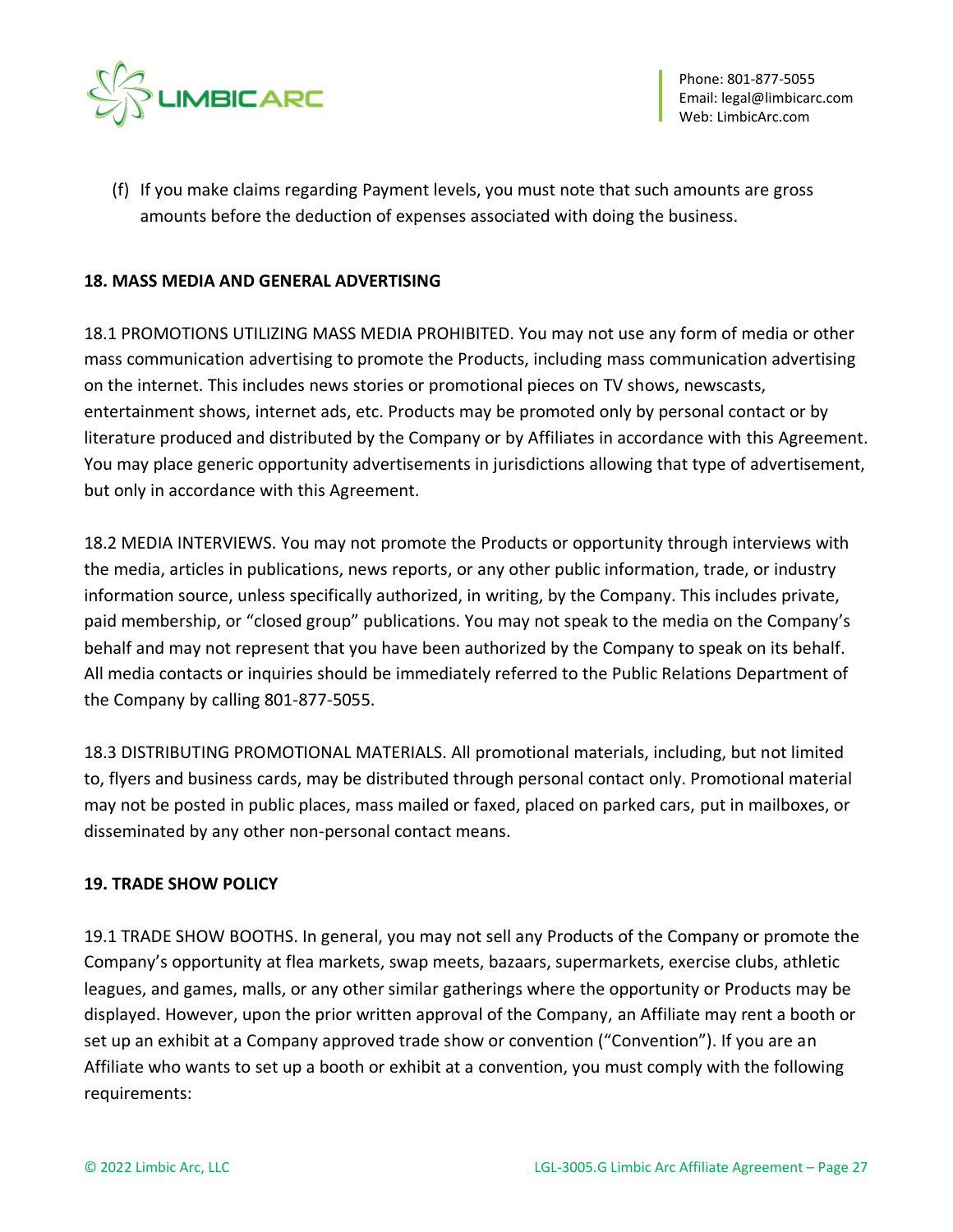

- (a) The convention theme must be directly related to the Company business;
- (b) At least four weeks prior to the convention, you must submit to the Company a proposal regarding the convention and obtain prior written approval from the Company;
- (c) You may only use Company-produced advertising materials. The purchase of a Companyproduced independent-Affiliate banner to display in the booth is required;
- (d) You may not reference the Company in any form of advertising material that implies that the Company is participating in the convention. Instead, any Company-approved advertisement or promotional material must make specific reference to you as an independent Affiliate of the Company, including any maps or listings prepared by the sponsor of the convention;
- (e) You may not use the Convention to promote any product, service, or business opportunity other than the Company's business opportunity and Products;
- (f) During the convention you must personally comply with this Agreement and the applicable provisions of the Software as a Service Agreement, and you are responsible for (i) the actions of every individual who works in the booth at the convention, (ii) all material distributed at the convention, and (iii) all other aspects of participation in the convention; and
- (g) In addition to the other remedies provided in the Software as a Services Agreement, the Company reserves the right to deny future convention participation for any policy violation at a convention.

### **20. INTERNET**

20.1 USE OF THE INTERNET IN AFFILIATE BUSINESS. You may use the internet to promote the Company, including its Products, only if such use is specifically authorized by this document and is in compliance with all of the provisions of all Agreements between you and the Company, as well as the written guidelines for internet use established by the Company. All other uses of the internet to promote the Company or its products or its Sales Compensation Plan are prohibited.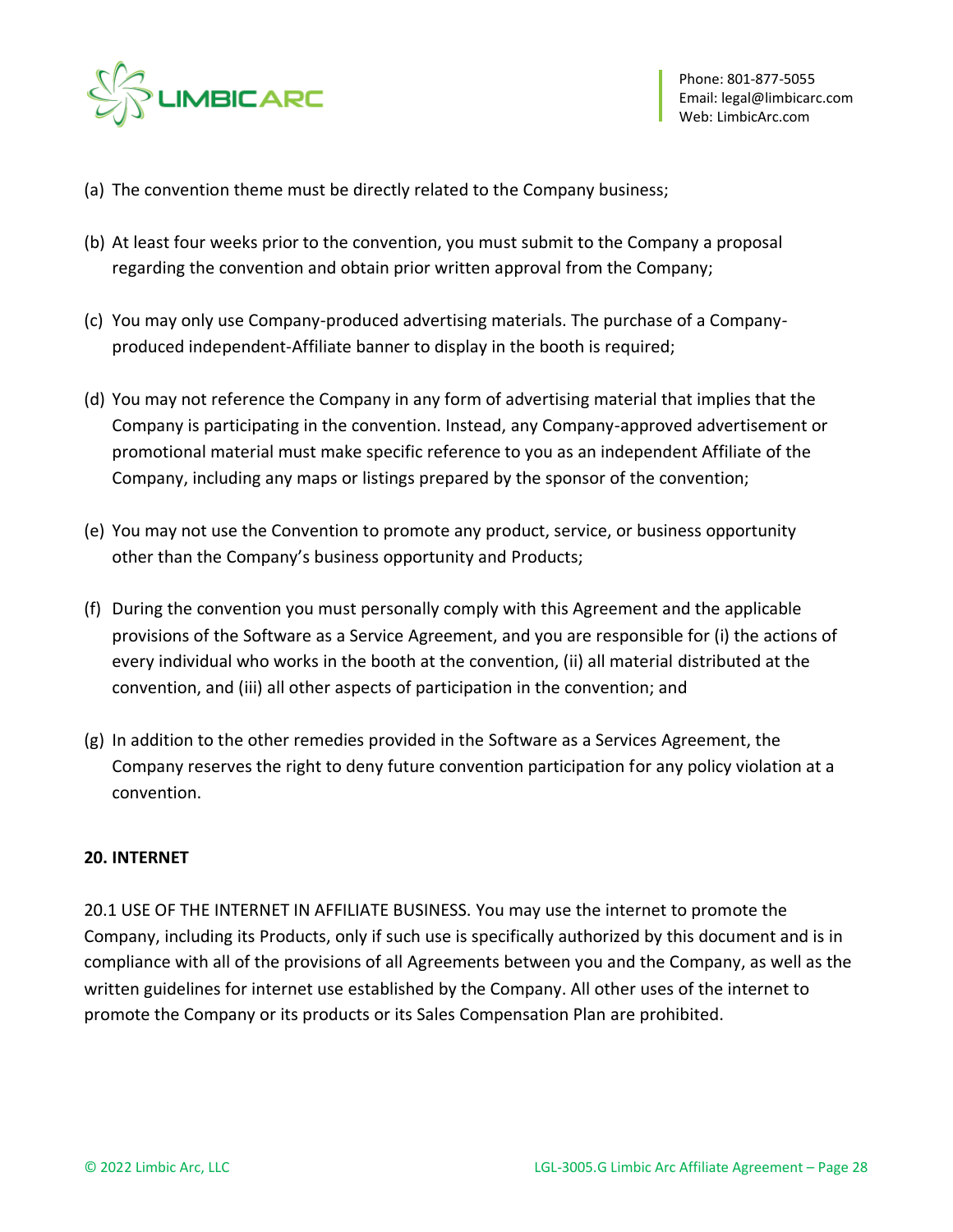

20.2 PERMITTED INTERNET ACTIVITIES. All Affiliates may utilize the internet as follows:

- (a) You are allowed to utilize Company-produced Affiliate websites.
- (b) You may use generic (i) business opportunity websites, (ii) splash pages, or (iii) social media with links to Company websites. These generic pages may not contain the Company's trademarks or other copyrighted material and may not contain information on the Company, its Products or its business, or pictures of Products or corporate facilities/personnel. They also must not contain any false or misleading information.
- (c) You may use the internet, including social-networking and social-media sites (e.g., Facebook, Twitter, Instagram, YouTube, etc.), message boards, blogs and blog names, wikis, podcasts, cloud-based chat, audio, and video communications, and other sites, applications, and methods that have content based on user participation and user-generated content to (1) communicate preliminary information about the Company or your involvement with the Company, (2) direct users to a Company Internet Marketing Site and (3) post Company-produced Business Support Materials that have been approved by the Company for posting on personal blogs or social networking sites; provided, however, that such communication and use must be (i) incidental to the primary use of such forum, site, blog, board, wiki or podcast or other form of internet use, and (ii) may not be an Internet Marketing Site. The Company has the right to make the determination, in its sole discretion, whether your use of the internet is permitted under this section or whether such use is a prohibited Internet Marketing Site. Additionally, you must comply with Company published guidelines governing use of the internet. These guidelines may change from time to time, and it is your responsibility to know the current guidelines and comply with them. In case of a violation, in addition to taking disciplinary action against you in accordance this Agreement, the Company may require you to immediately remove any information or marketing site that is in violation of Company policies.

Examples of Permitted Uses: If you maintain a personal Facebook page where you post a variety of information, you could post information that that you are a Limbic Arc Affiliate, information about Limbic Arc events you have participated in, and preliminary information about Limbic Arc, and direct readers to a Company Internet Marketing Site for more information. If you maintain a personal blog or social network site, you may blog in a particular post that you are an Affiliate of Limbic Arc products, and that others can sign up as Affiliates, and to contact you if they are interested in discussing the business with you.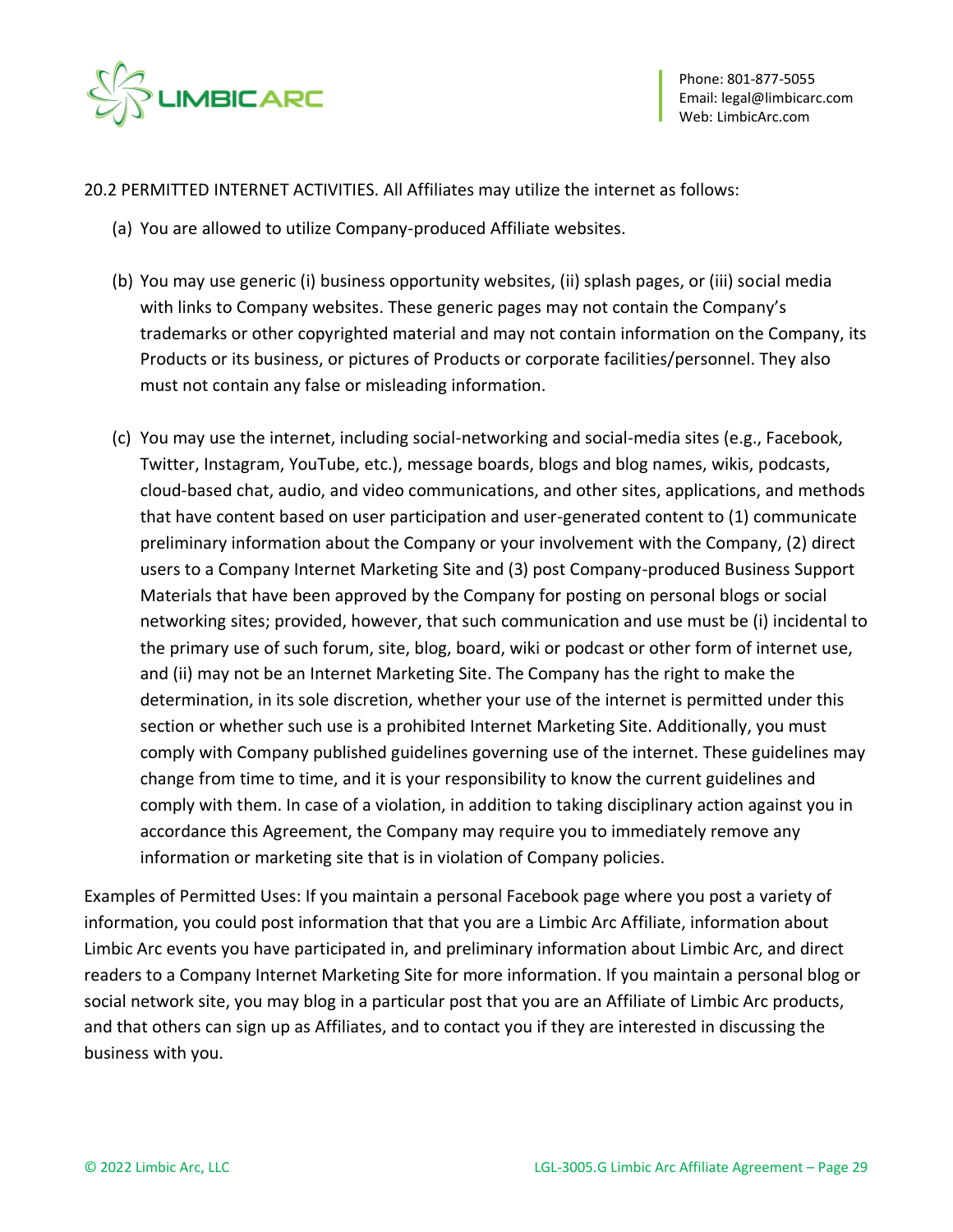

Examples of Non-Permitted Uses: A Facebook page that is primarily devoted to Limbic Arc, that includes posted marketing materials such as videos or before and after photos, or if it is a fan page or similar page that utilizes the Company's trademarks, would be considered an Internet Marketing Site, and would be a violation of policy for Affiliates. A blog or social network site that is primarily about the Products or opportunity, i.e., that is the focus of your postings and discussions, that is titled with a Limbic Arc trademark or slogan, or utilizes marketing content, would be an Internet Marketing Site, and would be a violation of policy for Affiliates.

The foregoing examples are provided for illustration purposes only and are not intended as an exhaustive list of permitted or non-permitted uses of the internet or the conditions or factors the Company will consider in determining whether any particular use of the internet is an Internet Marketing Site.

20.4 ADDITIONAL RESTRICTIONS ON INTERNET USE. All Affiliate websites, and any other form of internet use allowed by this Agreement, including those outlined above, must comply with the following rules: (a) You may not use or distribute replicating websites; (b) You may not include any Company or third-party intellectual property or proprietary information in the unique domain and subdomain names and URLs of your websites, on or in any other form of internet use, including but not limited to tags and meta tags, links, blog names, email addresses, user names on social-networking and social-media sites, Limbic Arc Affiliate enroller code, and other sites, applications, and methods that have content based on user participation and user-generated content, or as "wallpaper;" (c) You may not register your website(s) with search engines or web directories using any Company or third- party owned intellectual property or any proprietary information (e.g., trademarks, trade names, trade secrets, and copyrighted material) without written permission from the owner; (d) You may not use sponsored links or pay for placement advertising with internet search engines and web directories; (e) You may promote your websites or pages through one-on-one personal contact only; and (f) You may provide links to your website or pages only from other websites that have been registered with the Company.

20.5 INTERNET VIDEO AND AUDIO. You are prohibited from posting any video or audio content created by, produced by, belonging to or relating to the (i) Company, its Products, Sales Compensation Plan or Affiliates, or (ii) you or any third party, on any website unless you have received prior written authorization from the Company, or such posting is specifically permitted by this Agreement. This prohibition includes, but is not limited to, video or audio recordings of Company personnel or Company- or Affiliate-sponsored events, meetings, training, or sales presentations.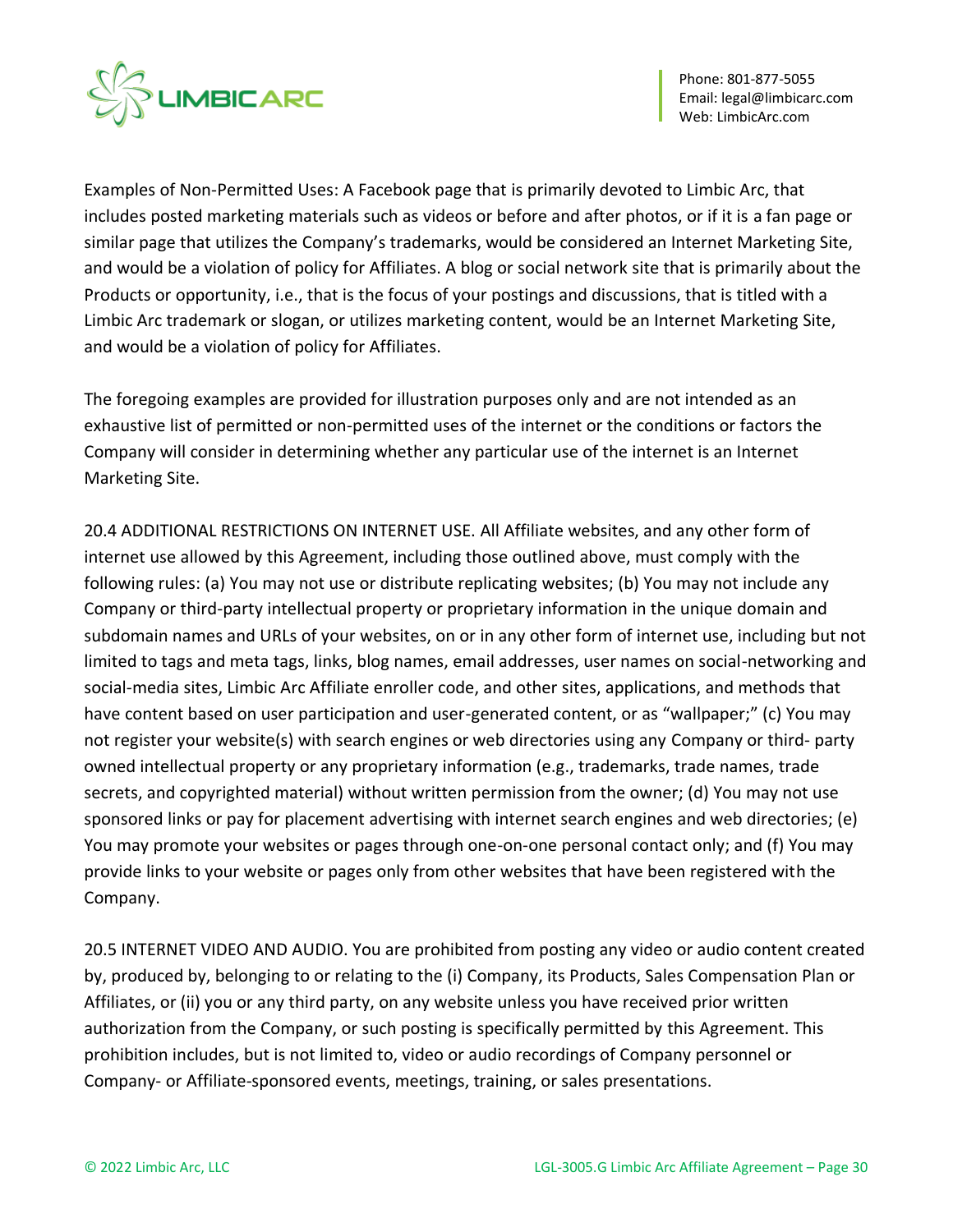

20.6 INTERNET SELLING. Products may be sold on the internet only through Company websites and may not be sold through Affiliate websites of any kind or any other form of internet use, including those outlined above.

20.7 SPAM. You must comply with all laws regarding the sending of email messages, including the CAN-SPAM Act of 2003, and it is your duty to become and remain informed about the requirements of these laws. You are prohibited from sending unsolicited email regarding your website or Affiliate Business to individuals who have not specifically requested information regarding the Company's business opportunity or Products. In the event an individual who has formerly agreed to receive email information concerning the business opportunity and/or Products later requests that you cease sending the individual email, you must honor this request immediately.

# **21. LEAD GENERATION SERVICES; NO SPEAKING FEES**

21.1 LEAD GENERATION SERVICES. Before you sell, purchase, or use any lead in the promotion of the business, you must verify that the lead has been properly obtained and is legal for use in the area where you are contacting the identified lead. This includes but is not limited to ensuring the lead's compliance with "Do Not Call" lists in the country, state, or region where the lead's address is located. Any violation of laws related to leads is the sole responsibility of the persons providing and contacting the leads. The person committing the violation must indemnify the Company for any costs or damages arising from regulatory or personal challenges to the use of the lead.

21.2 NO SPEAKING FEES; MEETINGS. You may not charge a fee to speak at any Affiliate meeting. However, you may be reimbursed for your reasonable out-of-pocket expenses (e.g., travel, hotel, meals) that you incur in attending and speaking at a meeting. In the event you are putting on a meeting or other function, you may charge a fee to Affiliates attending the meeting or other function, but such fee must not be more than is necessary to cover the costs of such meeting or other function.

21.3 NO RECORDING OF COMPANY EVENTS OR EMPLOYEES. You may record any Company-sponsored event, or any speech or other presentation made by an employee or other representative of the Company at any meeting, event or otherwise if it is only for your own private use, and is not posted, distributed, copied, or broadcast in any format or media, and is not shown to any other Affiliates, prospective Affiliates, or customers regardless of the setting. Except for recordings for private use as described in this Section 9, you may not record any Company-sponsored event, record any speech or other presentation made by an employee or other representative of the Company at any meeting, event, or otherwise without the prior written consent of the Company.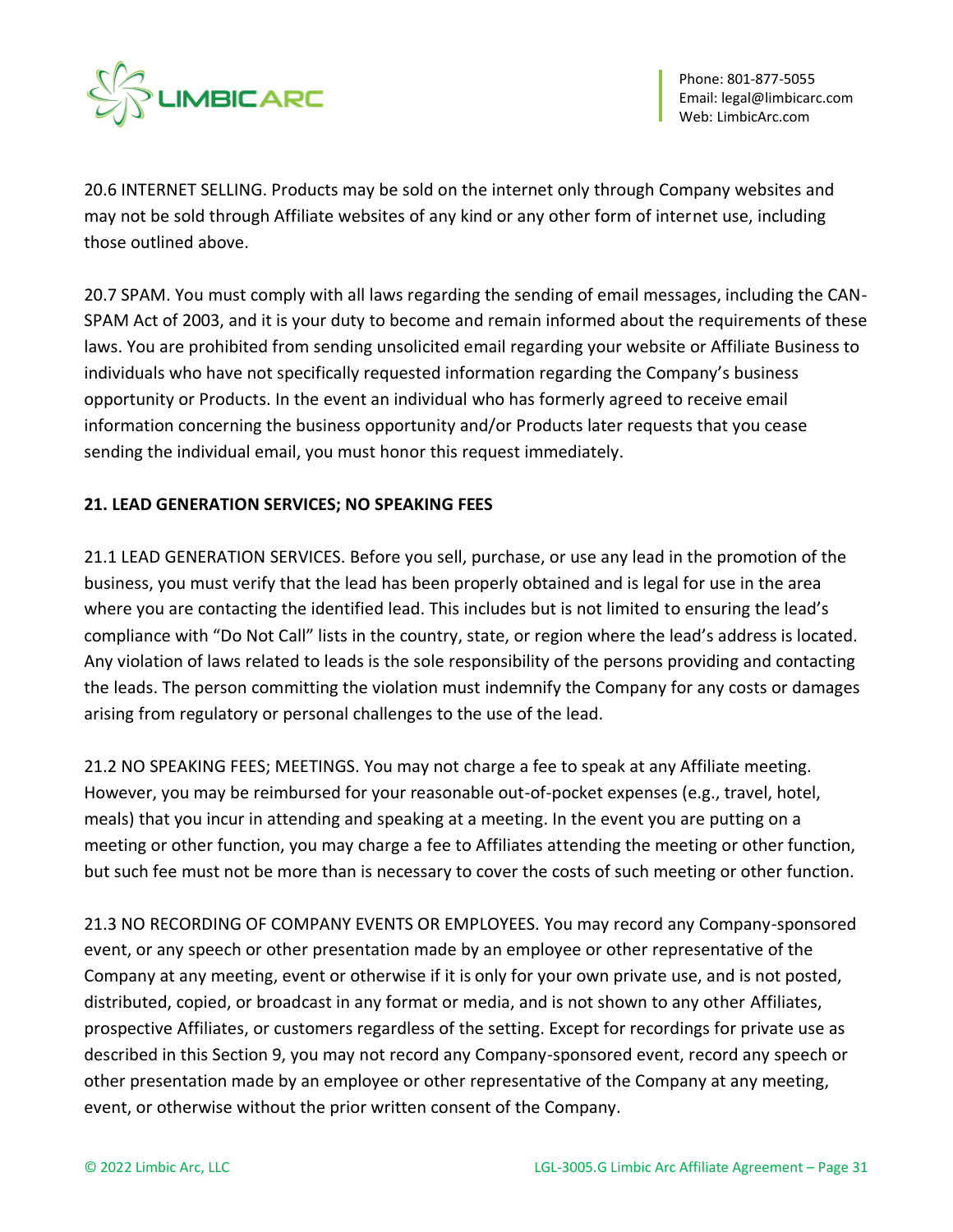

#### **22. INTERNATIONAL BUSINESS**

22.1 INTERNATIONAL BUSINESS. Subject to the Agreement, you may conduct business activity as an Affiliate in any Authorized Country. If the country is an Unopened Country, then you are limited to providing business cards and conducting, organizing, or participating in meetings where the number of attendees at any given meeting, including you, does not exceed five. You may not use flyers, cold calling, mass emailing, advertising or mass soliciting of any kind in order to promote attendance at these meetings. In Unopened Countries you may not:

- (a) Place any type of advertisement or distribute any promotional materials regarding the Company, its Software, or the opportunity, except for any Company Approved Business Support Materials that the Company may have specifically authorized for distribution in a designated Unopened Country;
- (b) Solicit or negotiate any Agreement for the purpose of committing a citizen or resident of an Unopened Country to the opportunity, a specific Enroller or specific Enroller line. Furthermore, Affiliates may not enroll as Affiliates citizens or residents of Unopened Countries in an Authorized Country or by using Affiliate Agreement forms from an Authorized Country, unless the citizen or resident of the Unopened Country has, at the time of sign up, permanent residence and the legal authorization to work in the Authorized Country. It is the Enroller's responsibility to ensure compliance with residency and work authorization requirements. Membership or participation in, or ownership of a corporation, partnership or other legal entity in an Authorized Country does not by itself fulfill the residency or legal authorization to work requirements. If a Participant in an Affiliate Business fails to provide verification of residency and work authorization when requested by the Company, the Company may, at its election, declare an Affiliate Agreement void from its inception;
- (c) Accept money or other consideration, or be involved in any financial transaction with any prospective Affiliate either personally or through an agent, for purposes relating to the Company's Products or the opportunity, including renting, leasing or purchasing facilities for the purpose of promoting or conducting Company-related business; or
- (d) Promote, facilitate or conduct any type of activity which exceeds the limitations set forth in this Agreement or which the Company, in its sole discretion, deems to be contradictory to the Company's business or ethical interests in international expansion.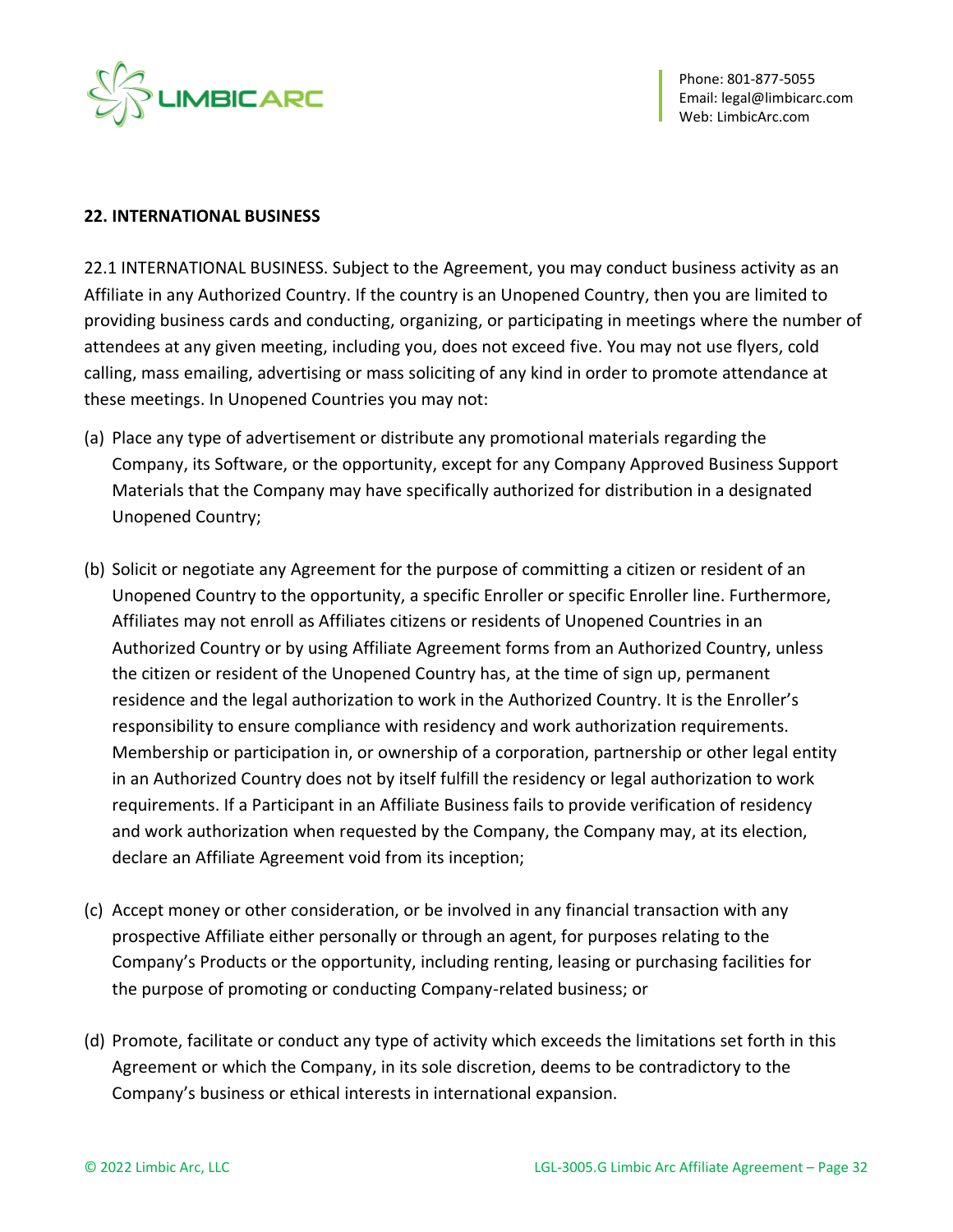

22.2 MEETINGS IN AN AUTHORIZED COUNTRY WITH ATTENDEES FROM AN UNOPENED COUNTRY. If you have a meeting in an Authorized Country with people who are visiting from an Unopened Country, those people visiting from the Unopened Country are subject to all the restrictions that arise out of their residence or citizenship in an Unopened Country. This means, among other things, that they may not submit an Affiliate Agreement to become Affiliates or purchase Product for import (including for personal use).

22.3 CHINA. The Company's business model in China is different from the business model used in any other country. China is not an Authorized Country and before conducting business there you must know and comply with all the current rules and conditions that the Company has in place for operating in China.

22.4 EXPRESS PROHIBITION OF PRE-MARKETING IN CERTAIN COUNTRIES. The Company reserves the right to designate certain countries wherein all pre-marketing conduct is expressly prohibited. It is your responsibility, prior to each instance of conducting pre-market opening activities in an Unopened Country, to verify through current contact with the Company that the country in which you plan to conduct those activities is not a prohibited country.

22.5 REMEDIES. In addition to other remedies allowed by the Agreement, if you fail to comply with any provision of the Agreement or the Software as a Service Agreement, you may be prohibited from participating in the affected international market for a period deemed appropriate by the Company and may be subject to the remedies set forth herein or other remedies available pursuant to law or Agreement. This prohibition could include but is not limited to the following: restricting your right to enroll new Affiliates in the affected international market; prohibiting the payment of Compensation to you and your upline on volume you have generated by your Downline Organization in the respective international market. In all markets, for a period of up to one year, you may not be entitled to privileges traditionally afforded Affiliates such as recognition at corporate events or in corporate literature.

22.6 PETITION FOR PERMISSION TO PARTICIPATE. If you have been unable to participate in a market because of non-compliance with this Agreement, you must petition the Company in writing for written permission to participate in the market after the period of prohibition has passed.

22.7 NO WAIVER The provisions of this Agreement do not waive the Company's rights as set forth elsewhere in the Agreement or in the Software as a Service Agreement.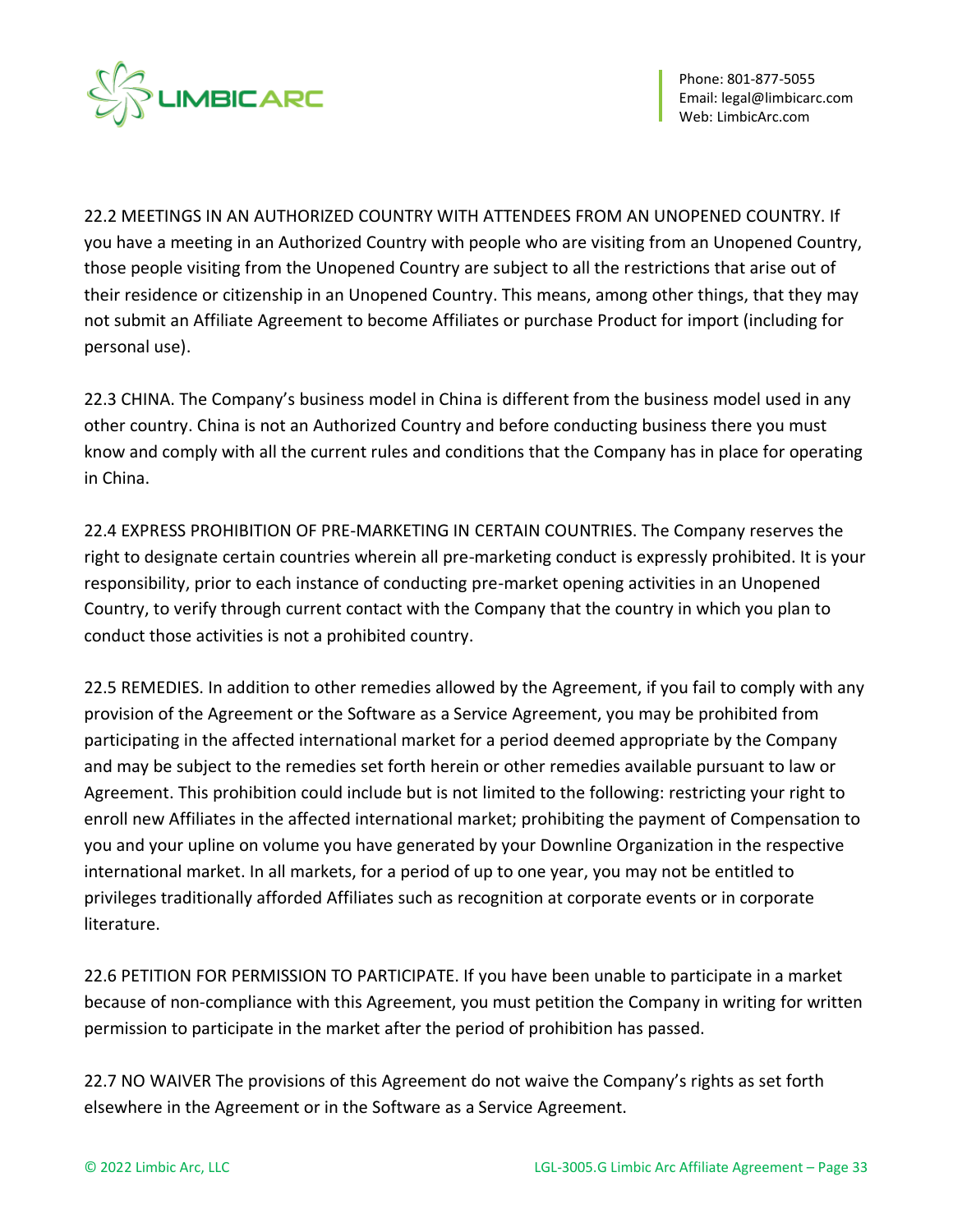

#### **23. RESTRICTIVE COVENANTS**

#### 23.1 OWNERSHIP OF NETWORK

You acknowledge and agree that: (i) the Network is protected as a valuable, proprietary, trade secret asset that is owned by the Company; (ii) the Network has been developed for the exclusive benefit of the Company and Affiliates as they promote authorized business activities and Products of the Company through the Network; (iii) the protection of the Network is fundamental to the ongoing success of both the Company and its Affiliates; and (iv) a violation of your obligations under this section inflicts irreparable harm to the Network, to the Company and to fellow Affiliates. Based on the foregoing, you agree that the breach of your obligations under this Agreement or the Software as a Service Agreement would constitute an unwarranted and unreasonable interference with the contractual relationship between the Company, its Affiliates, and customers, and damage the competitive business interest and integrity of the Company and Network.

#### 23.2 NON-SOLICITATION

- (a) Sale of third-party products and services. You may not, in any manner, directly or indirectly, promote, market, or sell the products or services of another Business Entity or Individual to the Network unless you have a pre-existing business relationship with that Affiliate prior to one of you becoming an Affiliate. For example, if you own a hair salon, and as an Affiliate you enroll one of your customers, who then becomes an Affiliate, then you may continue selling your customer your services and hair products from your salon. Notwithstanding the foregoing, you may not offer third-party products, services, or opportunities in conjunction with the sale of Products, or package third-party products, services, or opportunities with Products, or offer or promote third-party products, services or opportunities at Company or Affiliate meetings, calls or any other Company-related functions without the prior written consent of the Company.
- (b) Recruit to another Direct-Sales Company. You may not, in any manner, directly or indirectly, recruit, solicit, or enroll any Affiliate or customer, to (i) form a relationship with, (ii) promote, sell, or purchase the products or services of, (iii) participate as a salesperson of, (iv) or otherwise associate with, a Direct-Sales Company, or encourage any Affiliate or customer to do so or to terminate their relationship with the Company.
- (c) Survival of Obligation. Your obligations under this Subsection survive for a period of two years from the date of your resignation, termination, transfer, or other change in ownership status of your Affiliate Business.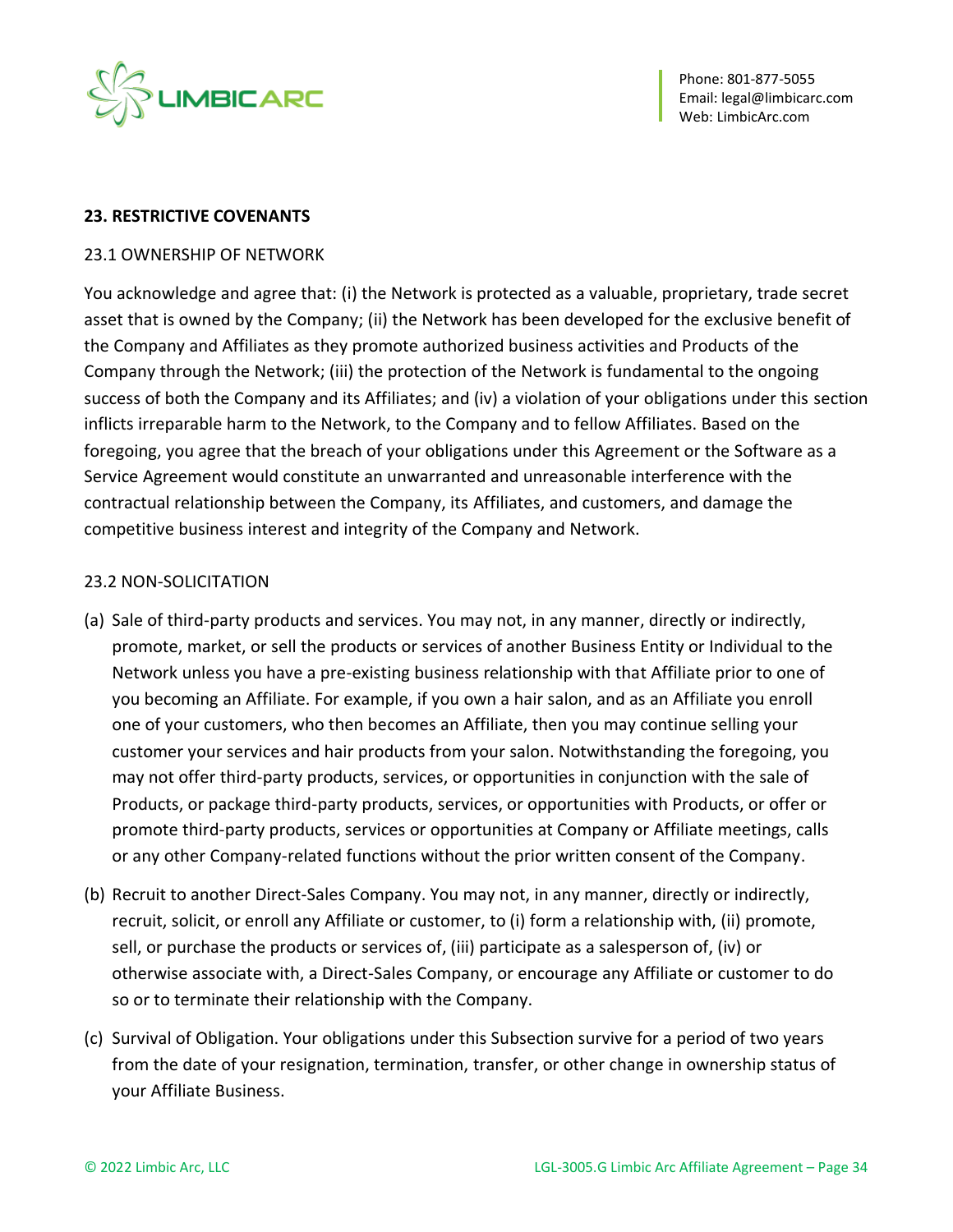

### 23.3 EXCLUSIVITY

- (a) You acknowledge and agree that an Affiliate or Affiliate Business, and any Person who has a Beneficial Interest in the Affiliate Business (including spouses and Co-Habitants), which has achieved the rank level of Ruby or higher, is being compensated, publicly recognized and otherwise promoted by the Company as a key Affiliate leader. As an Affiliate with a Ruby or higher rank level, you are reasonably expected to exclusively sell Company Products, train Affiliates in your Downline Organization, and promote the Company's business. Therefore, as a condition to receiving ongoing compensation in your Downline Organization, and recognition as a Ruby-level or higher leader at Company events, you may not be engaged in any Business Development Activity for any other Direct-Sales Company.
- (b) If you engage in Business Development Activity for any other Direct-Sales Company while you are an Affiliate with a rank level of Ruby or higher, then your Affiliate Business will not be eligible to receive any Payment on your Downline Organization during any period in which you, your spouse, your Co-Habitant, or any Person with a Beneficial Interest in your Affiliate Business, (i) engage in any Business Development Activity, or (ii) maintain a Beneficial Interest in any form with respect to such Direct-Sales Company, regardless of the number of Affiliates in your Downline Organization.
- (c) Within 5 business days of the first engagement in any Business Development Activity for any other Direct-Sales Company, you agree to notify the Company that you, your spouse, your Co-Habitant, or any Person with a Beneficial Interest in your Affiliate Business, is engaged in such Business Development Activity. You further agree that upon engaging in such Business Development Activity, you will no longer be eligible to receive Compensation. You further agree that you (i) will be liable to refund to the Company any such Compensation paid to you during any period following your engagement in any such Business Development Activity whether or not you provide the notice to the Company as required by this paragraph (c), and (ii) the Company will have the right to recover any such amount by offsetting such liability against any other Compensation, past, present or future, that may be payable to you under the Sales Compensation Plan. Failure to notify the Company of your engagement in any Business Development Activity for any other Direct-Sales Company will be considered a violation of this Agreement and may result in other action being taken by the Company, including termination of your Affiliate Business.

23.4 CONFIDENTIAL INFORMATION. As a result of your position as an Affiliate, you have access to Confidential Information that you acknowledge to be proprietary, highly sensitive and valuable to the Company's business, which information is available to you solely and exclusively for purposes of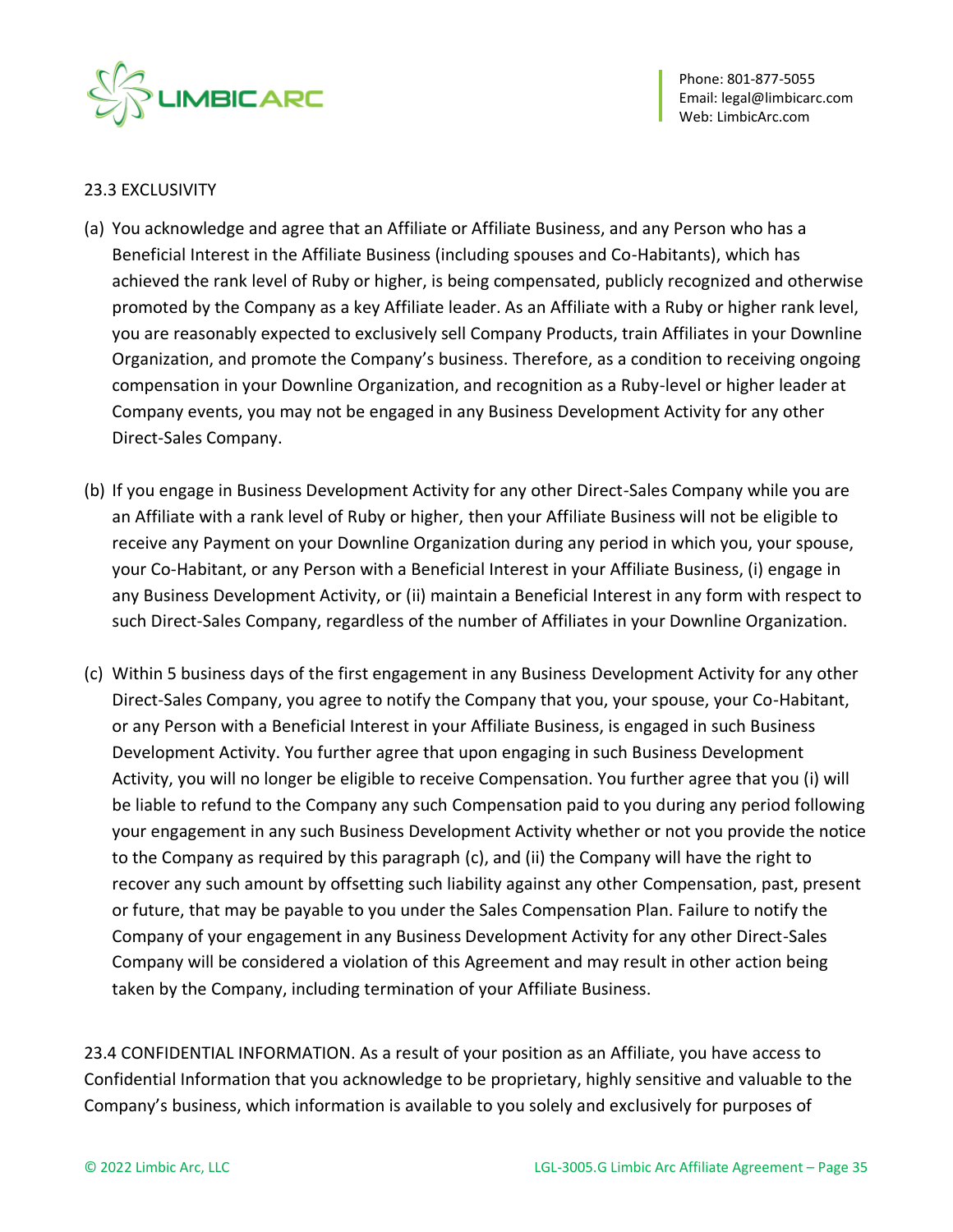

furthering the sale of Company Products and prospecting, training, and enrolling third parties who wish to become Affiliates, and to further build and promote your business. You and the Company agree and acknowledge that, but for your Agreement of confidentiality and nondisclosure, the Company would not make Confidential Information available to you. During any term of the Affiliate Agreement, and for a period of four years after the termination or expiration of the Affiliate Agreement, you will not, for any reason, on your own behalf, or on behalf of any other Person:

- Disclose any Confidential Information related to or contained in the Network to any third party directly or indirectly;
- Disclose, directly or indirectly, the password or other access code to the Network;
- Use the Confidential Information to compete with the Company, or for any purpose other than promoting the Company;
- Solicit any Affiliate or customer of the Company or of the Network, or in any manner attempt to influence or induce any Affiliate or customer of the Company, to alter their business relationship with the Company;
- Use or disclose to any Person any Confidential Information related to or contained in the Network that was obtained while your Affiliate Agreement was in effect; or
- Recruit or attempt to recruit an existing Affiliate for another Direct-Sales Company. Upon nonrenewal, resignation, or termination of your Affiliate Business, you will promptly destroy or return to the Company all Confidential Information. The obligations of this Section 1.3 will survive the termination or expiration of the Affiliate Agreement.

23.5 CONFIDENTIALITY OF AFFILIATE BUSINESS INFORMATION. As a result of your position as an Affiliate, you may, at the sole discretion of the Company, be provided access to information about other Affiliate Businesses and their Downline Organizations for the sole purpose of allowing you to provide business support to these Affiliate Businesses and their Downline Organizations. This information is highly confidential, and you may not disclose information about an Affiliate Business and its Downline Organization to other Affiliates or to any other party. By accessing such information, you expressly agree to these restrictions and acknowledge that, but for your Agreement of confidentiality and nondisclosure, the Company would not make such information about other Affiliate Businesses and their Downline Organizations available to you.

23.6 NON-DISPARAGEMENT. In consideration of the Company's recognition, Compensation, and other compensation that you receive as an Affiliate, you will not disparage the Company, or any other company or person, including but not limited to other Affiliates, the Company's Products, the Sales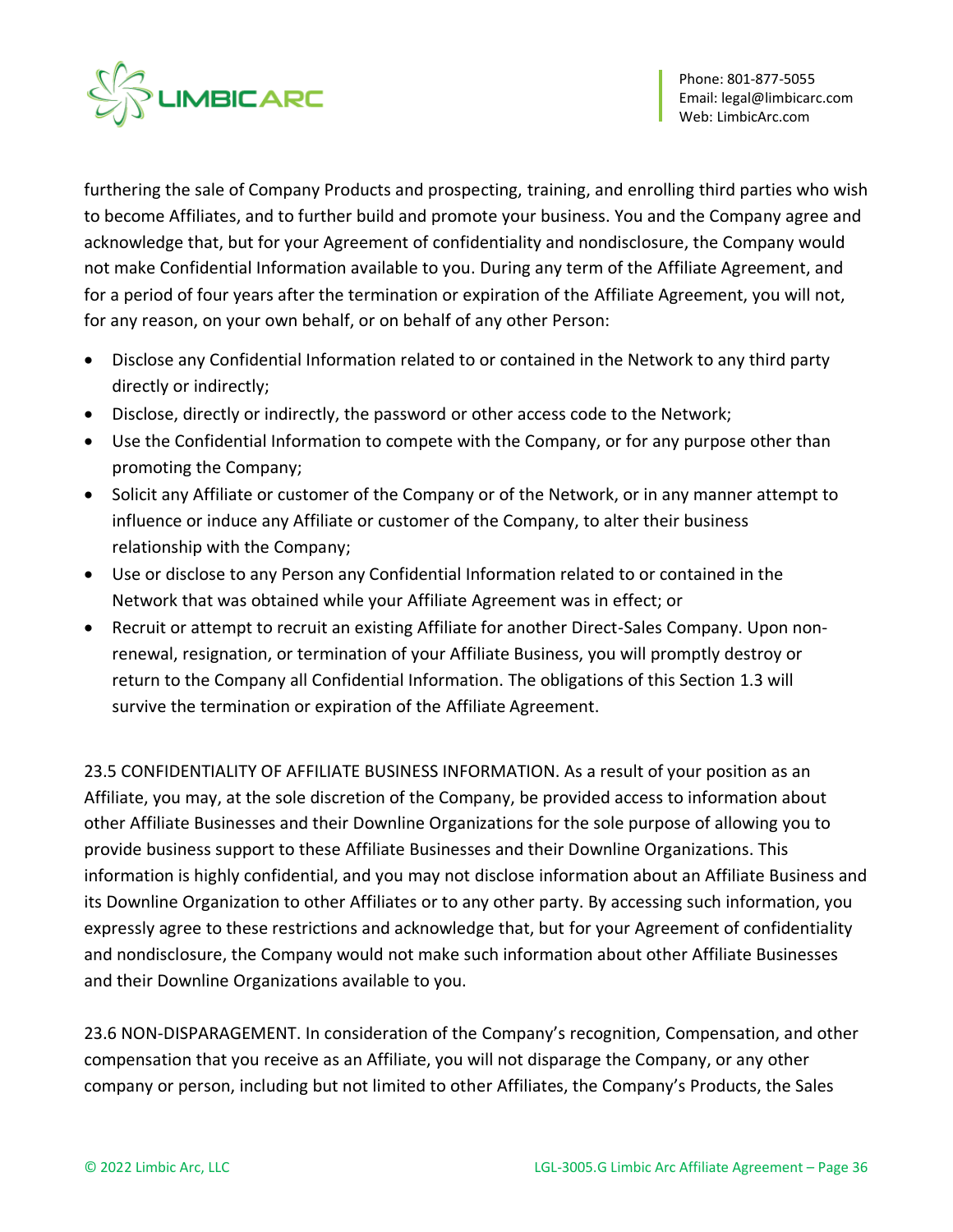

Compensation Plan, the Software as a Service Agreement, or Company employees. Disparagement may result in termination of your Affiliate Business and additional compensation awards based on economic and non-economic damages suffered by the Company. You agree as well that the Company may be granted injunctive relief barring you from speaking about the Company.

23.7 REMEDIES. You acknowledge that the Company would suffer irreparable harm as a result of any unauthorized disclosure or use of Confidential Information, including the Network, or your violation of any of the other restrictive covenants contained in this Section 23, and that monetary damages are insufficient to compensate the Company for such harm. Therefore, if you are in breach of any of the requirements of this Section B.23 or there is any threat that you will breach any of the requirements of this Section B.23, the Company shall be entitled to a temporary restraining order and/or preliminary injunction, which relief may be in addition to any other available legal remedy, including damages, without the necessity of the Company proving actual damages. As to the Company, you waive all bonding and security requirements otherwise applicable to obtaining a temporary restraining order and/or preliminary injunction.

23.8 ENFORCEABILITY. In the event that any provision of this Agreement should ever be deemed or adjudged by an arbitrator with proper jurisdiction, or by a court of competent jurisdiction in an action filed pursuant to Section D.2.10 below to exceed the limitations permitted by applicable law, then the remaining provisions will nevertheless be valid and enforceable to the maximum extent allowable as determined by such court or arbitrator, and such provisions will be reformed to the maximum allowable limitations as determined by such court or arbitrator. The remainder of the prohibitions and protections in this Agreement will remain in full force and effect.

### **24. ENFORCEMENT OF AGREEMENT.**

24.1 You agree that the relationship between you and the Company is based entirely on the written Agreement. The Agreement may be amended by the Company as provided in this Agreement. You may not amend the Agreement unless the amendment is in writing and signed by you and the Company. Neither you nor the Company may claim that the Agreement (i) has been altered or amended by any practice or course of dealing or course of action, (ii) has been modified or amended verbally by an officer or employee of the Company, or (iii) that there is a quasi-Agreement or an implied in fact Agreement between you and the Company.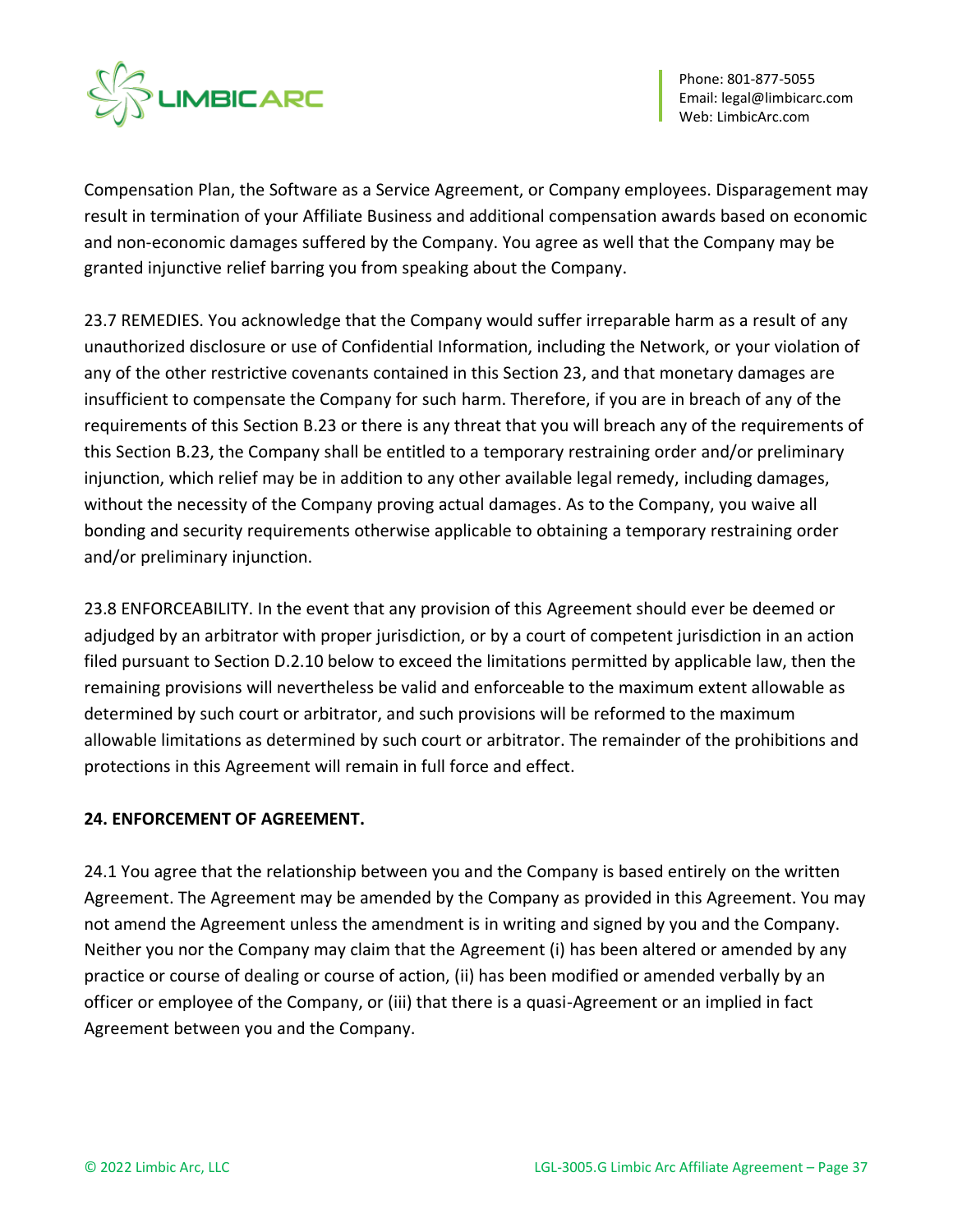

24.2. ACTS OF PARTICIPANTS IN AN AFFILIATE BUSINESS. The acts of any Participant, spouse, partner, or agent of an Affiliate will be considered to be the acts of the Affiliate Business and subject to the terms and conditions of the Agreement.

# **25. PROCEDURES FOR INVESTIGATION, DISCIPLINE AND TERMINATION**

25.1 REPORTS OF ALLEGED VIOLATIONS. All reports of alleged violations of an affiliate agreement or the Company's policies (each, and "Alleged Violation") must be in writing and sent to the attention of the Company's Office of General Counsel (OGC) by an individual who has personal knowledge of the Alleged Violation. The Company may also investigate an Alleged Violation of which it becomes aware of through its own independent resources or internal investigations. The Company may take action on its internal investigations at any time and is not bound by the time limits set forth in this Agreement.

25.2 TIME LIMIT FOR AFFILIATE REPORTS OF ALLEGED VIOLATIONS. IN ORDER TO PREVENT STALE CLAIMS FROM DISRUPTING THE BUSINESS ACTIVITIES OF AFFILIATE BUSINESSES AND THE COMPANY, THE COMPANY WILL NOT TAKE ACTION ON ANY ALLEGED VIOLATION OF THE TERMS AND CONDITIONS OF THE AGREEMENT NOT SUBMITTED IN WRITING TO THE COMPANY'S OGC WITHIN TWO YEARS OF THE FIRST OCCURRENCE OF THE ALLEGED VIOLATION.

25.3 BALANCE OF RIGHTS OF PRIVACY. The Company's investigative procedures and Alleged Violation resolution process is intended to balance your rights of privacy and the rights of other Affiliates and the rights of the Company. Therefore, until the Alleged Violation has been submitted to arbitration, all information and evidence received by the Company will be released only to you and other Affiliates involved in the Alleged Violation as the Company deems necessary. Before releasing any information, the Company will consider (i) the complexity of the Alleged Violation; and (ii) the duty to balance privacy rights and disclosure obligations. If the Alleged Violation is referred to arbitration, all information and evidence will be made available in accordance with the rules and procedures for arbitration of Alleged Violations described in this Agreement.

25.4 PROCEDURE. Your rights under the Agreement depend on you meeting all of your obligations under the Agreement. If the Company determines that you have breached the terms of the Agreement, then based on the nature of the Alleged Violation, the Company, in its sole discretion, may proceed as follows: (i) immediately terminate your Affiliate Business or take any other appropriate action as provided in this Agreement; (ii) proceed directly to arbitration in accordance with this Agreement, or (iii) process the Alleged Violation according to the following procedures: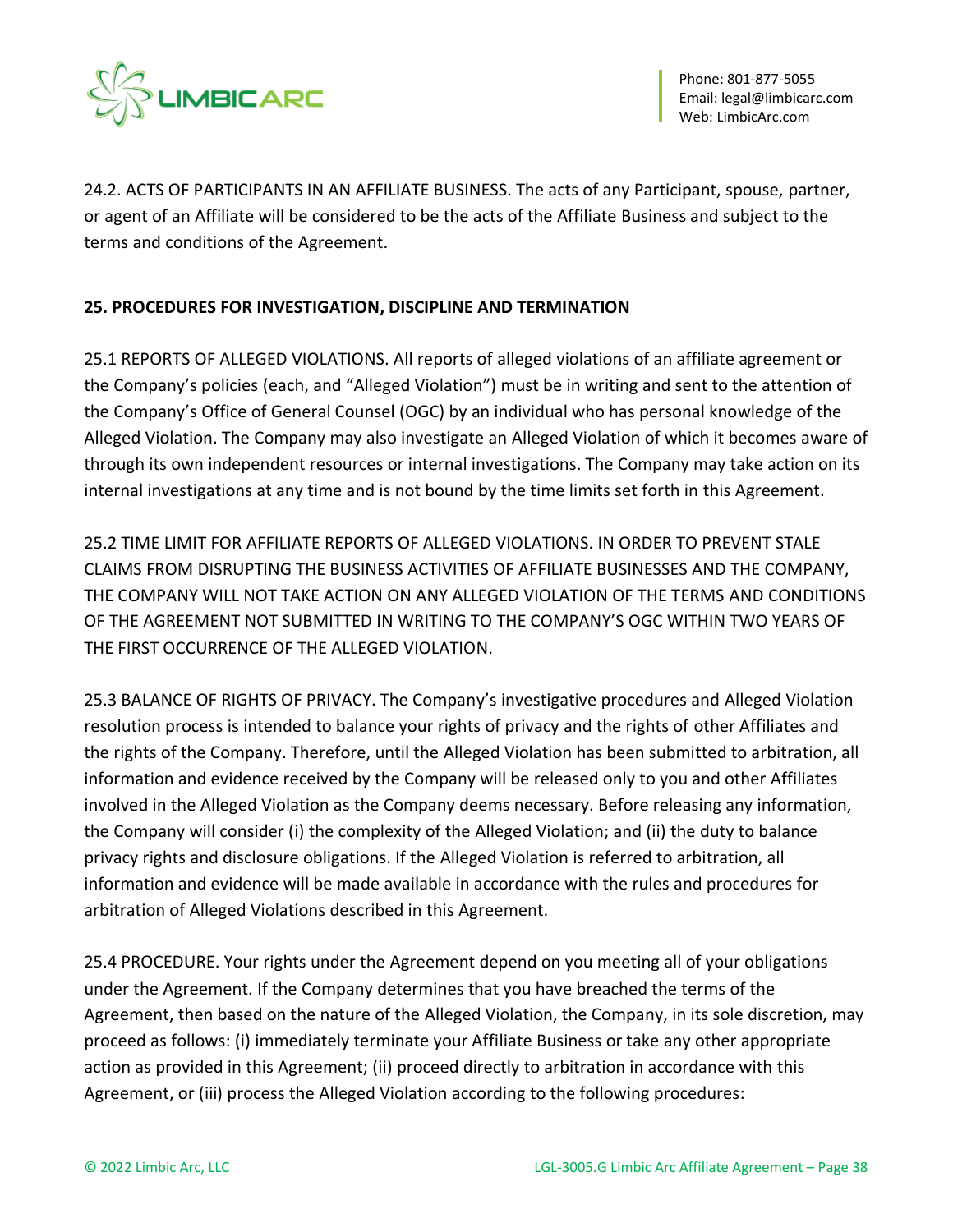

(a) Written Notice. You will receive written notice from the Company that you are or may be in violation of the Agreement.

(b) Responses and Company prohibitions. You will have 10 business days from the date of the written notice during which you may present in writing all the information that you consider relevant to the Alleged Violation. You may provide information about individuals who have relevant information, together with their names and addresses, other appropriate contact information, and copies of all relevant documents. If you fail to respond to the written notice or fail to provide all relevant facts and information, the Company may take action that it deems appropriate. The Company has the right to prohibit the activities of your Affiliate Business (placing Product orders, enrolling, receiving Compensation, etc.) from the time the written notice is sent to you until a final decision is issued.

(c) OGC. The Company will review any information submitted by you within the 10-day period or by collateral sources and any information that the Company has independently discovered. The OGC will make a final decision regarding the Alleged Violation and the action that the Company will take, if any, and will send you a copy of the decision of the OGC. The Company may, at its sole option, send a copy of the decision of the OGC to other interested parties.

25.5 AFFILIATE COMPLIANCE APPEALS COMMITTEE (ACAC). If the Company takes immediate action as provided in this Agreement, or the OGC has issued a decision regarding the Alleged Violation, then any affected party will have 10 business days from the date of the written notice to submit in writing an appeal to the ACAC. The written notice should include a description of the party's objection to the Company's immediate action or the OGC decision. Within 90 days of receipt of the written notice, the ACAC will review the appeal and provide written notice (i) of its final decision, (ii) that its review will require additional time, or (iii) that the matter should proceed directly to arbitration. If the ACAC has decided that the matter should proceed directly to arbitration, and any affected party does not desire to participate in the arbitration, then such party will still be bound by the decision in the arbitration. When the ACAC has made a final decision, it will send written notice to all affected parties, and they will have 60 days from the date of the ACAC decision to request arbitration of the ACAC decision.

25.6 COMPANY ACTIONS FOR BREACH OF AGREEMENT. If the Company determines that you have breached the Agreement, the Company may, in its sole discretion, terminate your Agreement. In addition to, or in lieu of terminating your Agreement, the Company may take any other action it deems appropriate, including any or all of the following: (a) Notify you in writing of the Company's concerns and of the Company's intent to discontinue your rights under the Agreement if your non-performance continues; (b) Suspend your rights under the Agreement; (c) Monitor your future performance over a specified period of time; (d) Identify specific actions you must take to correct your non-performance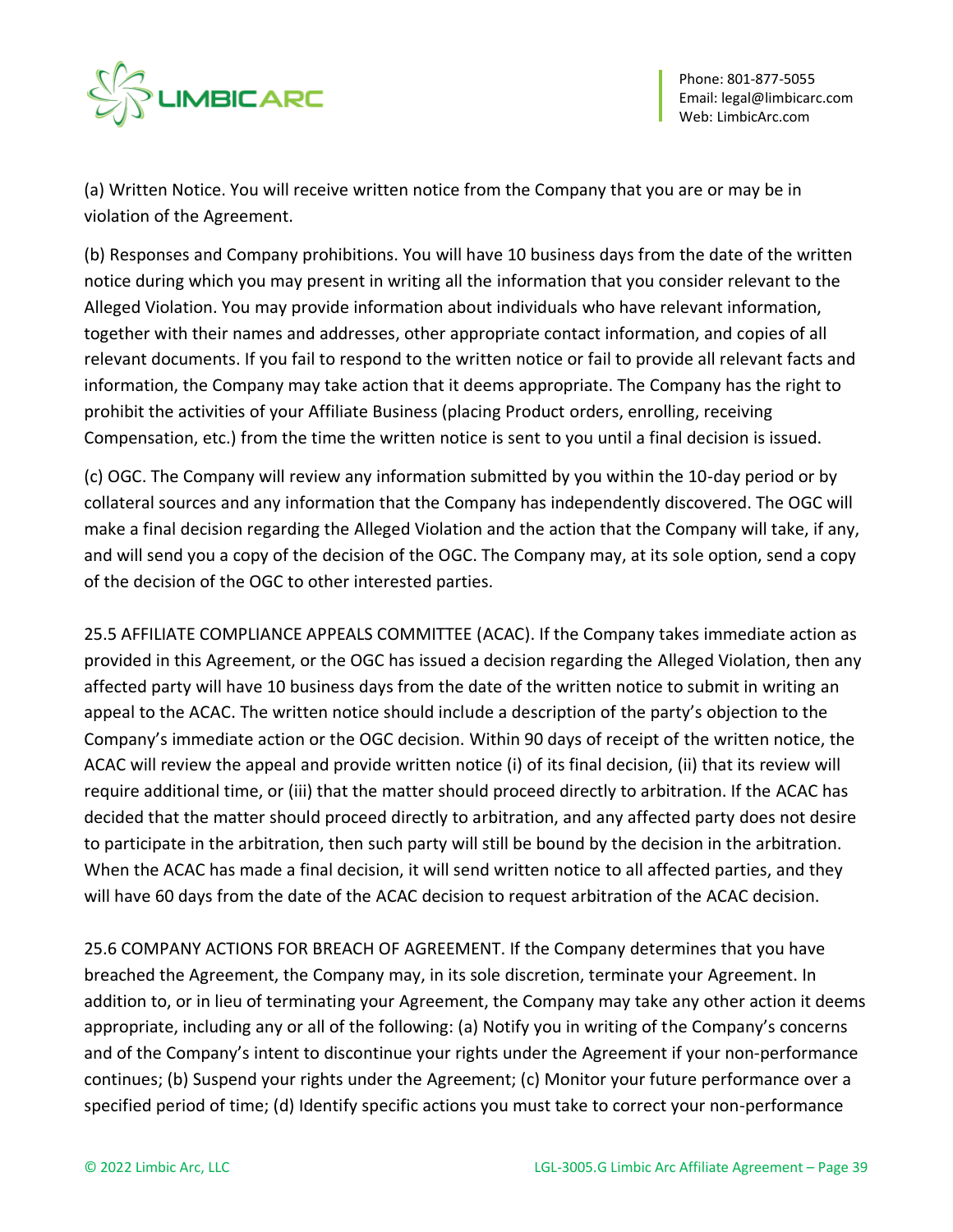

and require you to provide the Company with a written description of what you intend to do to meet your contractual obligations; (e) Stop performing the Company's obligations under the Agreement and suspend your privileges under the Agreement, including, without limitation, terminating or suspending your right to receive awards, terminating your right to be recognized at corporate events or in corporate media (publications, videos, etc.), terminating your right to participate in Companysponsored events or Affiliate-sponsored events, terminating your right to place orders for Company Products, terminating your right to receive promotions within the Sales Compensation Plan, or terminating your right to participate as an International Enroller; reducing your rank title and terminating your right to receive Compensation on volumes on one or more levels of your Downline Organization; terminating your status or eligibility to be recognized and compensated under the Sale Compensation Plan; (f) Reduce the payment of all or any part of your Compensation you have earned from sales made by you or all or any part of your Downline Organization; (g) Reassign all or part of your Downline Organization to a different Enroller; (h) Recover from your Affiliate Business any damages caused by the breach; (I) Take any action that the Company deems appropriate to protect the Company and its Network; and (j) Seek injunctive relief or any other remedies available by law.

25.7 IMMEDIATE ACTION. If the Company determines, in its sole discretion, that an Alleged Violation requires immediate action, or the Company has previously notified you that it will take immediate action for violations or actions similar to those described in such notice, then the Company may take any immediate action or remedy that it deems appropriate, including termination of your Affiliate Business, or your right to receive any Compensation. The Company will provide you with written notice of its action. You will have 10 business days to appeal the Company's action.

25.8 REMEDIES. The Company reserves the right, at its sole discretion, to exercise any remedy available to it. Any failure or delay by the Company in exercising such remedies will not operate as a waiver of such remedies.

# 25.9 TERMINATION OF YOUR AGREEMENT.

(a) Subject to the conditions of this Section, (i) you may terminate your Affiliate Business at any time by providing the Company with a signed written notice of termination; (ii) the Company may terminate your Affiliate Business; and (iii) the Company may terminate your Affiliate Business without notice if you have not engaged in any Business Activity on your account for a period of 12 or more consecutive months.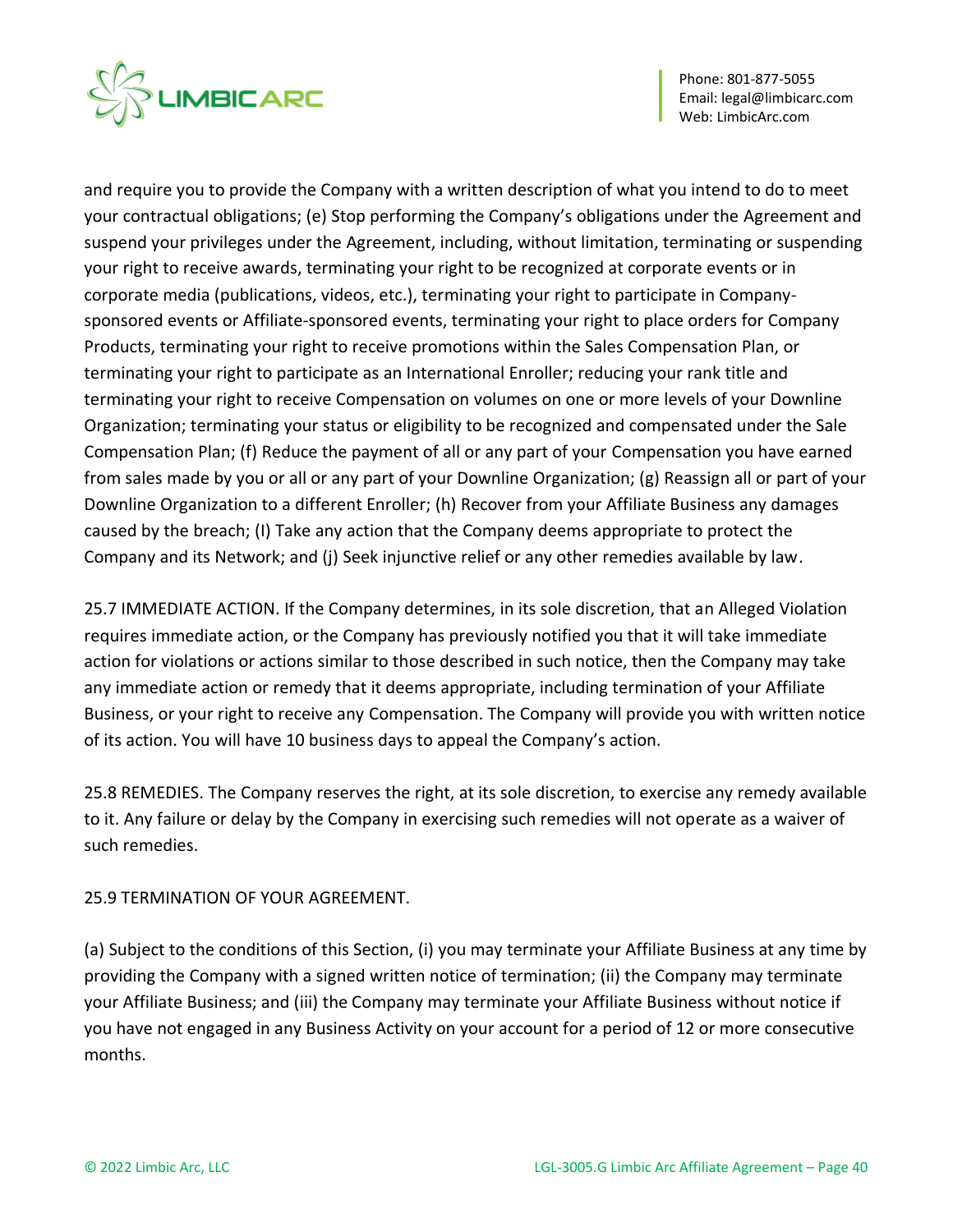

(b) If you terminate your Affiliate Business, then termination becomes effective on whichever is later: (i) the date the Company receives your written notice of termination, or (ii) the date specified in your written notice.

(c) Termination of your Affiliate Business results in the loss of all rights and benefits as an Affiliate, including the permanent loss of your Downline Organization. After your Affiliate Business has been terminated, whether by you or the Company, you may apply to become an Affiliate again by submitting to the Company a new Affiliate Agreement. The requirement that you must submit a new Affiliate Agreement is mandatory regardless of whether you are applying to be an Affiliate under your former Enroller or a new Enroller.

(d) Upon termination of an Affiliate Business for whatever reason, if there is any pending investigation of, and/or unresolved legal issue related to the Affiliate Business, which includes any alleged breach or actual breach of the Agreement, then the Downline Organization may not roll up until all pending investigations and/or legal issues have been resolved by the Company and all penalties have been fully satisfied.

(e) The obligations of the Agreement described in section 24 will survive the cancellation, termination, or expiration of the Agreement. Any other provisions, or parts thereof, which, by their nature, should survive cancellation, termination, or expiration will also survive.

[*Remainder of page intentionally left blank*]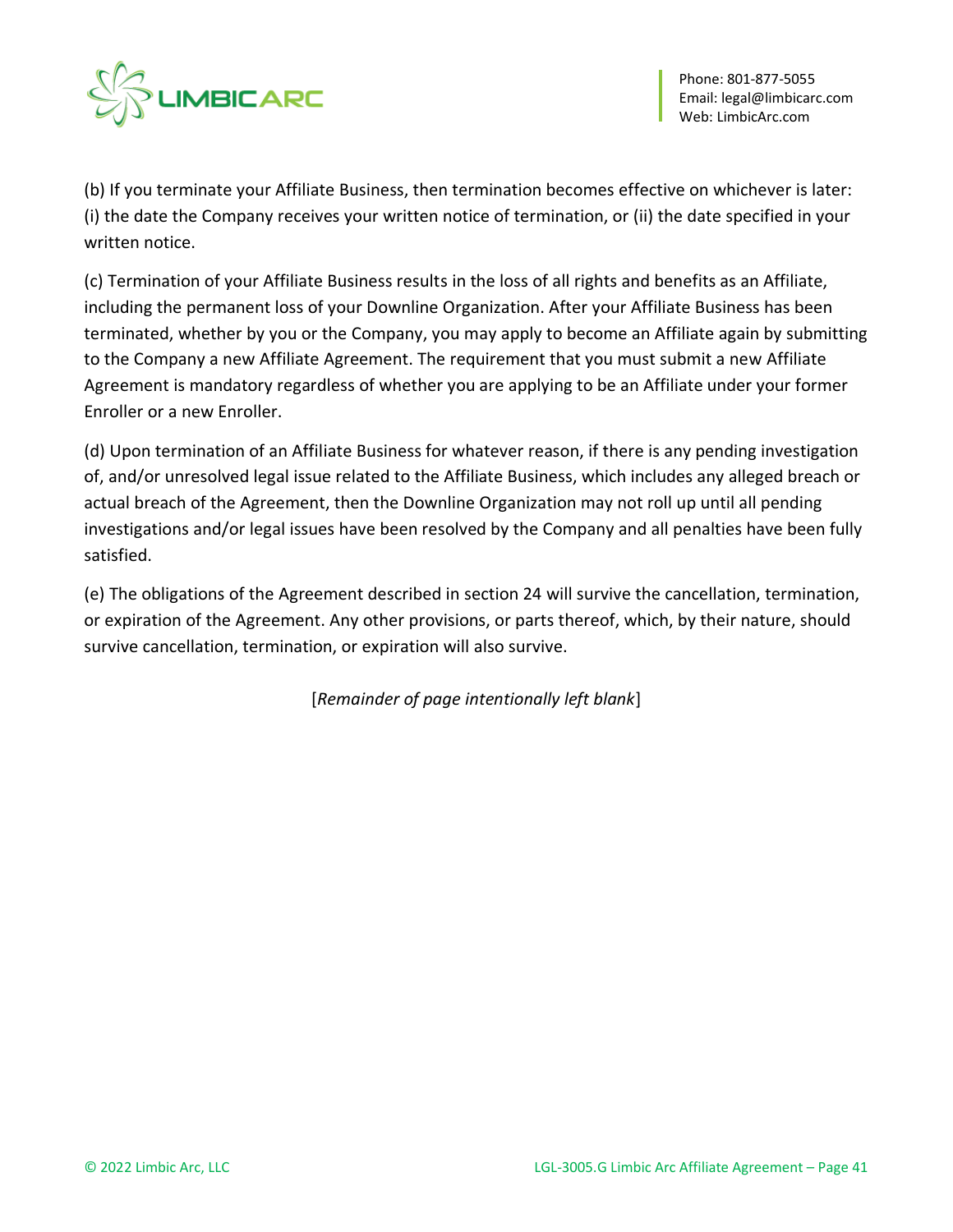

#### **C. SUBSCRIPTION AGREEMENT**

**1. REQUIRED SUBSCRIPTION.** You agree to obtain and maintain a Qualifying Limbic Arc Software Subscription for the Term of this Agreement, which subscription is governed by the Company's Software as a Service Agreement. The terms and conditions of the Software as a Service Agreement are hereby incorporated into this Agreement by reference. You are prohibited from submitting license applications in the name of another Affiliate.

**2. COMPANY SUBSCRIPTIONS.** Company will offer to me, as an independent Contractor, Company Subscriptions for purchase. You have the right to purchase Company Subscriptions at the price stated by Company and agree that Company may change Company Software Subscription prices without prior notice. You may also market Company Subscriptions in accordance with this Agreement and subject to the terms and conditions of the Software as a Service Agreement.

[*Remainder of page intentionally left blank*]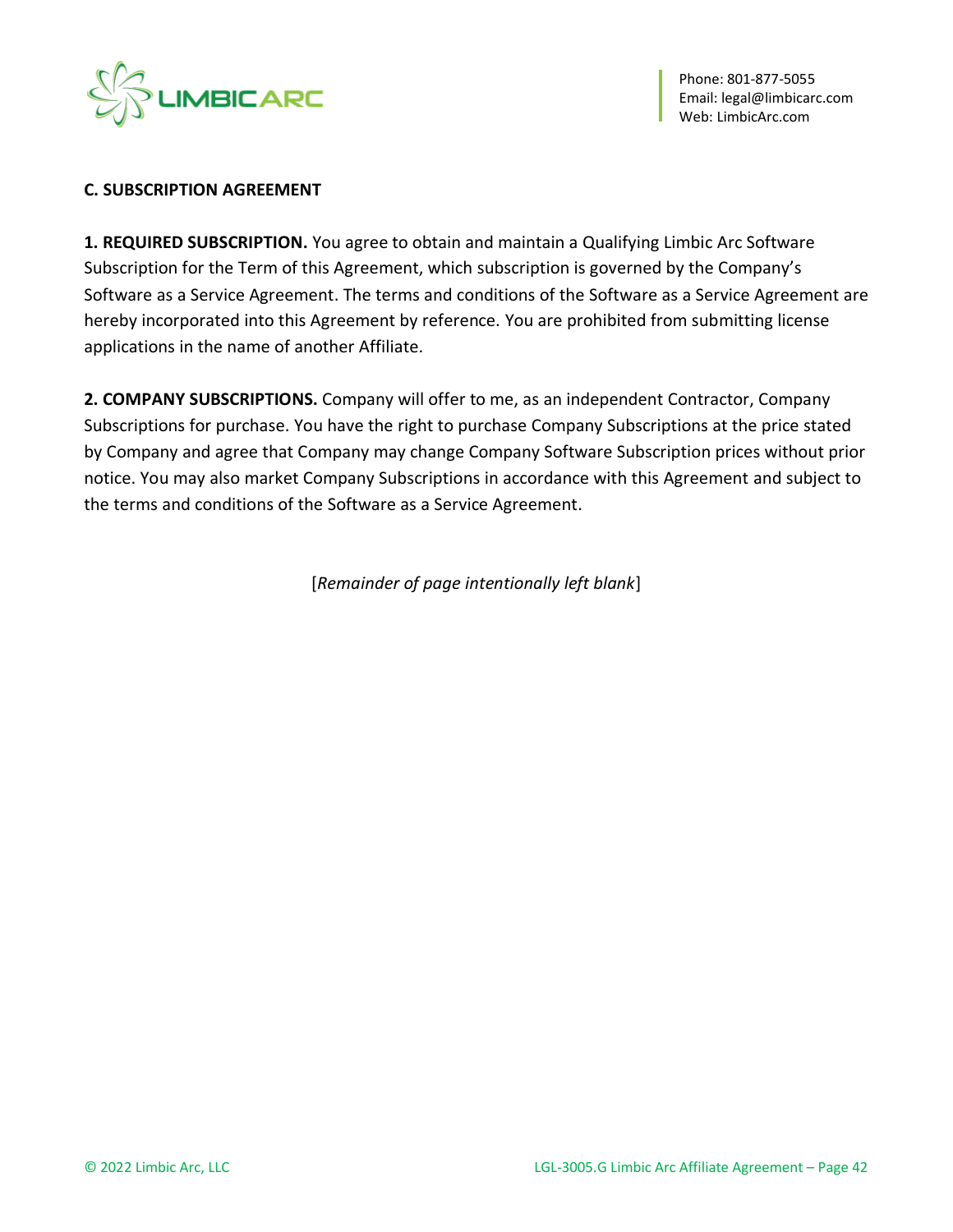

#### **D. MANDATORY AND BINDING ARBITRATION AGREEMENT**

This Mandatory and Binding Arbitration Agreement is between Company and me.

1. ANY AND ALL DISPUTES ARE SUBJECT TO MEDIATION IN ACCORDANCE WITH THE MEDIATION AND ARBITRATION PROVISIONS CONTAINED IN THE SOFTWARE AS A SERVICE AGREEMENT, which provisions are incorporated herein by reference, except for the definition of "Dispute." As used in this Agreement, "Dispute" means any and all past, present or future claims, disputes, causes of action or complaints, whether based in contract, tort, statute, law, product liability, equity, or any other cause of action, (i) arising under or related to this Agreement, (ii) between you and other parties arising out of or related to an Affiliate Business, or your business relationships as independent contractors of the Company, (iii) between you and the Company, (iv) related to the Company or its past or present Affiliated entities, their owners, directors, officers, employees, investors, or vendors, (v) related to the Company's products, (vi) regarding the Company's resolution of any other matter that impacts your Affiliate Business, or that arises out of or is related to the Company's business, including your disagreement with the Company's disciplinary actions or interpretation of the Agreement. If all the Parties involved in a Dispute or that participated in an OGC proceeding agree to mediation, then the Company will facilitate a mediation that will be held in Utah at an address to be designated by the Company.

2.1 RULES OF ARBITRATION; LOCATION. The arbitration will be conducted by a professional arbitrator who has been agreed to by the parties. The arbitration will be conducted in accordance with the Utah Uniform Arbitration Act. The arbitration will be held in Utah at an address to be designated by the Company.

2.2 DISCOVERY. The arbitrator will have the discretion to order a pre-arbitration exchange of information by the Arbitration Participants, including but not limited to, production of requested documents, exchange of summaries of testimony of proposed witnesses, and the depositions of witnesses and the Arbitration Participants. Additionally, subject to the approval of the selected arbitrator, the Arbitration Participants may submit a pre-arbitration brief outlining the legal causes of action and factual background.

2.3 DATE OF ARBITRATION. Unless all the Arbitration Participants agree to extend the date of the arbitration, the arbitration will take place no later than six months after the date of the Petition for Arbitration. If the Parties agree to mediation, the amount of time reasonably needed to arrange and complete the mediation will be excluded from the six-month period for the completion of the arbitration.

2.4 LANGUAGE The arbitration will be conducted in the English language, but at the request and expense of the requesting Arbitration Participant, documents and testimonies will be translated into the requesting Arbitration Participant's preferred language.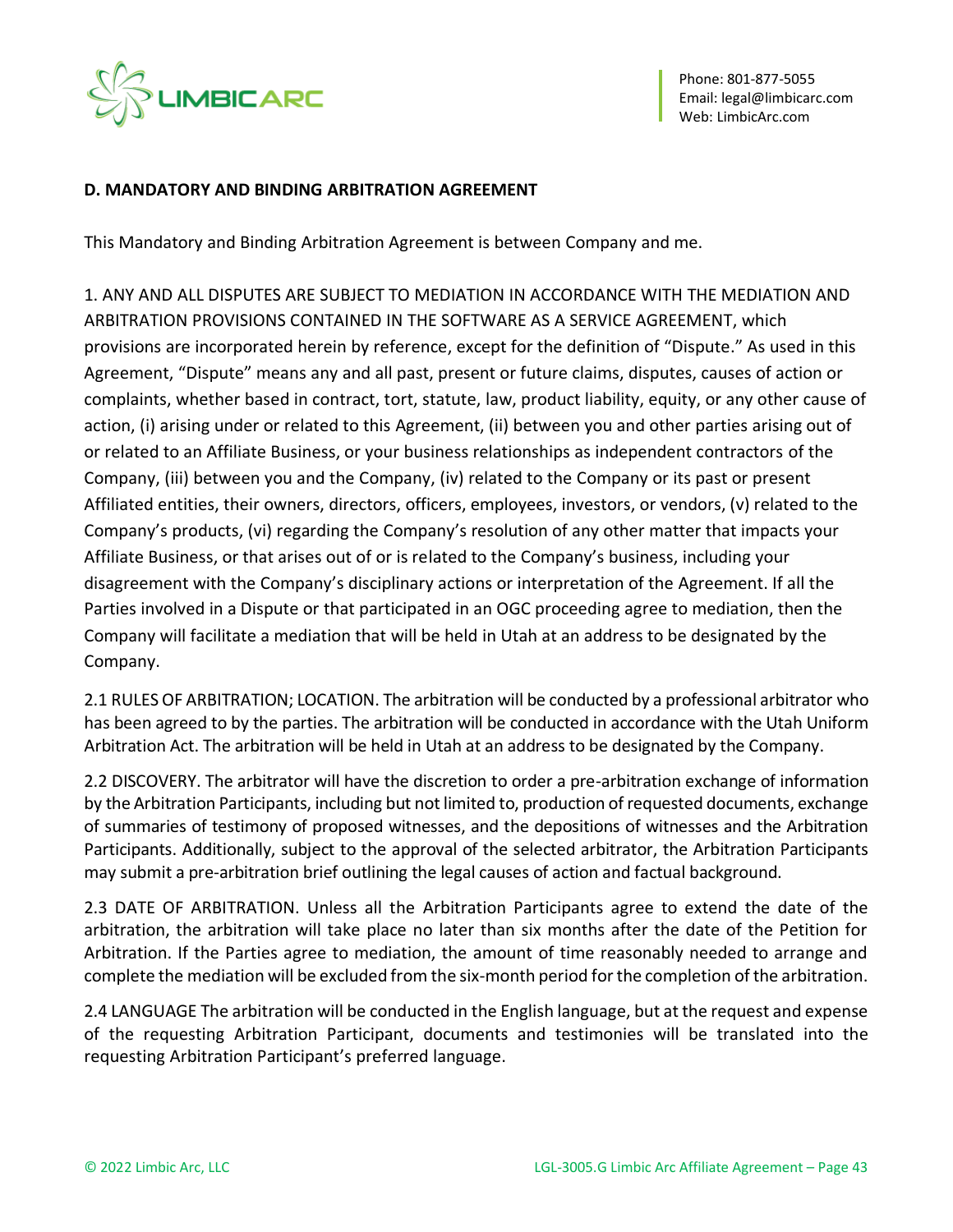

2.5. NO CLASS ACTIONS. No Dispute shall be adjudicated, in arbitration or any other judicial proceeding, as a class action

2.6 PERMITTED ATTENDEES. Each Arbitration Participant in the arbitration is limited to the attendance of the Arbitration Participant, witnesses, and no more than two attorneys per Arbitration Participant.

2.7 FEES AND EXPENSES OF ARBITRATOR. All fees and expenses of the arbitrator and arbitration organization will be borne equally by the Arbitration Participants in the arbitration, subject to the arbitrator awarding the Company its costs and attorneys' fees if it is the prevailing party, in which case you will be responsible to reimburse the Company its share of the fees and expenses of the arbitrator and arbitration organization.

### 2.8 ARBITRATION AWARDS

- (a) The arbitration award will be final and binding. It will be a full resolution of all claims and disputes between the Arbitration Participants in the arbitration. Judgment upon the award rendered by the arbitrator may be entered in and enforced by any court within the state of Utah. All Arbitration Participants, upline Affiliates, and Downline Organizations of the Arbitration Participants will be bound by the final arbitration award.
- (b) Any award by the arbitrator will be in writing and based on the application of the strict rules of law to the facts before the arbitrator. The arbitrator is authorized to award an Arbitration Participant any sums that are deemed proper for the time, expense, and trouble of arbitration including arbitration fees and attorney's fees. Punitive damages, however, will not be allowed in any Dispute. NEITHER ANY ARBITRATION PARTICIPANT NOR THE COMPANY, NOR ANY OF THE COMPANY'S RELATED ENTITIES, OFFICERS, DIRECTORS, EMPLOYEES, INVESTORS, OR VENDORS, WILL HAVE ANY LIABILITY FOR ANY PUNITIVE, INCIDENTAL, CONSEQUENTIAL, SPECIAL OR INDIRECT DAMAGES, INCLUDING LOSS OF FUTURE REVENUE OR INCOME, OR LOSS OF BUSINESS REPUTATION OR OPPORTUNITY RELATING TO THE BREACH OR ALLEGED BREACH OF THE AGREEMENT OR FOR ANY ACT, OMISSION, OR OTHER CONDUCT ARISING OUT OF THE ARBITRATION PARTICIPANT'S STATUS AS AN INDEPENDENT AGREEMENTOR AND AFFILIATE OF THE COMPANY'S PRODUCTS.

2.9 CONFIDENTIALITY. All arbitration proceedings will be closed to the public and confidential. Except as may be required by law and the Company's use of an arbitrator's award as precedence for deciding future Disputes, neither an Arbitration Participant nor the arbitrator may disclose the existence, content, or results of any arbitration without the prior written consent of all the Arbitration Participants.

2.10 ENFORCEMENT OF AWARD; INJUNCTIVE RELIEF. Notwithstanding this arbitration policy, any Arbitration Participant may apply to a court of competent jurisdiction in Salt Lake County in the State of Utah in the United States, or in any other jurisdiction where a party is located or the conduct at issue is occurring, (i) to enforce an arbitration award or the injunctive relief granted by an arbitrator; or (ii) to seek a temporary restraining order and/or a preliminary injunction, before, during the pendency of, or after a decision in any arbitration proceeding, to prevent irreparable harm, such as the Company's enforcement of the obligations of B.23, without the necessity of proving actual damages or posing a bond or other security.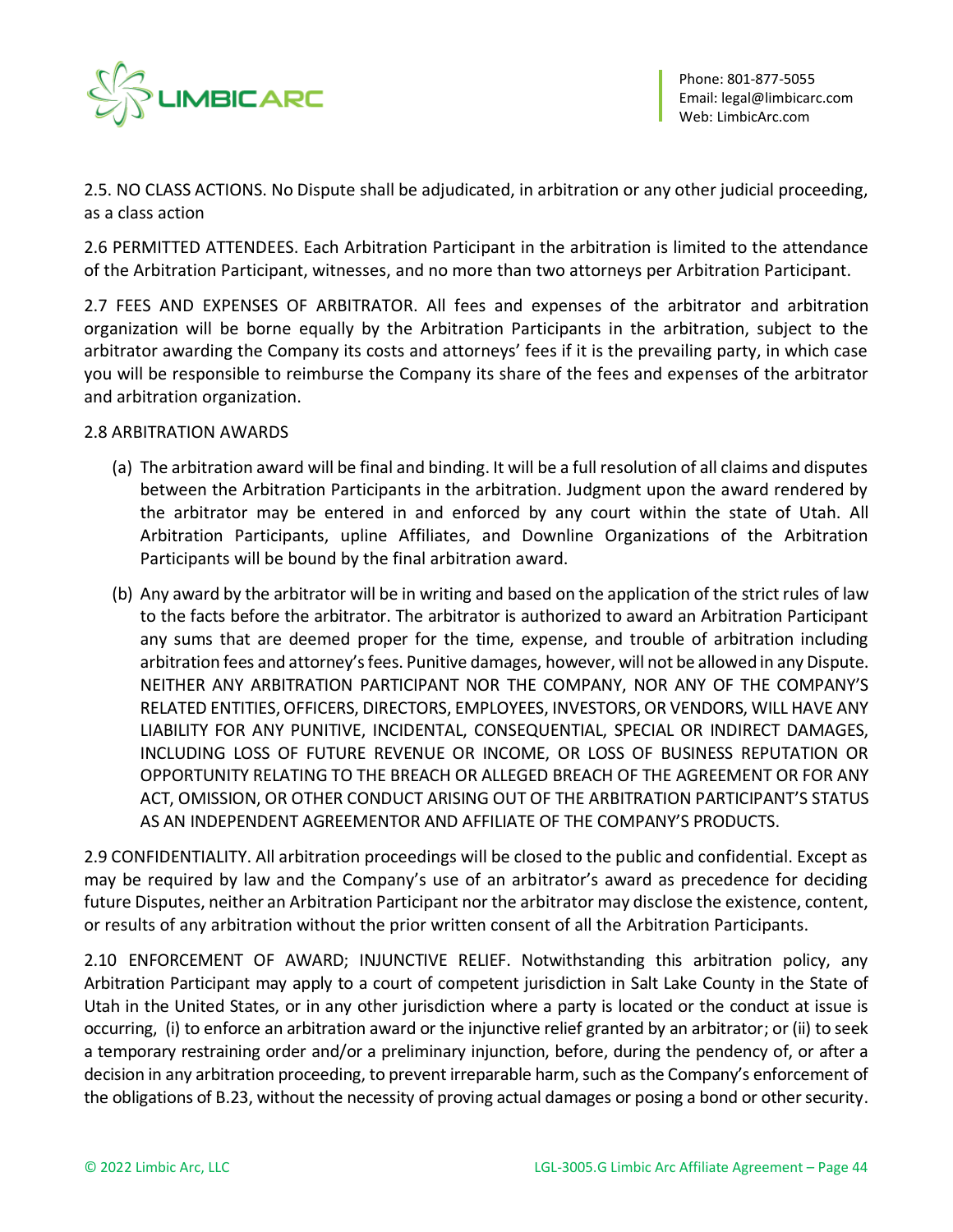

The institution of any action in a court for equitable relief, or to enforce an arbitration award or order, will not constitute a waiver of the obligation of any Arbitration Participant to submit any Dispute to arbitration.

2.11 SURVIVAL. Your agreement to arbitrate will survive any termination or expiration of the Agreement and any other agreements between you and the Company.

3. For easy reference, all parties that either (i) participated in the ACAC proceeding or (ii) have a Dispute not involving an OSC determination or ACAC proceeding, and that participate in the arbitration, including the Company, are referred to as "Arbitration Participants." Within 60 days from the date of an ACAC decision, any Arbitration Participant who is not satisfied with the ACAC's decision may notify, in writing, all the other Arbitration Participants that the Arbitration Participant requests that the Dispute be referred to arbitration before a neutral third-party arbitrator. For Disputes not involving an OSC determination or ACAC decision, either Party involved in the Dispute may notify, in writing, the other Party that the Party requests that the Dispute be referred to arbitration before a neutral third-party arbitrator. In either case, the written notice will be called the "Petition for Arbitration." For Disputes involving an ACAC decision, the failure to submit a timely Petition for Arbitration will constitute acceptance of the ACAC decision, and the Arbitration Participant agrees to abide by the terms of the decision. For Disputes not involving an ACAC decision, the Petition for Arbitration must be sent within one year after the Dispute arises. Within a reasonable time after delivery or receipt of the Petition for Arbitration, the Company, through its outside counsel, will contact all the Arbitration Participants regarding an arbitration date and provide a list of potential arbitrators.

4. In any arbitration proceeding or court action taken pursuant to Section D.1., if the Company prevails in such arbitration proceeding or court action, you agree that you will reimburse the Company for its costs and reasonable attorneys' fees incurred in connection therewith.

5. YOU AGREE TO ACCEPT AND BE BOUND BY THIS MEDIATION AGREEMENT AND ARBITRATION AGREEMENT AS A MATERIAL PART OF THE AGREEMENT.

[*Remainder of page intentionally left blank*]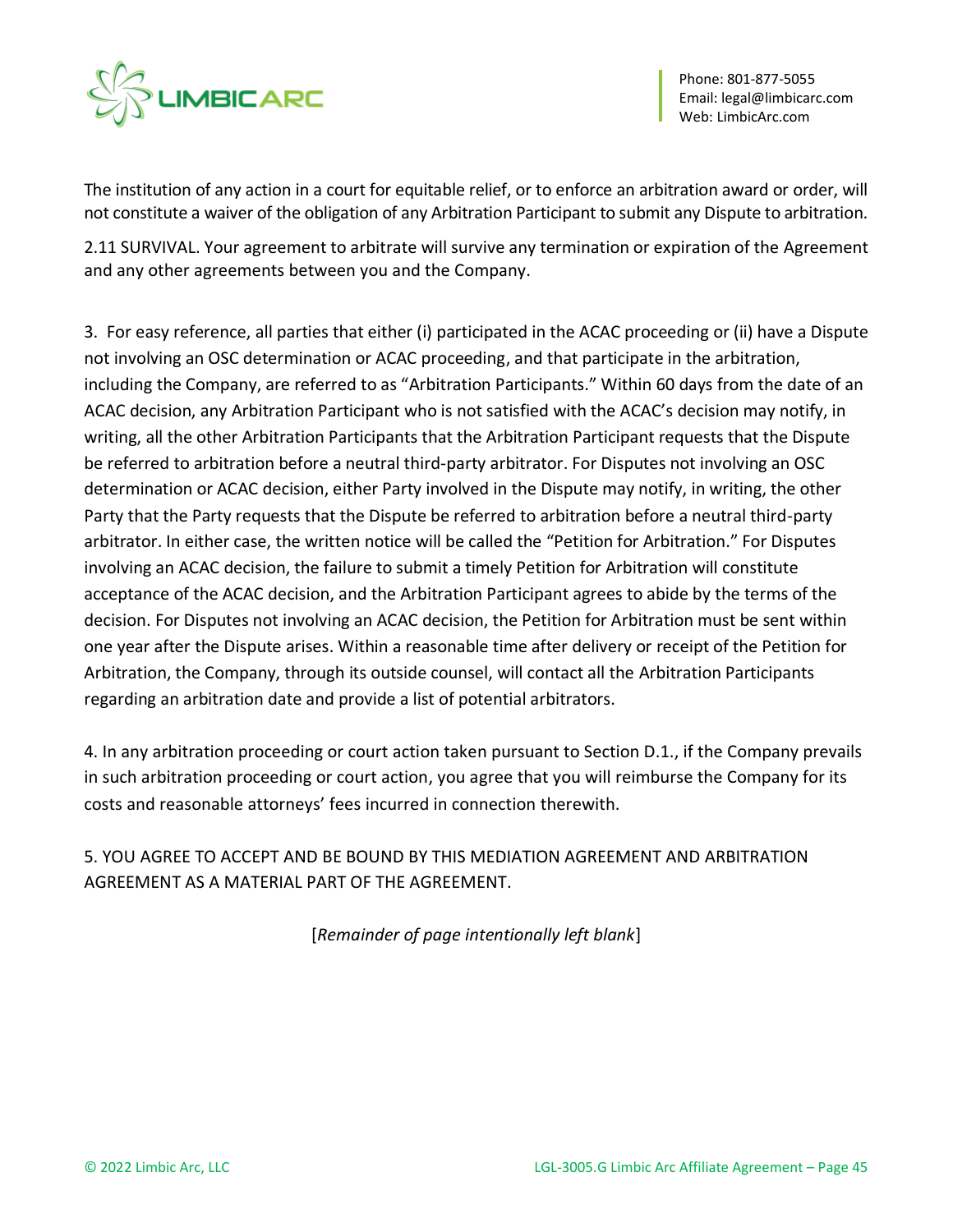

# **E. MISCELLANEOUS PROVISIONS–REPRESENTATIONS AND WARRANTIES; PERSONAL INFORMATION; ACCEPTANCE; INDEMNITY AND LIMITATION OF LIABILITY; GENERAL TERMS**

### 1. REPRESENTATIONS AND WARRANTIES

You represent and warrant that (a) you are authorized to enter this Agreement and that you have met all legal requirements to enter into a valid Agreement in the United States; (b) when executed and delivered by me and accepted by Company as described herein, the Agreement constitutes a legal, valid and binding obligation; (c) the information provided by me in the Agreement is accurate and complete and, if you have provided any false or misleading information, authorize Company, at its election, to declare the Agreement void from its inception; (d) the social security number or federal tax identification number provided in this Affiliate Agreement is your correct tax payer identification number for United States income tax purposes; (e) you, if an individual based in the United States, are a United States citizen or a lawful permanent resident of the United States or, if a business entity formed in the United States, such as a corporation, partnership, limited liability company, or any other form of business organization, it is legally formed under the laws of the state in which it was organized and that each member of the business entity has proper legal authorization to conduct business in the United States; and (f) neither you nor your partner/spouse (or if a corporation or other business organization, then any participant therein who is or should be listed on the Business Entity Form) have been engaged in Business Activity in another Affiliateship in the six months (one year in the case of those having held an executive equivalent or higher pin-title under the Sales Compensation Plan) immediately preceding your signup under your Enroller identified in the Affiliate Agreement.

### 2. AUTHORIZATION TO TRANSFER PERSONAL INFORMATION

In order for Company to provide support for your Affiliateship, you authorize Company to transfer and disclose personal and/or confidential information, which (a) you have provided to Company in connection with your Affiliateship and Downline Organization, or (b) that has been developed as a result of your activity as an Affiliate, to (i) its parent and affiliated companies, (ii) and to your Company independent upline affiliates when necessary to ensure proper upline support, and (iii) to applicable government agencies or regulatory bodies if required by law. You further authorize Company to use your personal information for any purpose, including affiliate recognition and marketing materials.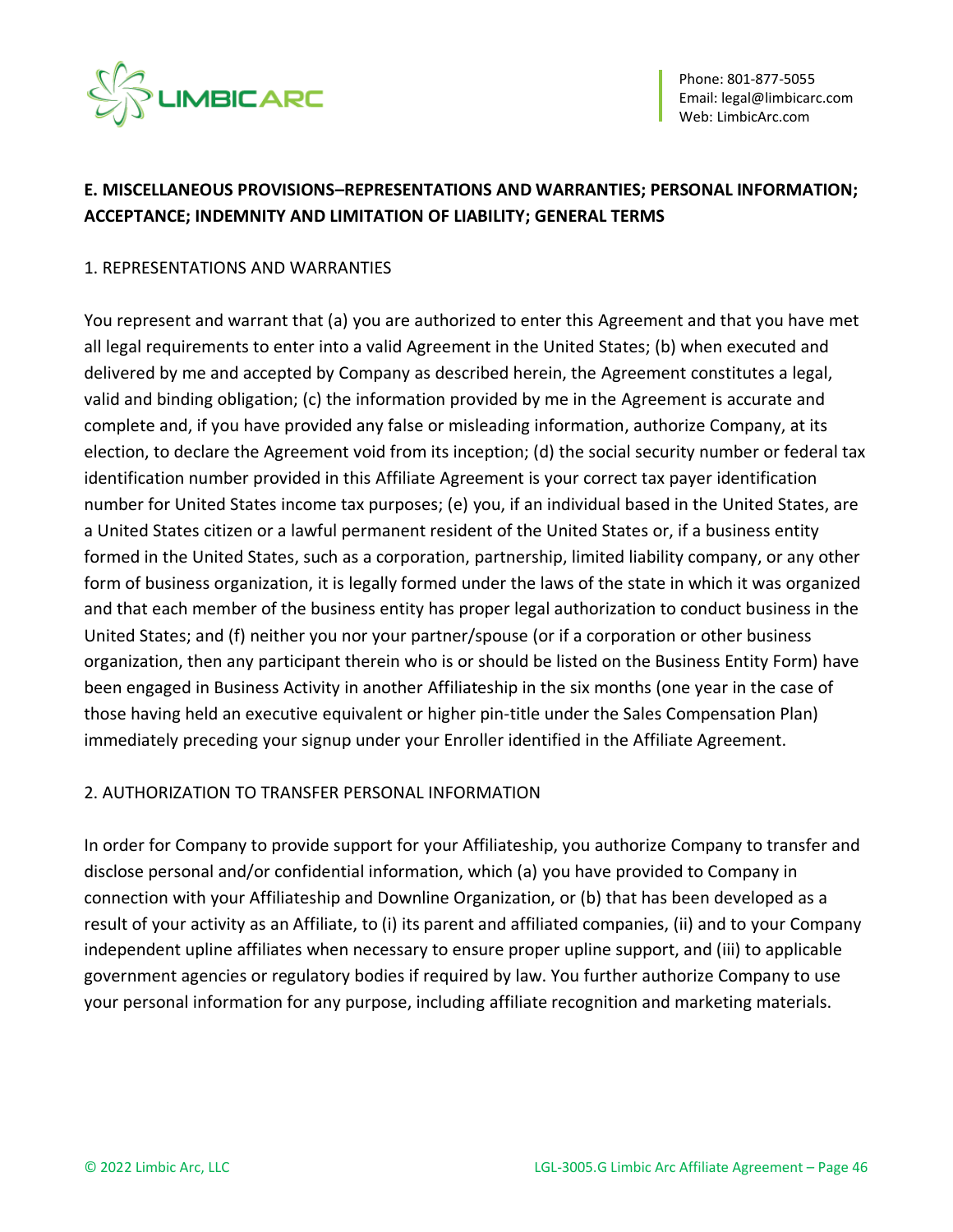

### 3. ACCEPTANCE OF AGREEMENT BY COMPANY

The effective date of this Agreement will be the date it is accepted by Company, which will be (i) the date that you execute the Agreement electronically via the company's internet signup procedure and it is received and accepted, or) the date a temporary account is set up, and in the discretion or Company, your subsequent actions indicate an ongoing intent to pursue the business.

### 4. INDEMNITY, DISCLAIMER, AND LIMITATION OF LIABILITY

(a) Indemnity

I will indemnify and hold Company, and each of their shareholders, officers, directors and employees harmless from and against any claim, demand, liability, loss, action, causes of action, costs, or expenses, including, but not limited to, reasonable attorney's fees, resulting or arising from, directly or indirectly, any acts or omissions by me in conducting your independent business, including without limitation, breach of representations and warranties, material breach of the Agreement and other Agreements between the parties, or any other claims or causes of action.

(b) DISCLAIMER

COMPANY HEREBY DISCLAIMS ANY AND ALL REPRESENTATIONS AND WARRANTIES OF ANY KIND OR NATURE, WHETHER EXPRESS, IMPLIED OR STATUTORY, INCLUDING WITHOUT LIMITATION THE IMPLIED WARRANTIES OF MERCHANTABILITY, NON-INFRINGEMENT, AND FITNESS FOR A PARTICULAR PURPOSE, EVEN IF SUCH PURPOSE IS KNOWN, WITH RESPECT TO THE COMPANY'S PERFORMANCE OF THIS AGREEMENT AND THE SERVICES PROVIDED HEREUNDER AND PROVIDES THEM STRICTLY "AS IS." YOU ACNOWLEDGE THAT THIS DISCLAIMER IS A MATERIAL PART OF THE CONSIDERATION FOR THIS AGREEMENT.

(c) LIMITATION OF LIABILITY

IN NO EVENT SHALL THE COMPANY BE LIABLE TO YOU OR ANYONE ELSE FOR AND SPECIAL, COLLATERAL, INCIDENTAL, OR CONSEQUENTIAL DAMAGES ARISING OUT OF OR IN CONNECTION WITH THIS AGREEMENTL THE COMPANY'S PERFORMANCE OF THIS AGREEMENT, OR THE USE OR PERFORMANCE OF THE COMPANY'S PRODUCTS, WHETHER IN AN ACTION BASED IN AGREEMENT, TORT (INCLUDING NEGLIGENCE), STRICT LIABILITY, OR OTHERWISE,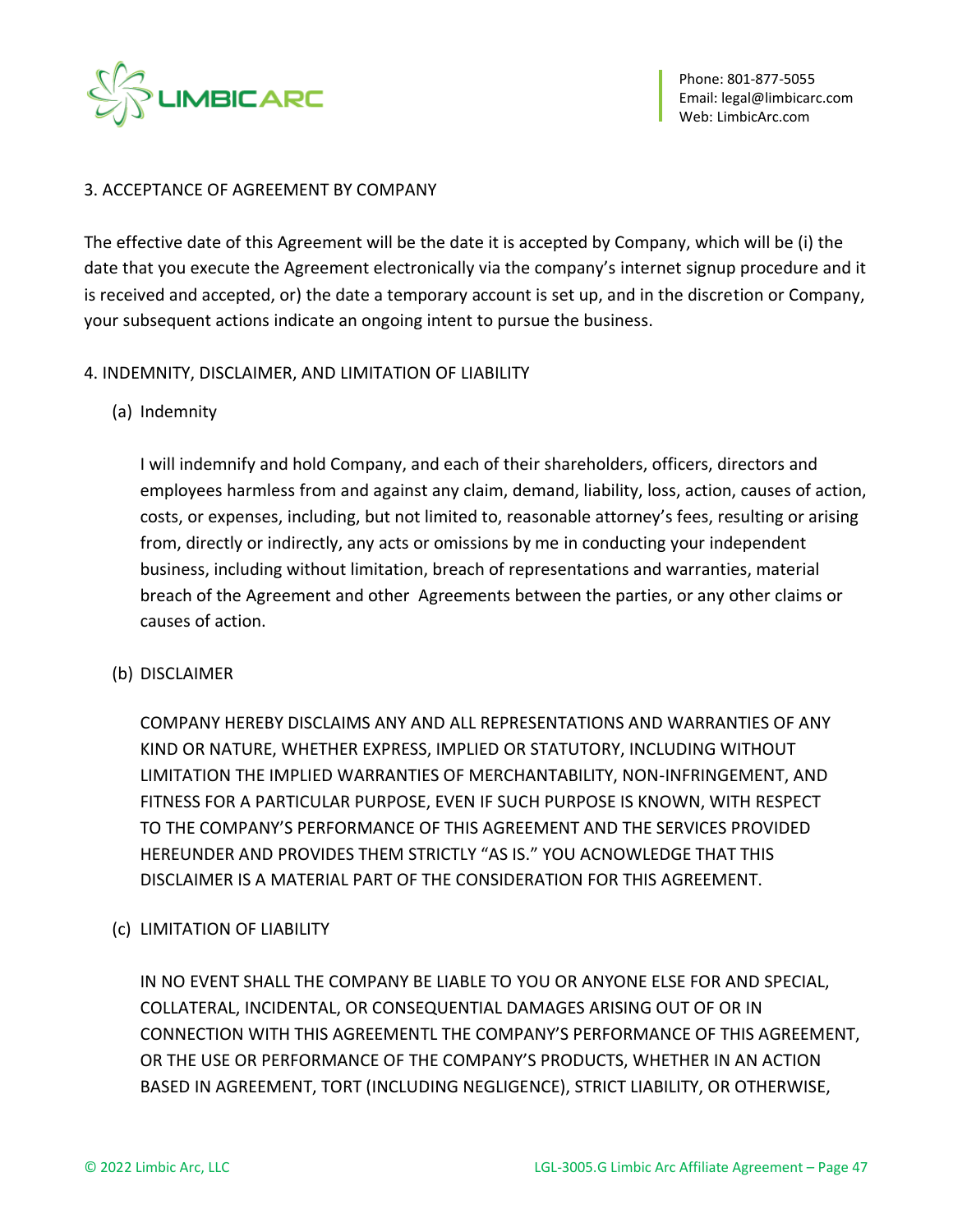

EVEN IF THE COMPANY OR ANY OTHER PARTY HAS BEEN ADVISED OF THE POSSIBILITY OF SUCH DAMAGES. SUCH EXCLUDED DAMAGES INCLUDE, BUT ARE NOT LIMITED TO, COSTS OF REMOVAL AND REINSTALLATION OF ITEMS, LOSS OF GOODWILL, LOSS OF PROFITS, LOSS OF USE, AND INTERRUPTION OF BUSINESS. EXCEPT FOR PERSONAL INJURY CAUSED BY THE COMPANY'S GROSS NEGLIGENCE OR WILLFUL MISCONDUCT, THE ENTIRE LIABILITY OF THE COMPANY AND ITS OFFICERS, DIRECTORS, EMPLOYEES, AGENTS, AND SUPPLIERS FOR ANY DAMAGE OR EXPENSE FROM ANY CAUSE WHATSOEVER WILL IN NO EVENT EXCEED THE PRICE ACTUALLY PAID FOR THE PARTICULAR GOODS OR SERVICES INVOLVED.

### 5. GENERAL TERMS

5.1 AGREEMENT CHANGES. The Company expressly reserves the right to make any modifications to the Agreement upon 30 days' notice by publication on the Company's websites or by sending notice to the email address of Affiliates provided by Affiliates to the Company. You agree that 30 days after such notice, any modification becomes effective and is automatically incorporated into the Agreement between you and the Company as an effective and binding provision. By continuing to act as an Affiliate, engaging in any Business Activity, or accepting any Payment after the modifications have become effective, you acknowledge acceptance of the new Agreement terms.

5.2 WAIVERS AND EXCEPTIONS. The Company reserves the right, in its sole discretion, to waive a breach of, or make an exception to, any provision of the Agreement. Any waiver by the Company of a breach of any provision of the Agreement or any exception made by the Company of any provision of the Agreement must be in writing and will not be construed as a waiver of any subsequent or additional breach or an exception for any other Person. Any right or prerogative of the Company under the Agreement may be exercised at the Company's sole discretion. Any exception made by the Company, or any failure or delay by the Company in exercising any right or prerogative under the Agreement will not operate as a future exception or waiver of that right or prerogative.

5.3 INTEGRATED AGREEMENT. The Agreement is the final expression of the understanding and agreement between you and the Company concerning all matters touched upon in the Agreement and supersedes all prior and contemporaneous Agreements of understanding (both oral and written) between the parties. The Agreement invalidates all prior notes, memoranda, demonstrations, discussions, and descriptions relating to the subject matter of the Agreement. The Agreement may not be altered or amended except as provided in this Agreement. The existence of the Agreement may not be contradicted by evidence of any alleged prior contemporaneous oral or written Agreement. Should any discrepancy exist between the terms of the Agreement and verbal representations made to you by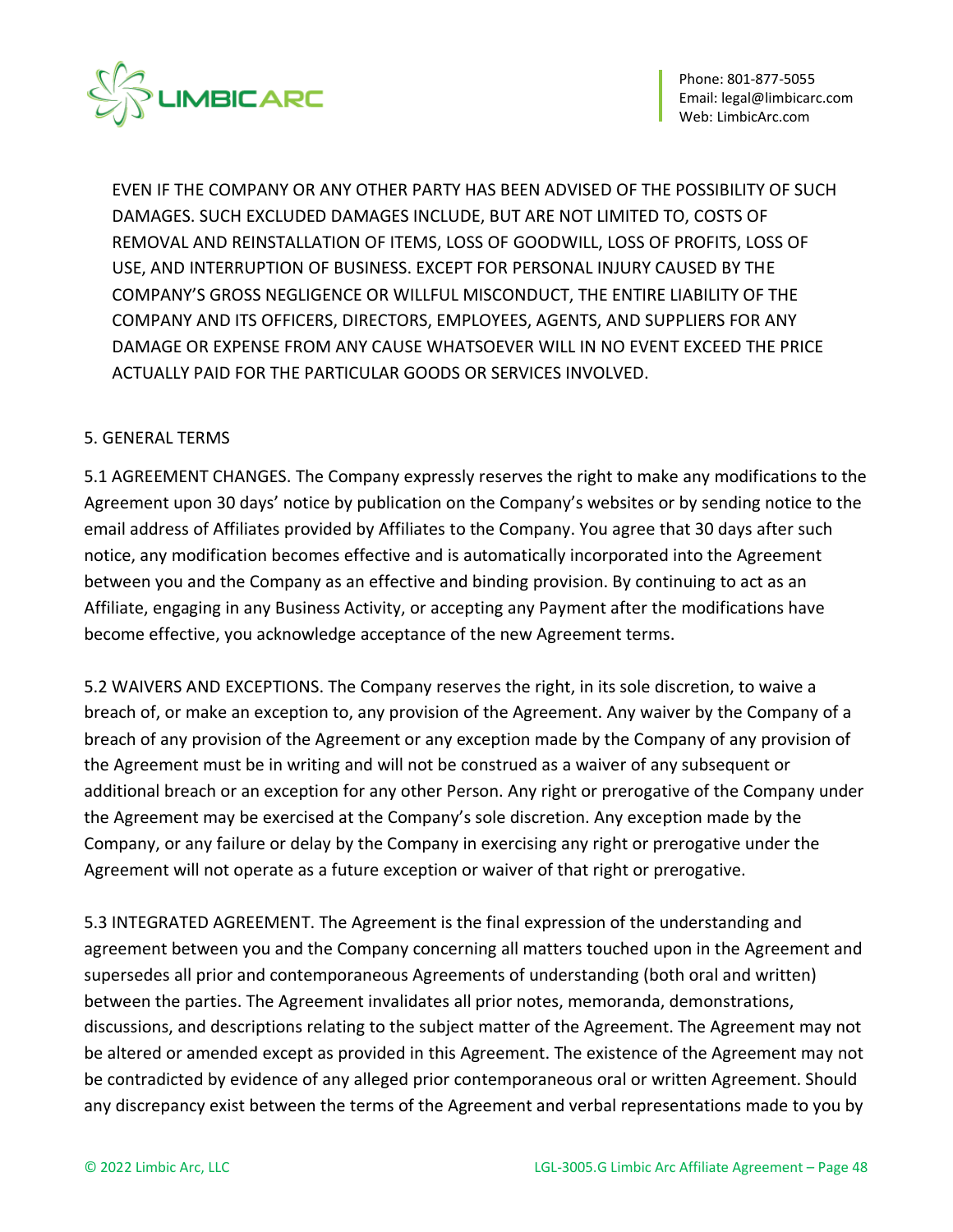

any Company employee or another Affiliate, the express written terms and requirements of the Agreement will prevail.

5.4 SEVERABILITY. Any provision of the Agreement that is prohibited, judicially invalidated, or otherwise rendered unenforceable in any jurisdiction is ineffective only to the extent of the prohibition, invalidation, or unenforceability in that jurisdiction, and only within that jurisdiction. Any prohibited, judicially invalidated, or unenforceable provision of the Agreement will not invalidate or render unenforceable any other provision of the Agreement, nor will that provision of the Agreement be invalidated or rendered unenforceable in any other jurisdiction.

5.5 GOVERNING LAW/JURISDICTION. Utah will be the exclusive venue for arbitration or any other resolution of any Disputes. The place of origin of the Agreement is the State of Utah, USA, and the Agreement will be governed by, construed in accordance with, and interpreted pursuant to the laws of the State of Utah, USA, without giving effect to its rules regarding choice of laws. The exclusive venue for any and all Disputes, including the validity of provisions regarding arbitration, place of venue, and jurisdiction, will be in Salt Lake County, in the state of Utah. You consent to the personal jurisdiction of any court within the State of Utah to enforce any arbitration decision or for any action under Section D.2.10 and waive any objection to personal jurisdiction or improper or inconvenient venue.

5.6 NOTICES. Unless otherwise provided in the Agreement, any notice or other communications requested or permitted to be given under the Agreement will be in writing and will be delivered personally, transmitted by facsimile, or sent by first class, certified (or registered) or express mail, postage prepaid. Unless otherwise provided in the Agreement, notices will be deemed given when delivered personally, or if transmitted by facsimile, one day after the date of that facsimile, or if mailed, five days after the date of mailing to the address of the Company's headquarters at 1172 W 700 N STE 300, Lindon, UT 84042 or to the Affiliate's address as provided on the Affiliate Agreement, unless notice of an address change has been received by the Company.

5.7 TIME LIMITS FOR CLAIMS. YOU AGREE THAT ANY CAUSE OF ACTION YOU MIGHT ASSERT AGAINST THE COMPANY MUST BE COMMENCED WITHIN ONE (1) YEAR FROM THE DATE THE CAUSE OF ACTION ACCRUED. YOU AGREE THAT YOU WILL NOT PURSUE ANY CLAIMS AGAINST THE COMPANY FOR ANY LIABILITY THE COMPANY MAY HAVE TO YOU UNTIL YOU FIRST MAKE CLAIMS AGAINST YOUR INSURANCE PROVIDER(S) AND SUCH INSURANCE PROVIDER(S) FINALLY RESOLVE(S) SUCH CLAIMS.

5.8 SUCCESSORS AND CLAIMS. The Agreement will be binding upon and inure to the benefit of the parties hereto and their respective successors and assigns.